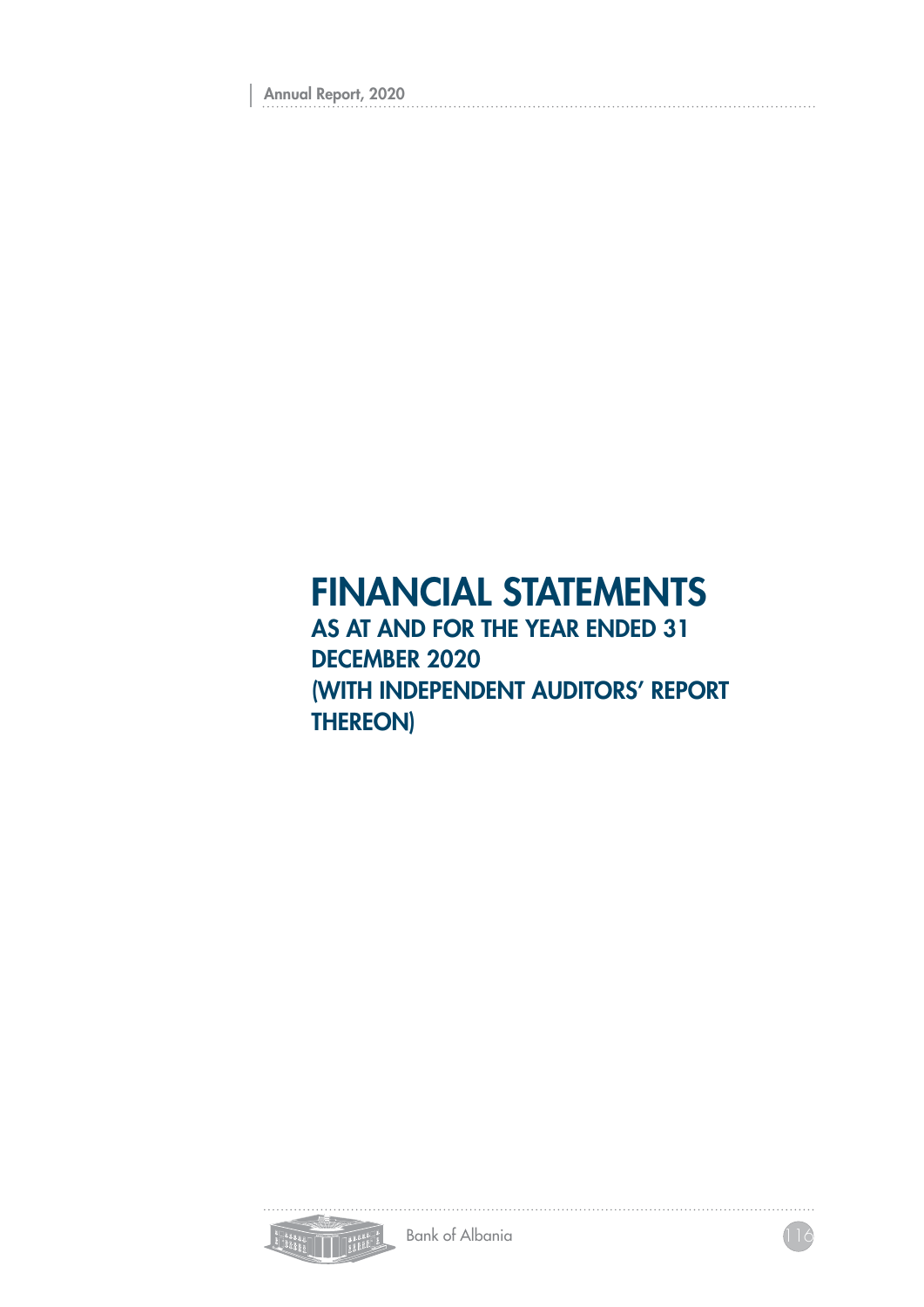

# Independent auditor's report

*To the Supervisory Council of Bank of Albania*

# Report on the audit of the Financial Statements

### **OPINION**

We have audited the financial statements of the Bank of Albania (the "Bank"), which comprise the statement of financial position as at 31 December 2020, and the statement of comprehensive income, statement of changes in equity and statement of cash flows for the year then ended, and notes to the financial statements, including a summary of significant accounting policies.

In our opinion, the accompanying financial statements give a true and fair view of the financial position of the Bank as at 31 December 2020 and of its financial performance and its cash flows for the year then ended in accordance with International Financial Reporting Standards ("IFRS").

#### Basis for opinion

We conducted our audit in accordance with the International Standards on Auditing ("ISA"). Our responsibilities under those standards are further described in the Auditor's responsibilities for the audit of the financial statements section of our report. We are independent of the Bank in accordance with the International Code of Ethics for Professional Accountants (including International Independence Standards) ("IESBA Code") and with the Institute of Authorizes Chartered Auditors of Albania Code of Ethics ("IEKA Code"), together with the ethical requirements of the Law No. 10091, dated march 5, 2009 "On the statutory audit and the organization of the statutoiry auditors and chartered accountants professions", amended, that are relevant to our audit of the financial statements in Albania, and we have fulfilled our other ethical responsibilities in accordance with these requirements and the IESBA Code.

We believe that the audit evidence we have obtained is sufficient and appropriate to provide a basis for our opinion.

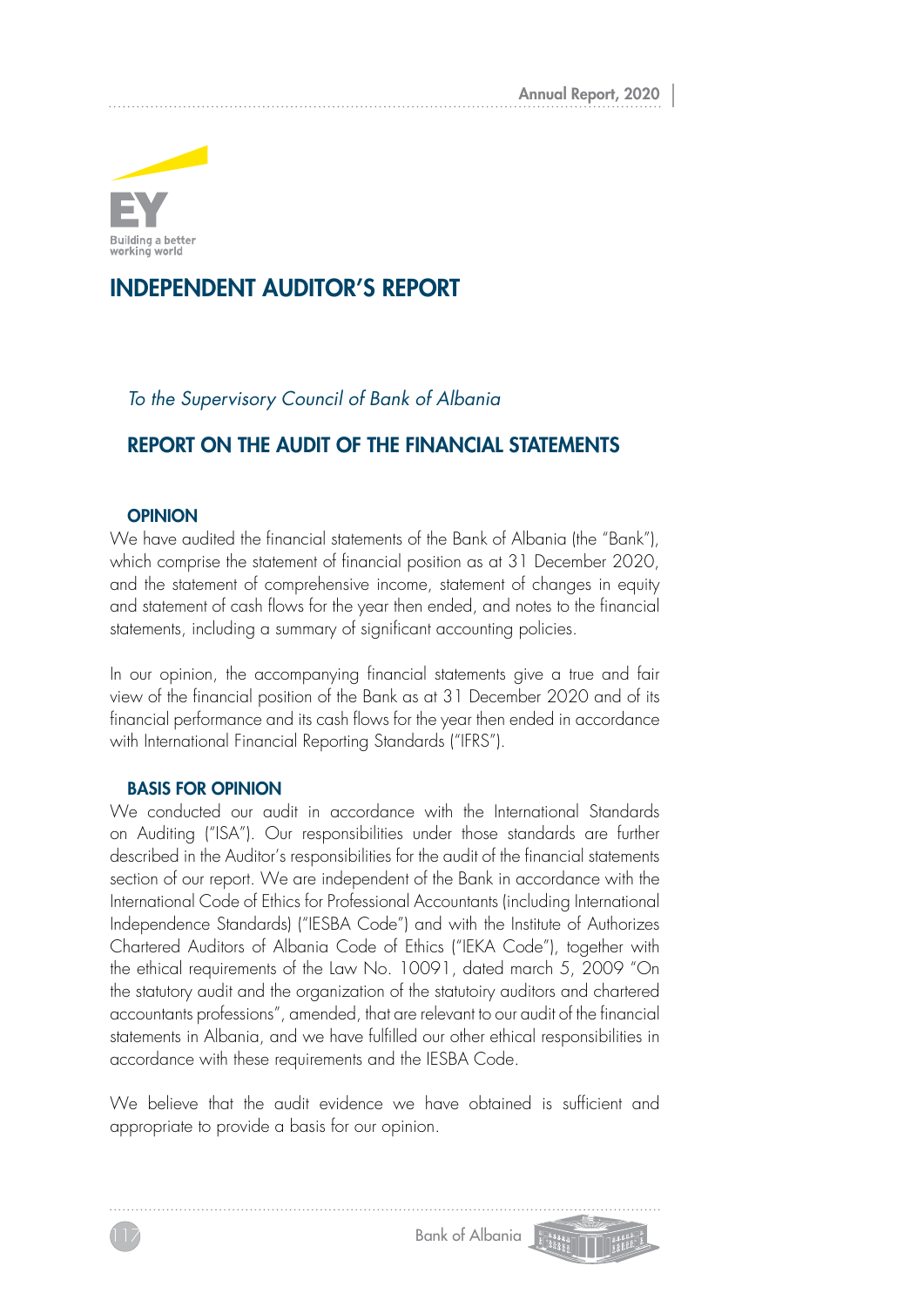## Other information included in the Bank of Albania 2020 Annual Report

Other information consists of the information included in the Annual Report, other than the financial statements and our auditor's report thereon. Management is responsible for the other information.

Our opinion on the financial statements does not cover the other information and we do not express any form of assurance conclusion thereon.

In connection with our audit of the financial statements, our responsibility is to read the other information and, in doing so, consider whether the other information is materially inconsistent with the financial statements or our knowledge obtained in the audit or otherwise appears to be materially misstated. If, based on the work we have performed, we conclude that there is a material misstatement of this other information, we are required to report that fact. We have nothing to report in this regard.

## Responsibilities of management and those charged with governance for the financial statements

Management is responsible for the preparation and fair presentation of the financial statements in accordance with IFRSs, and for such internal control as management determines is necessary to enable the preparation of financial statements that are free from material misstatement, whether due to fraud or error.

In preparing the financial statements, management is responsible for assessing the Bank's ability to continue as a going concern, disclosing, as applicable, matters related to going concern and using the going concern basis of accounting.

Those charged with governance are responsible for overseeing the Bank's financial reporting process.

## Auditor's responsibilities for the audit of the financial **STATFMENTS**

Our objectives are to obtain reasonable assurance about whether the financial statements as a whole are free from material misstatement, whether due to fraud or error, and to issue an auditor's report that includes our opinion. Reasonable assurance is a high level of assurance, but is not a guarantee that an audit conducted in accordance with ISAs will always detect a material misstatement when it exists. Misstatements can arise from fraud or error and are considered material if, individually or in the aggregate, they could reasonably be expected to influence the economic decisions of users taken on the basis of these financial statements.



statements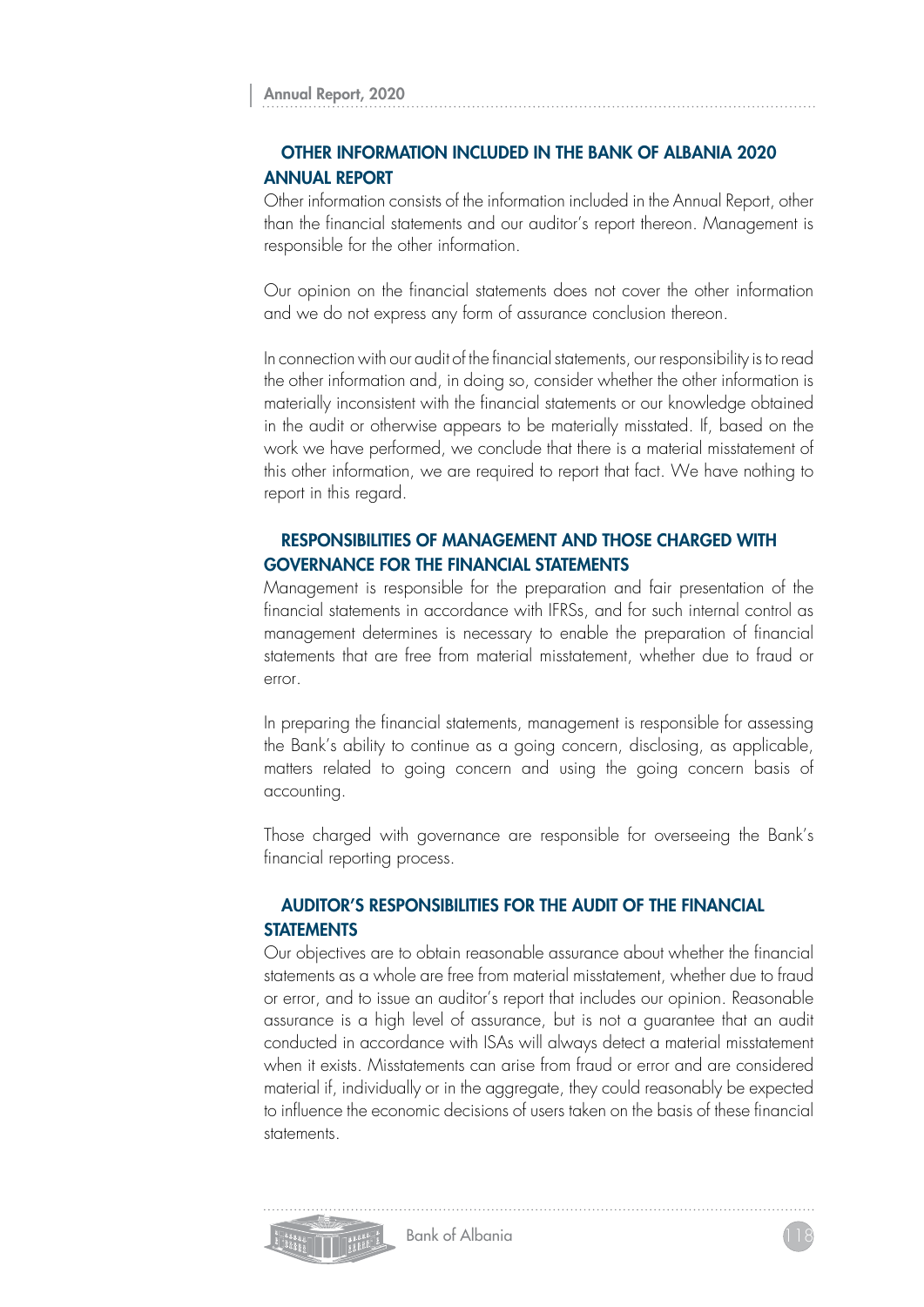As part of an audit in accordance with ISAs, we exercise professional judgment and maintain professional skepticism throughout the audit. We also:

- Identify and assess the risks of material misstatement of the financial statements, whether due to fraud or error, design and perform audit procedures responsive to those risks, and obtain audit evidence that is sufficient and appropriate to provide a basis for our opinion. The risk of not detecting a material misstatement resulting from fraud is higher than for one resulting from error, as fraud may involve collusion, forgery, intentional omissions, misrepresentations, or the override of internal control.
- Obtain an understanding of internal control relevant to the audit in order to design audit procedures that are appropriate in the circumstances, but not for the purpose of expressing an opinion on the effectiveness of the Bank's internal control.
- Evaluate the appropriateness of accounting policies used and the reasonableness of accounting estimates and related disclosures made by management.
- Conclude on the appropriateness of management's use of the going concern basis of accounting and, based on the audit evidence obtained, whether a material uncertainty exists related to events or conditions that may cast significant doubt on the Bank of Albania's ability to continue as a going concern. If we conclude that a material uncertainty exists, we are required to draw attention in our auditor's report to the related disclosures in the financial statements or, if such disclosures are inadequate, to modify our opinion. Our conclusions are based on the audit evidence obtained up to the date of our auditor's report.
- Evaluate the overall presentation, structure and content of the financial statements, including the disclosures, and whether the financial statements represent the underlying transactions and events in a manner that achieves true and fair presentation.

We communicate with those charged with governance of the Bank of Albania regarding, among other matters, the planned scope and timing of the audit and significant audit findings, including any significant deficiencies in internal control that we identify during our audit.

*Ernst & Young Statutory Auditors,* 

*Branch in Albania* y butified traditions

*March 24/2021* 

*Tirana, Albania*

*Mario Vangjel Nikolay Garnev Statutory Auditor Partner, Audit Ernst & Young Audit OOD*

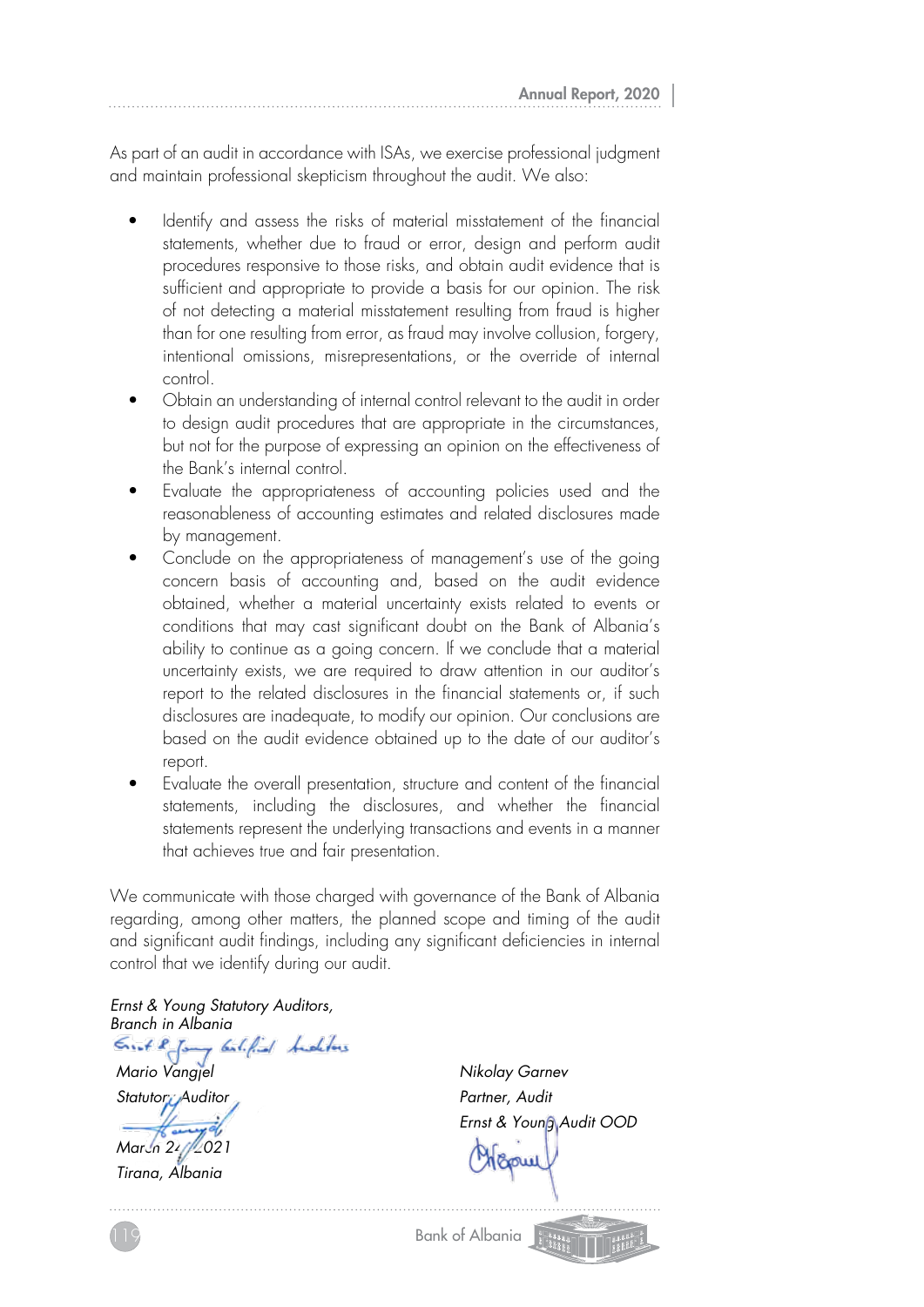## STATEMENT OF FINANCIAL POSITION

| In ALL million                                              | Note          |               | 31 December 2020 31 December 2019 |
|-------------------------------------------------------------|---------------|---------------|-----------------------------------|
|                                                             |               |               |                                   |
| <b>ASSETS</b>                                               |               |               |                                   |
| Cash and balances with banks                                | 9             | 200,578       | 153,313                           |
| Trading assets                                              | 13            | 14,213        | 14,624                            |
| Monetary gold                                               | 10            | 16,817        | 14,591                            |
| Accounts with the International Monetary Fund               | $\vert \vert$ | 44,720        | 30,552                            |
| Loans to banks                                              | 12            | 32,671        | 33,956                            |
| Investment securities                                       | 14            | 295,201       | 269,065                           |
| Property, equipment, right-of-use and intangible assets     | 15            | 20,364        | 20,271                            |
| Other assets                                                | 16            | 2,836         | 2,960                             |
|                                                             |               |               |                                   |
| <b>TOTAL ASSETS</b>                                         |               | 627,401       | 539,333                           |
|                                                             |               |               |                                   |
| <b>LIABILITIES</b>                                          |               |               |                                   |
|                                                             |               |               |                                   |
| Currency in circulation                                     | 17            | 355,238       | 302,849                           |
| Due to banks                                                | 18            | 178,815       | 130,764                           |
| Deposits and borrowings from third parties                  | 19            | 2,485         | 3,279                             |
| Due to Government and public institutions                   | 20<br>11      | 34,431        | 45,154                            |
| Due to the International Monetary Fund<br>Other liabilities | 21            | 23,219<br>995 | 24,037<br>1,538                   |
|                                                             |               |               |                                   |
| <b>TOTAL LIABILITIES</b>                                    |               | 595,184       | 507,621                           |
|                                                             |               |               |                                   |
| <b>CAPITAL AND RESERVES</b>                                 |               |               |                                   |
|                                                             |               |               |                                   |
| Capital                                                     |               | 2,500         | 2,500                             |
| Reserves                                                    | 22            | 29,716        | 29,212                            |
|                                                             |               |               |                                   |
| <b>TOTAL CAPITAL AND RESERVES</b>                           |               | 32,216        | 31,712                            |
| TOTAL LIABILITIES, CAPITAL AND RESERVES                     |               | 627,401       | 539,333                           |
|                                                             |               |               |                                   |

The financial statements were authorized for issuance by the Supervisory Council of the Bank of Albania and signed on 24 March 2021on its behalf by:

\_\_\_\_\_\_\_\_\_\_\_\_\_\_\_\_\_\_\_\_\_\_\_\_\_\_\_\_ *Gent Sejko Guvernator* 

 $\overline{\phantom{a}}$ *Ledia Bregu*

*Drejtor, Departamenti i Sistemeve të Pagesave, Kontabilitetit dhe Financës*

*The notes on pages 124 to 186 are an integral part of these financial statements.*

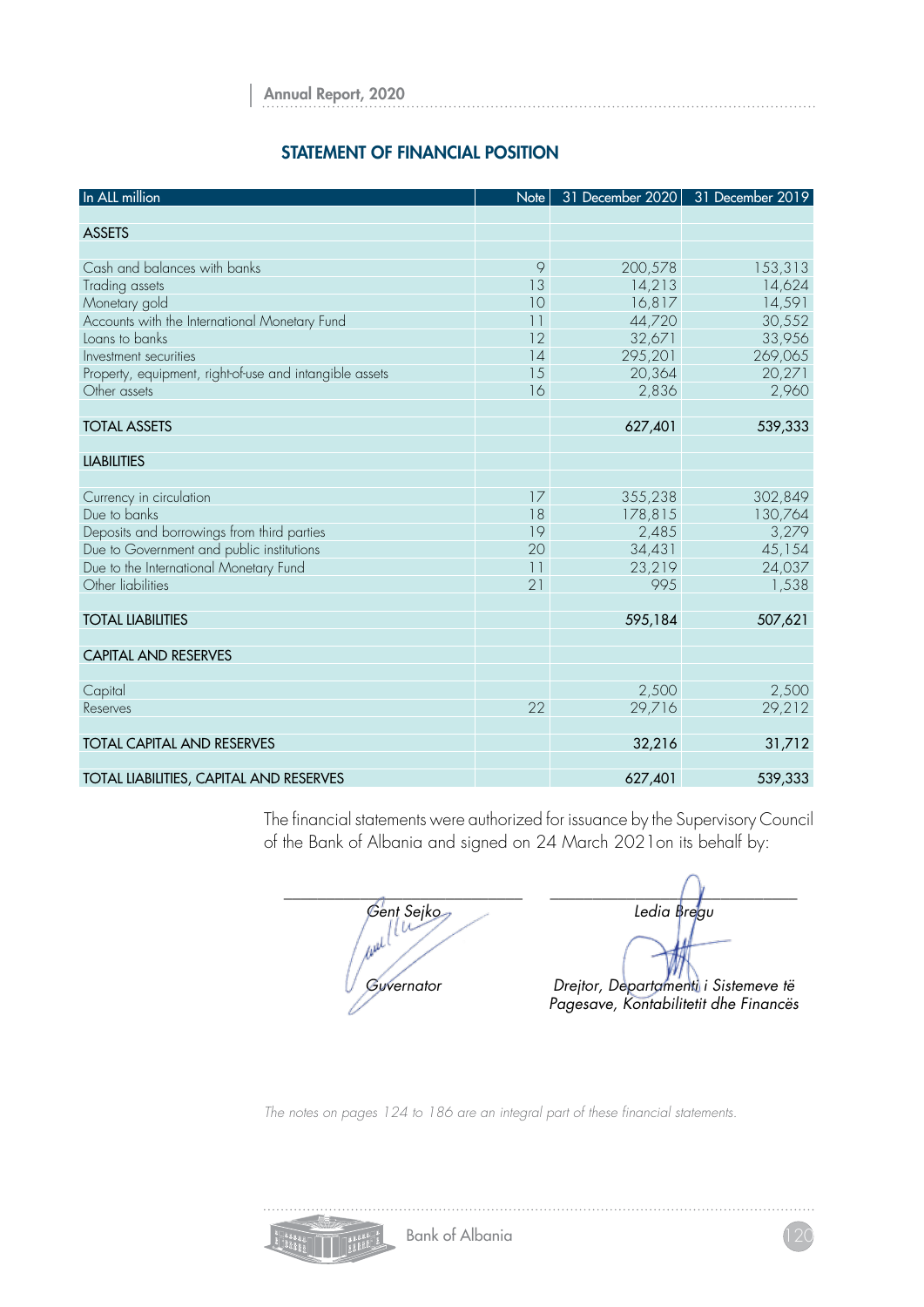# STATEMENT OF PROFIT OR LOSS AND OTHER COMPREHENSIVE INCOME

| In ALL million                                                                | <b>Note</b> | 2020     | 2019     |
|-------------------------------------------------------------------------------|-------------|----------|----------|
|                                                                               |             |          |          |
| Interest income calculated using the effective interest method                | 23          | 2,663    | 3,211    |
| Interest expense                                                              | 23          | (960)    | (1,072)  |
| Net interest income                                                           |             | 1,703    | 2,139    |
| Fee and commission income                                                     |             | 94       | 93       |
| Fee and commission expense                                                    |             | (51)     | (43)     |
| Net income from fees and commissions                                          |             | 43       | 50       |
| Net trading income                                                            | 24          | 877      | 595      |
| Net Income from sales of Finnancial assets at FVOCI                           | 25          | 1,120    | 929      |
| Net other income                                                              |             | 44       | 19       |
| Net gainfrom changes in the fair value of monetary gold                       | 10          | 2,226    | 1,635    |
| Net foreign exchange losses                                                   | 22          | (2, 911) | (1,004)  |
| Total income from banking operations                                          |             | 3,101    | 4,363    |
| Impairment losses on financial instruments, net                               | 8(E)(vi)(b) | (10)     | 3        |
| Employee benefit expenses                                                     | 26          | (1,420)  | (1, 411) |
| Depreciation and amortization                                                 | 15          | (370)    | (406)    |
| Other general and administrative expenses                                     | 27          | (553)    | (571)    |
| Net result for the period                                                     |             | 749      | 1,977    |
| Other comprehensive income:                                                   |             |          |          |
| Items that cannot be reclassified to profit or loss at a future point in time |             |          |          |
| Items that can be reclassified to profit or loss at a future point in time    |             | 1,243    | 642      |
| Debt instruments at FVOCI - net change in fair value                          | 22          | 1,243    | 642      |
| Other comprehensive income, loss for the year                                 |             | 1,243    | 642      |
| Total comprehensive income/(loss) for the year                                |             | 1,991    | 2,619    |

*The notes on pages 124 to 186 are an integral part of these financial statements.*

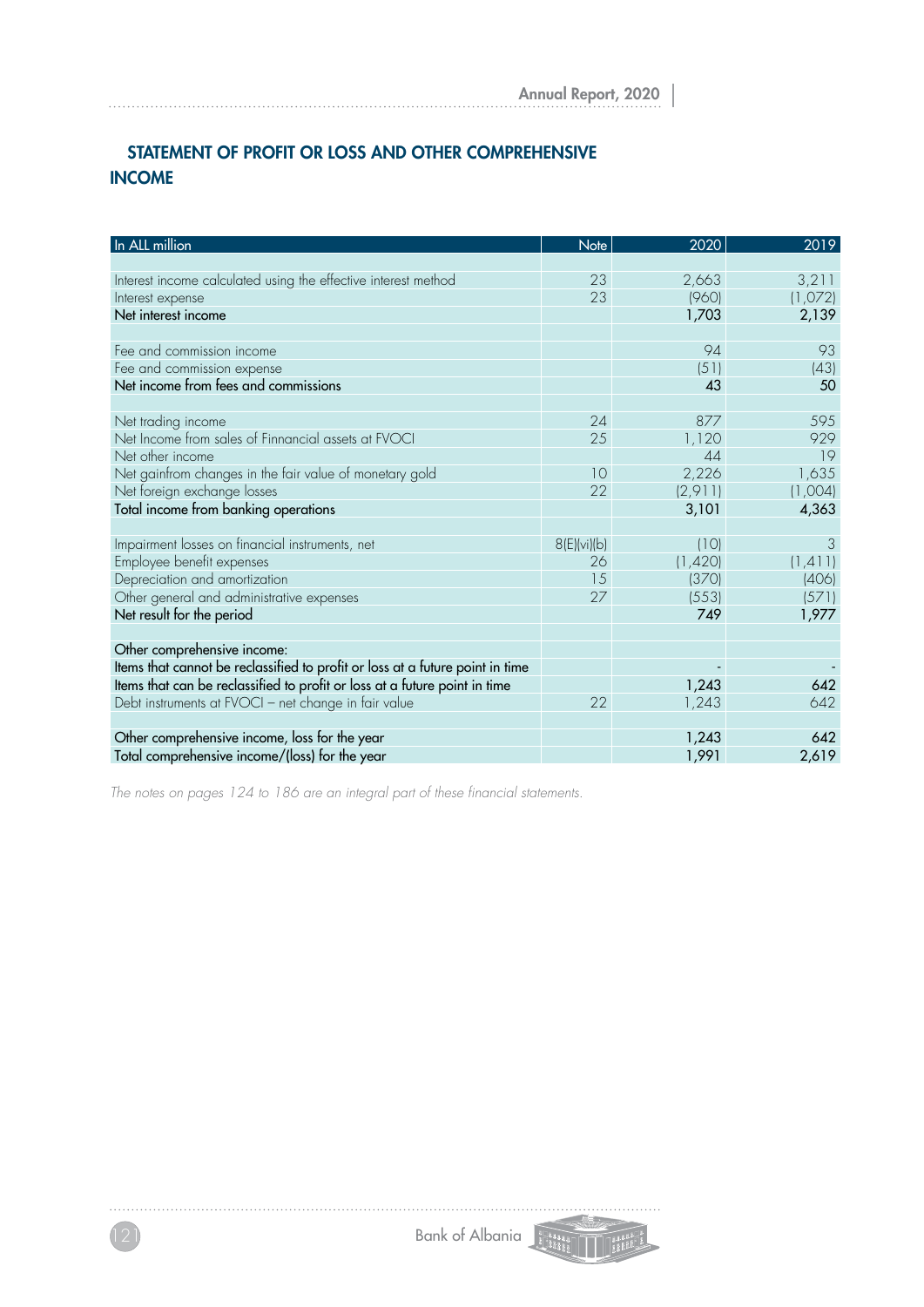# STATEMENT OF CHANGES IN EQUITY

| In ALL million                                  | Capital | Legal  <br>reserve | Revaluation   Fair value<br>reserve | reserve        | Other<br>reserves | Retained<br>earnings     | Total    |
|-------------------------------------------------|---------|--------------------|-------------------------------------|----------------|-------------------|--------------------------|----------|
| Balance at 1 January 2019                       | 2,500   | 12,500             | (6, 850)                            | 241            | 22,100            |                          | 30,491   |
| Total comprehensive income                      |         |                    |                                     |                |                   |                          |          |
| Net result for the period                       |         |                    |                                     |                |                   | 1,977                    | 1,977    |
| Other comprehensive income                      |         |                    |                                     |                |                   |                          |          |
| Fair value reserve (debt instruments FVOCI)     |         |                    |                                     | 639            |                   |                          | 639      |
| Other comprehensive income, net of tax          |         |                    |                                     | 639            |                   |                          | 639      |
| Total comprehensive income                      |         |                    |                                     | 639            |                   | 1,977                    | 2,616    |
| Contributions and distributions                 |         |                    |                                     |                |                   |                          |          |
| Distribution to Government of Albania (Note 20) |         |                    |                                     |                | (52)              | (1, 346)                 | (1, 398) |
| Total contributions and distributions           |         |                    |                                     | $\blacksquare$ | (52)              | (1, 346)                 | (1, 346) |
| Transfers to reserves (Note 22)                 |         |                    | 631                                 | (15)           | 18                | (631)                    | -3       |
| Balance at 31 December 2019                     | 2,500   | 12,500             | (6, 219)                            | 865            | 22,065            | $\overline{\phantom{a}}$ | 31,712   |
| Total comprehensive income                      |         |                    |                                     |                |                   |                          |          |
| Net result for the period                       |         |                    |                                     |                |                   | 748                      | 748      |
| Other comprehensive income                      |         |                    |                                     |                |                   |                          |          |
| Fair value reserve (debt instruments FVOCI)     |         |                    |                                     | 1,243          |                   |                          | 1,243    |
| Other comprehensive income, net of tax          |         |                    |                                     | 1,243          |                   |                          | 1,243    |
| Total comprehensive income                      |         |                    |                                     | 1,243          |                   | 748                      | 1,991    |
| Contributions and distributions                 |         |                    |                                     |                |                   |                          |          |
| Distribution to Government of Albania (Note 20) |         |                    |                                     |                | (52)              | (1, 435)                 | (1, 487) |
| Total contributions and distributions           |         |                    |                                     |                | (52)              | (1, 435)                 | (1,487)  |
| Transfers to reserves (Note 22)                 |         |                    | (686)                               | 18             | (18)              | 686                      |          |
| Balance at 31 December 2020                     | 2,500   | 12,500             | (6,904)                             | 2,126          | 21,995            | $\overline{\phantom{a}}$ | 32,216   |

*The notes on pages 124 to 186 are an integral part of these financial statements.*



. . . . . . . . . . . .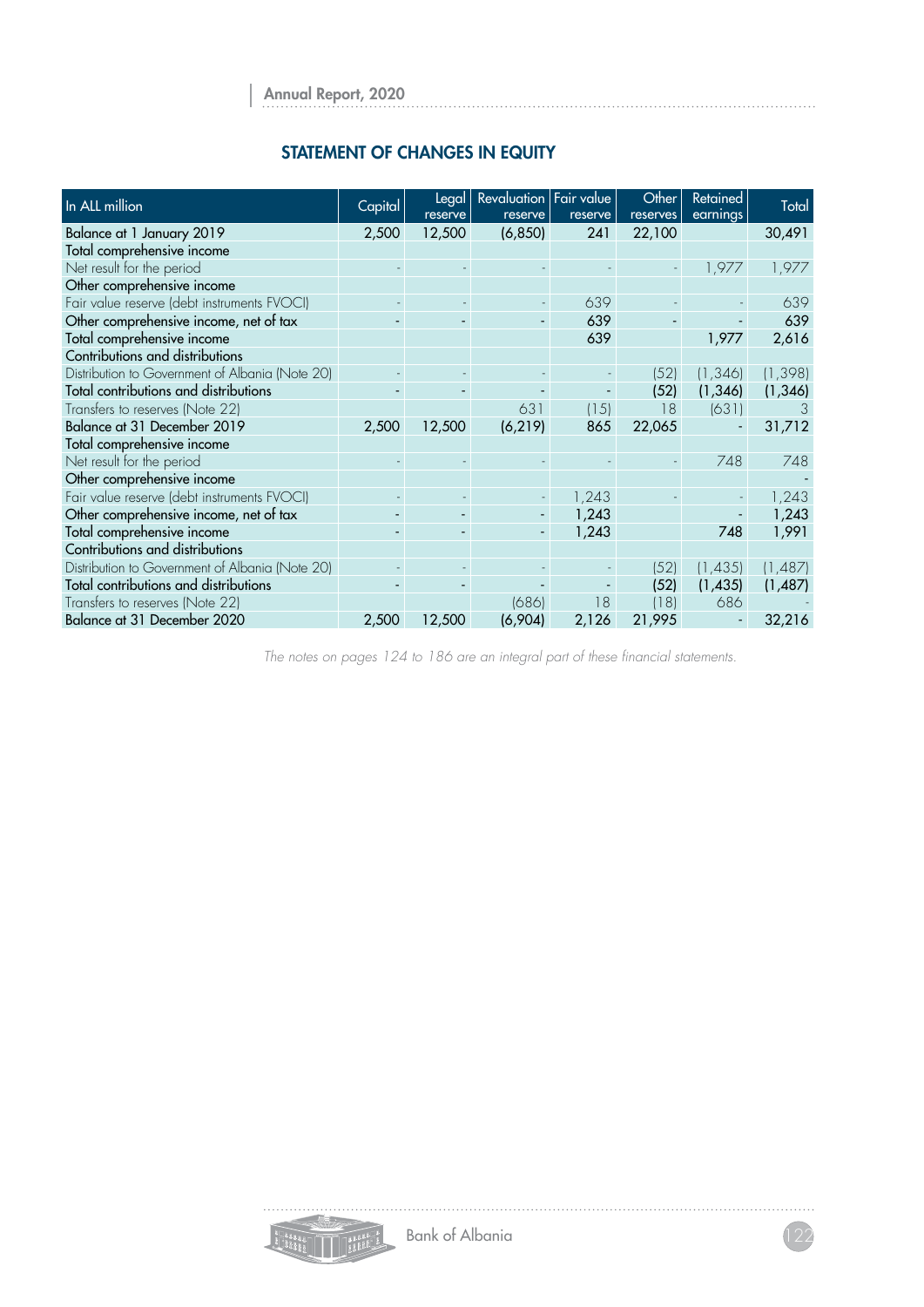|  | <b>Annual Report, 2020</b> |
|--|----------------------------|
|  |                            |

# STATEMENT OF CASH FLOWS f53

| In ALL million                                                    | <b>Note</b> | 2020              | 2019                  |
|-------------------------------------------------------------------|-------------|-------------------|-----------------------|
|                                                                   |             |                   |                       |
| Cash flows from operating activities<br>Net result for the period |             | 749               | 1,977                 |
| Adjustments for:                                                  |             |                   |                       |
| Depreciation and amortization                                     | 15          | 370               | 406                   |
| Net impairment loss on financials instruments                     | 7(A)vii     | 10                | (3)                   |
| Net interest income                                               | 23          | (1,703)           | (2, 139)              |
| Net trading income                                                | 24          | 217               | (699)                 |
| (Gain)/Loss from sale of investment securities                    | 25          | (1, 120)          | (929)                 |
| Net loss from changes in the fair value of monetary gold          | 10          | (2, 226)          | (1,635)               |
| Net foreign exchange losses                                       | 22          | 1,817             | 1,108                 |
| Provisions                                                        | 21          |                   |                       |
|                                                                   |             | (1,887)           | (1, 914)              |
| Changes in:                                                       |             |                   |                       |
| Trading assets                                                    |             | 193               | 64                    |
| Monetary Gold                                                     | 10          |                   | (5,965)               |
| Accounts with the International Monetary Fund                     | $  \  $     | (15,880)          | 2,992                 |
| Loans to and deposits with banks                                  | 12          | 2,908             | (11, 922)             |
| Other assets                                                      |             | 124               | (485)                 |
| Currency in circulation                                           |             | 52,389            | 16,717                |
| Due to banks<br>Deposits and borrowings from third parties        |             | 47,791            | (5,706)               |
| Due to Government and state institutions                          |             | (830)<br>(10,020) | (2, 432)<br>(18, 558) |
| Due to the International Monetary Fund                            |             | (817)             | 43                    |
| Other liabilities                                                 |             | (462)             | 1,188                 |
| Reserve                                                           |             | (47)              | (34)                  |
| Other                                                             |             | (51)              | (33)                  |
|                                                                   |             | 73,411            | (26, 045)             |
| Interest received                                                 |             | 2,864             | 3,020                 |
| Interest paid                                                     |             | (966)             | (1,063)               |
| Net cash (used in)/generated from operating activities            |             | 75,310            | (24,088)              |
|                                                                   |             |                   |                       |
| Cash flows from investing activities                              |             |                   |                       |
| Acquisition of investment securities                              |             | (221, 874)        | (213, 654)            |
| Proceeds from sold and matured investment securities              |             | 195,220           | 193,057               |
| Acquisition of property, equipment and intangible assets          |             | (463)             | (483)                 |
| Net cash generated from investing activities                      |             | 27,117            | (21,080)              |
| Cash flows from financing activities                              |             |                   |                       |
| Distributions to Government                                       | 20          | (1, 398)          | (576)                 |
| Net cash used in financing activities                             |             | (1, 398)          | (576)                 |
| Increase in cash and cash equivalents                             |             | 46,794            | (45, 745)             |
| Cash and cash equivalents at the beginning of the year            |             | 138,706           | 185,648               |
| Effect of movements in exchange rates on cash held                |             | 2,101             | (1, 197)              |
| Cash and cash equivalents at the end of the year                  | 9           | 187,602           | 138,706               |

*The notes on pages 124 to 186 are an integral part of these financial statements.*



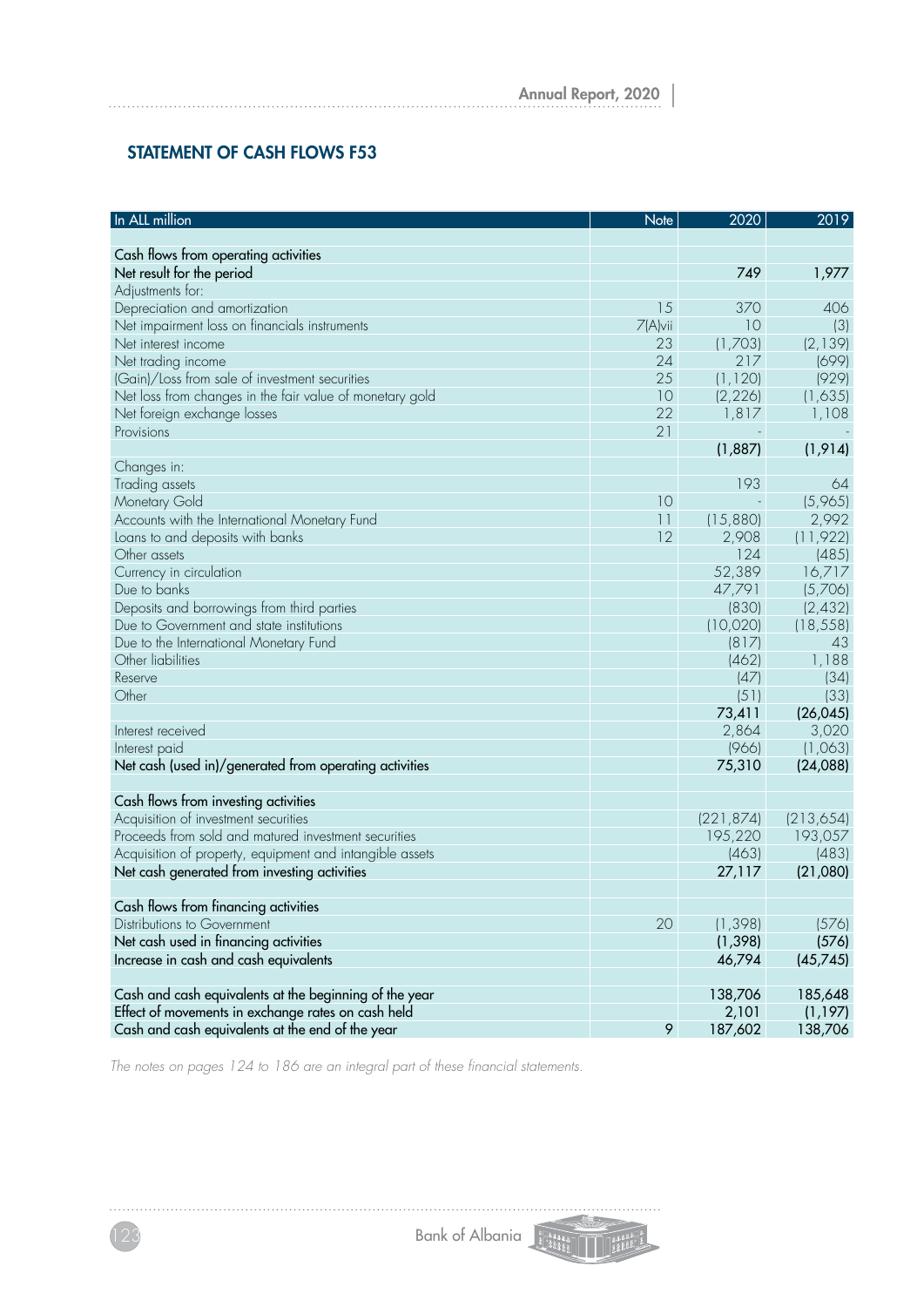# Notes to the financial statements as of and for the year ended 31 December 2020

*(Amounts in ALL million, unless otherwise stated)*

## 1. GENERAL

The Bank of Albania (the 'Bank') is the central bank of the Republic of Albania established pursuant to the Law No. 8269, dated 23 December 1997 'On the Bank of Albania', as amended.

Under the terms of its charter, the Bank's main responsibilities include:

- formulating, adopting and executing the monetary policy of Albania, which shall be consistent with its primary objective;
- formulating, adopting and executing the foreign exchange arrangement and the exchange rate policy of Albania;
- issuing or revoking licenses and supervising banks that engage in the banking business in order to secure the stability of the banking system;
- holding and managing its official foreign reserves;
- • acting as banker and adviser to, and as fiscal agent of, the Government of the Republic of Albania; and
- promoting an effective operation of payment systems.

### *Impact of Covid Pandemic*

During the year 2020 the whole world and Albania have been faced with the health crisis caused by Covid-19, which has obliged governments to undertake extreme measures and disrupt a range of activities in the public life. In this framework, the main public institutions in Albania have undertaken continuous coordinated measures, to highly coordinate the joint efforts against this extreme situation and the damages it is causing in our everyday life.

In response to this situation, the Bank of Albania undertook immediate measures to support the Albanian economy which is hit by the coronavirus pandemic. The undertaken measures aim at mitigating the negative impacts on the welfare of enterprises and households, as well as establishing the premises for a very rapid recovery of economy in the following period.

Following such measures, the Albanian banking system's soundness remain valid and in more concrete terms:

- Albania enjoys a good economic and financial soundness;
- The parameter of the economy and banking sector functioning are sound;
- Liquidity and capital reserves of the Albanian banking sector are high.

Refer to note 11,12,13,14 and 17.

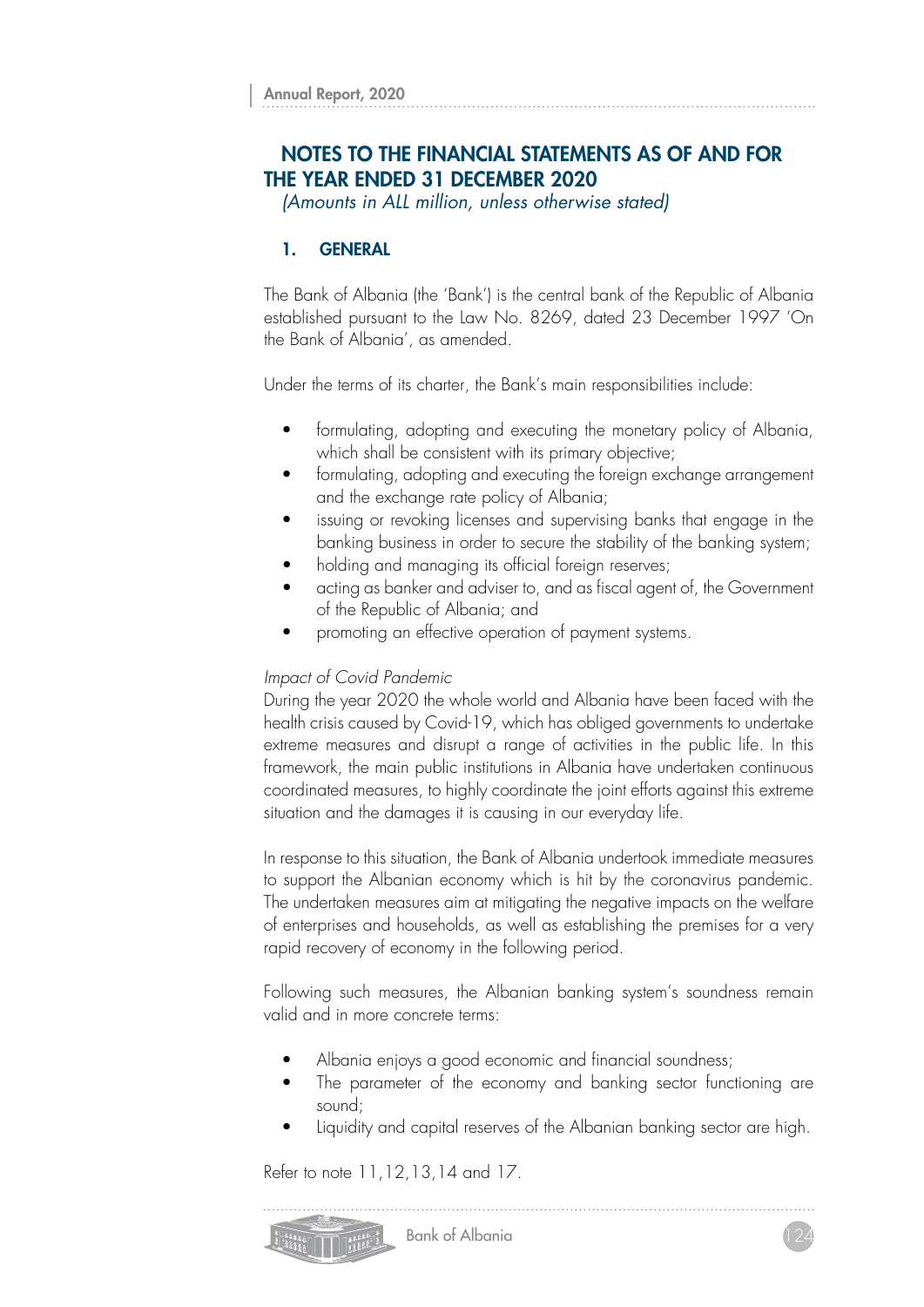The Bank is subject to the regulatory requirements of the Assembly of the Republic of Albania and the Law 'On the Bank of Albania'.

## 2. BASIS OF ACCOUNTING

These financial statements have been prepared in accordance with the International Financial Reporting Standards ('IFRS'), as issued by the International Accounting Standards Board (IASB).

## 3. FUNCTIONAL AND PRESENTATION CURRENCY

These financial statements are presented in Albanian Lek ('Lek'), which is the Bank's functional currency. All amounts have been rounded to the nearest million, except when otherwise indicated.

### 4. BASIS OF MEASUREMENT

These financial statements have been prepared on a historical cost basis, except for the following items:

| Items                          | Basis of measurement |
|--------------------------------|----------------------|
| Monetary gold                  | Fair value           |
| Financial instruments at FVTPL | Fair value           |
| Financial assets at FVOCI      | Fair value           |

## 5. USE OF ESTIMATES AND JUDGMENTS

In preparing these financial statements, management has made judgments, estimates and assumptions that affect the application of the Bank's accounting policies and the reported amounts of assets, liabilities income and expenses. Actual results may differ from these estimates. Estimates and underlying assumptions are reviewed on an ongoing basis. Revisions to estimates are recognized prospectively.

### *A. Judgments*

Information about judgments made in applying accounting policies that have the most significant effect on the amounts recognized in the financial statements is included in the following notes:

- Applicable to 2020 and 2019:
- Note 7(A)(ii) and Note 8(A)– classification of financial assets: assessment of the business model within which the assets are held and assessment of whether the contractual terms of the financial asset are solely payments of principal and interest on the principal amount outstanding;
- Note 8(E)(vi)(a): establishing the criteria for determining whether credit risk on the financial asset has increased significantly since initial



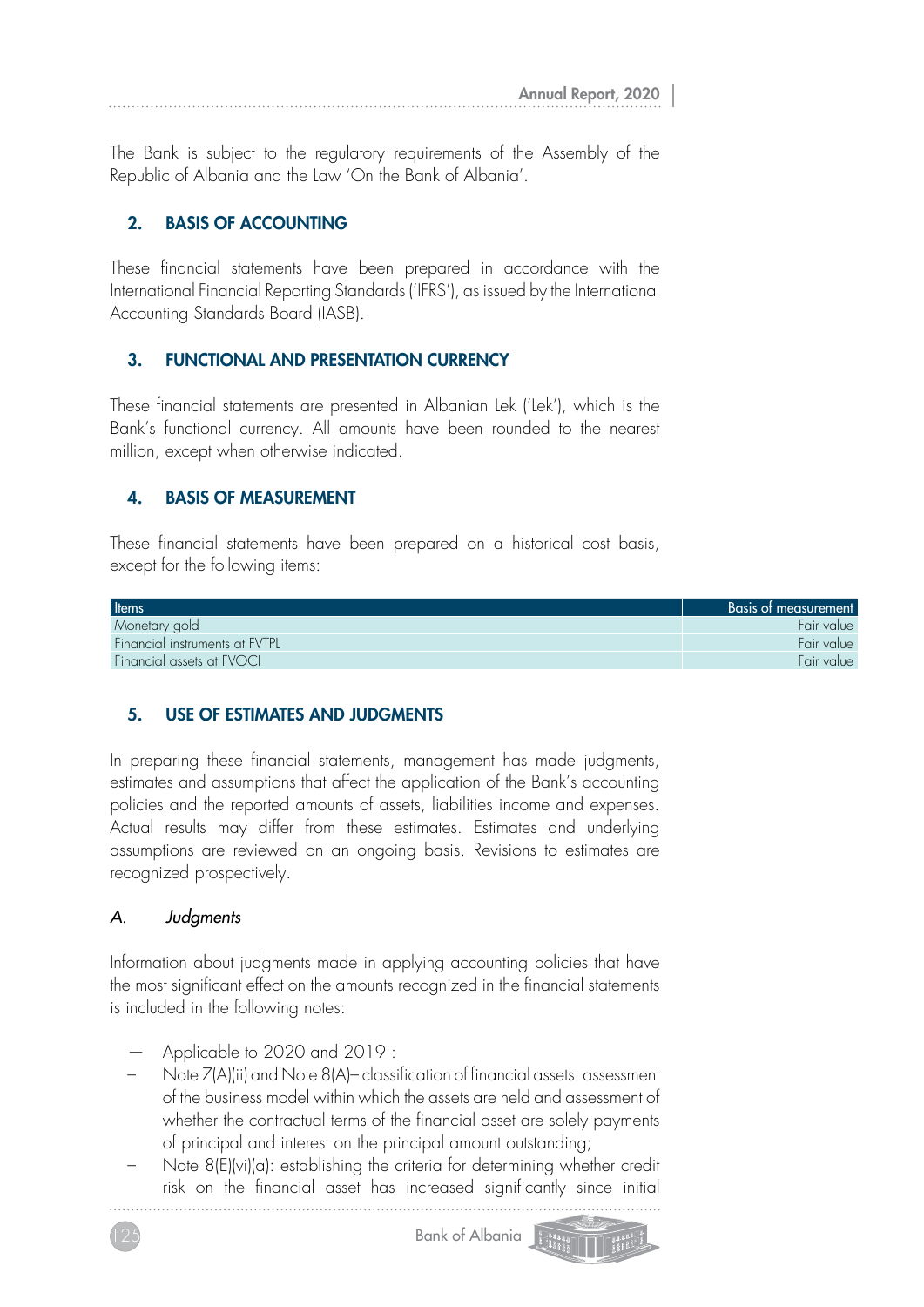recognition, determining methodology for incorporating forward-looking information into measurement of ECL and selection and approval of models used to measure ECL.

- Applicable to 2020 and 2019:
- Note 7(B) currency in circulation: classification of cash in circulation as a financial liability; and
- Note 7(G) monetary gold: measurement of monetary gold at fair value with changes in fair value recognized in profit or loss.
- Note 7(V)- The Bank determines the lease term as the non-cancellable term of the lease, together with any periods covered by an option to terminate the lease, if it is reasonably certain not to be exercised.

## *B. Assumptions and estimation uncertainties*

Information about assumptions and estimation uncertainties that have a significant risk of resulting in a material adjustment in the year ended 31 December 2020 is included in the following notes:

- Applicable to 2020 and 2019:
- Note 8(E)(vi)(a) and Note 7(A)(vii) impairment of financial instruments: determining inputs into the ECL measurement model, including incorporation of forward-looking information and key assumptions used in estimating recoverable cash flows;
- Note 7(A)(vi) determination of the fair value of financial instruments with significant unobservable inputs; and use of fair value models.
- Note 7(V)- The Bank cannot readily determine the interest rate implicit in the lease, therefore, it uses its incremental borrowing rate ("IBR") to measure lease liabilities. The IBR is the rate of the interest that the Bank would have to pay to borrow over a similar term, the funds necessary to obtain an asset of a similar value to the right-of–use asset in a similar economic environment, which requires estimation when no observable rate is available, or when they need to be adjusted to reflect the terms and condition of the lease (ex. when leases are not in functional currency). The Bank estimates the IBR using observable inputs (such as market interest rates)when available and is required to make certain adjustments to reflect term and conditions of the lease.

### *Comparative*

Certain reclassification is made in order to obtain better presentation and disclosure in the financial statements as at December 31, 20120 and as at December 31, 2019. More specifically:

"Net gain on sale of FVOCI debt investment securities" are presented separately in the statement of profit or loss and other comprehensive income instead of within Other Income as presented as at 31 December 2019;

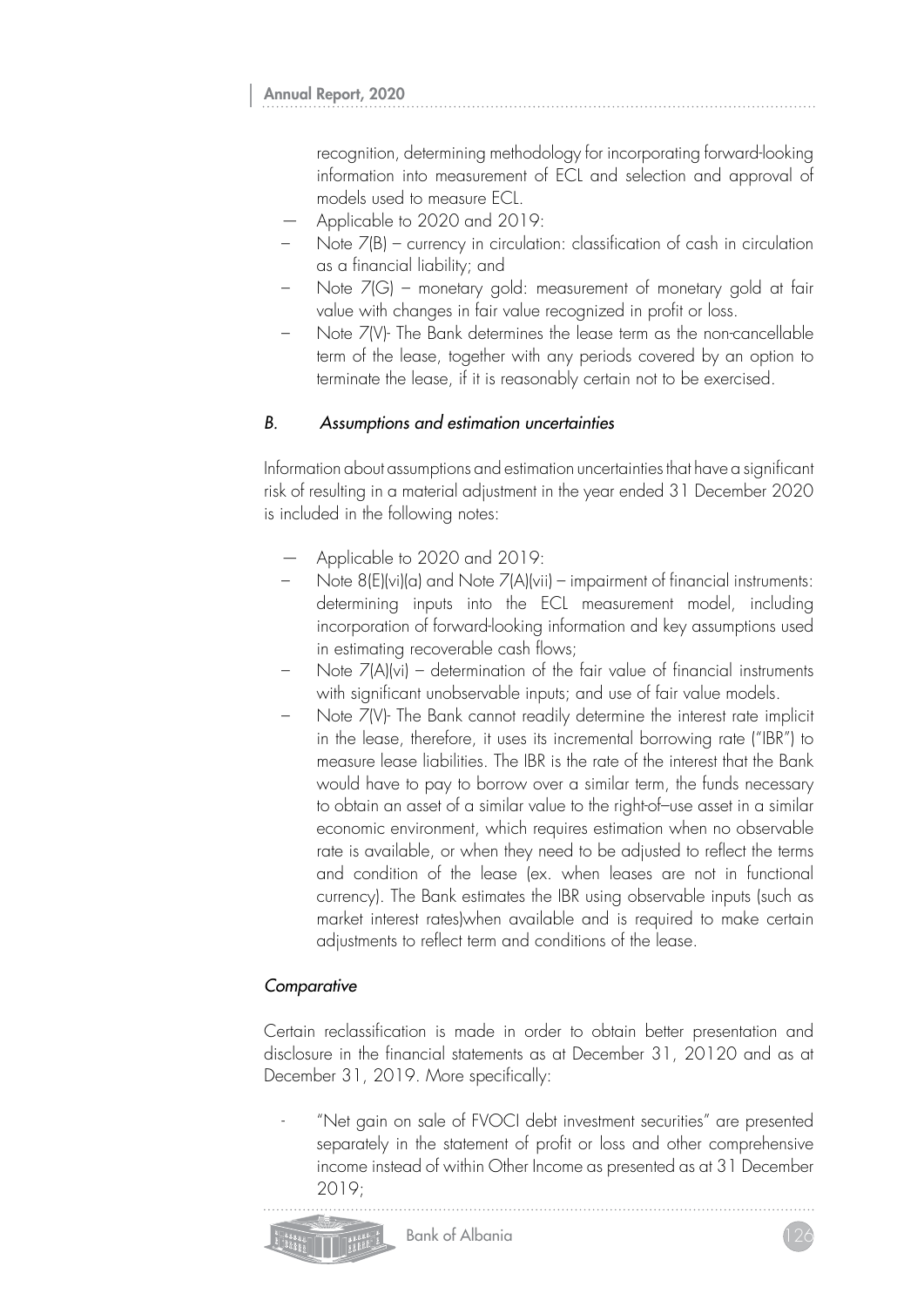"Net foreign exchange losses from trading assets and liabilities" are presented within "Net foreign exchange losses" in the statement of profit or loss and other comprehensive income instead of within Net Trading Income as presented as at 31 December 2019.

## 6. CHANGES IN ACCOUNTING POLICIES

The following standards were issued and effective for the annual period starting from 1 January 2020, but do not have an impact on the Bank's financial statements. The Bank has consistently applied the accounting policies as set out in Note 7 to all periods presented in these financial statements.

### *Other standards and amendments*

IAS 1 Presentation of Financial Statements and IAS 8 Accounting Policies, Changes in Accounting Estimates and Errors: Definition of 'material' (Amendments). The Amendments clarify the definition of material and how it should be applied. The new definition states that, 'Information is material if omitting, misstating or obscuring it could reasonably be expected to influence decisions that the primary users of general purpose financial statements make on the basis of those financial statements, which provide financial information about a specific reporting entity'. In addition, the explanations accompanying the definition have been improved. The Amendments also ensure that the definition of material is consistent across all IFRS Standards. The Interpretation did not have an impact on the financial statements of the Bank.

Interest Rate Benchmark Reform - IFRS 9, IAS 39 and IFRS 7 (Amendments) The amendments to IFRS 9, IAS 39 and IFRS 7, deal with issues affecting financial reporting in the period before the replacement of an existing interest rate benchmark with an alternative interest rate and address the implications for specific hedge accounting requirements in IFRS 9 Financial Instruments and IAS 39 Financial Instruments: Recognition and Measurement, which require forward-looking analysis. The amendments provide temporary reliefs, applicable to all hedging relationships that are directly affected by the interest rate benchmark reform, which enable hedge accounting to continue during the period of uncertainty before the replacement of an existing interest rate benchmark with an alternative nearly risk-free interest rate. There are also amendments to IFRS 7 Financial Instruments: Disclosures regarding additional disclosures around uncertainty arising from the interest rate benchmark reform. These amendments had no impact on the financial statements of the Bank.

### 7. SIGNIFICANT ACCOUNTING POLICIES

The Bank has consistently applied the following accounting policies to all periods presented in these financial statements.

The Bank may recognise a financial asset or liability in its balance sheet if, and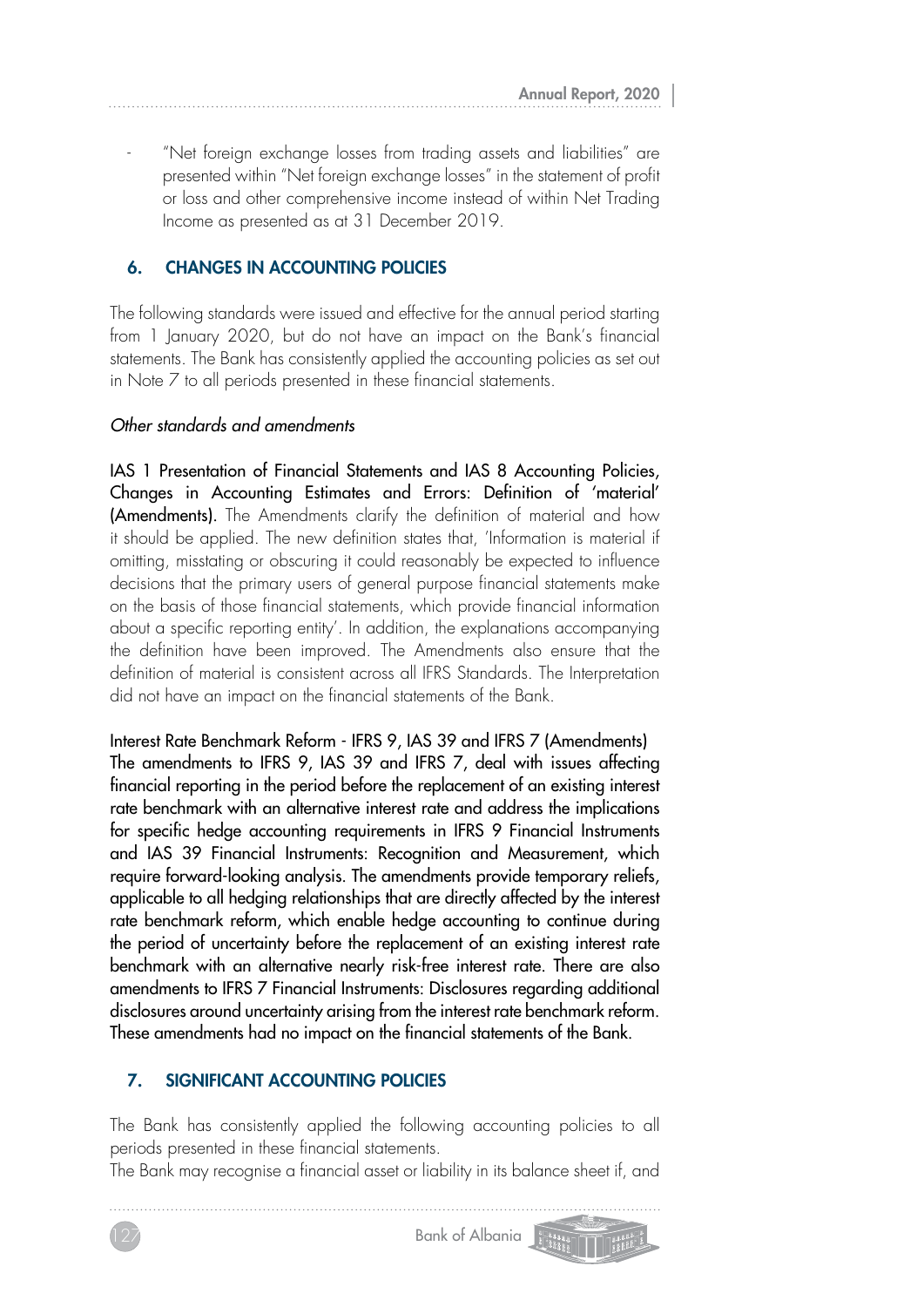only if it becomes a party to the contractual terms of the financial instruments used. The Bank derecognises a financial asset from its balance sheet:

- when it loses control over the contractual rights that constitute the financial asset;
- when the obligation stated in the contract is extinguished, cancelled or expired.

## *A. Financial instruments*

### *(i) Recognition and initial measurement*

The Bank initially recognises loans and advances and deposits on the date on which they are originated. All other financial instruments (including regular-way purchases and sales of financial assets) are recognised on the trade date, which is the date on which the Bank becomes a party to the contractual provisions of the instrument. A financial asset or financial liability is measured initially at fair value plus, for an item not at fair value through profit or loss, transaction costs that are directly attributable to its acquisition or issue.

Financial assets and liabilities are recognised in off-balance-sheet accounts from the trade date to the date of their settlement and are recorded in the Bank of Albania's balance sheet at the settlement date (value date). The initial recognition is at acquisition cost, i.e. the fair price paid on acquisition. Transaction costs are included in the acquisition cost of all assets and liabilities, except for financial assets and financial liabilities recorded at FVPL where transaction costs are added to, or subtracted from, this amount. From that moment on, any changes in their fair value are recognised by the Bank as income or expense.

### *(ii) Classification*

On initial recognition, a financial asset is classified as measured at either one of the following categories:

- amortised cost (AC),
- fair value through other comprehensive income (FVOCI), or
- fair value through profit or loss (FVTPL).

A financial asset is measured at amortised cost if it meets both the following conditions and is not designated as at FVTPL:

- the asset is held within a business model whose objective is to hold assets to collect contractual cash flows; and
- the contractual terms of the financial asset give rise on specified dates to cash flows that are solely payments of principal and interest (SPPI) on the principal amount outstanding.

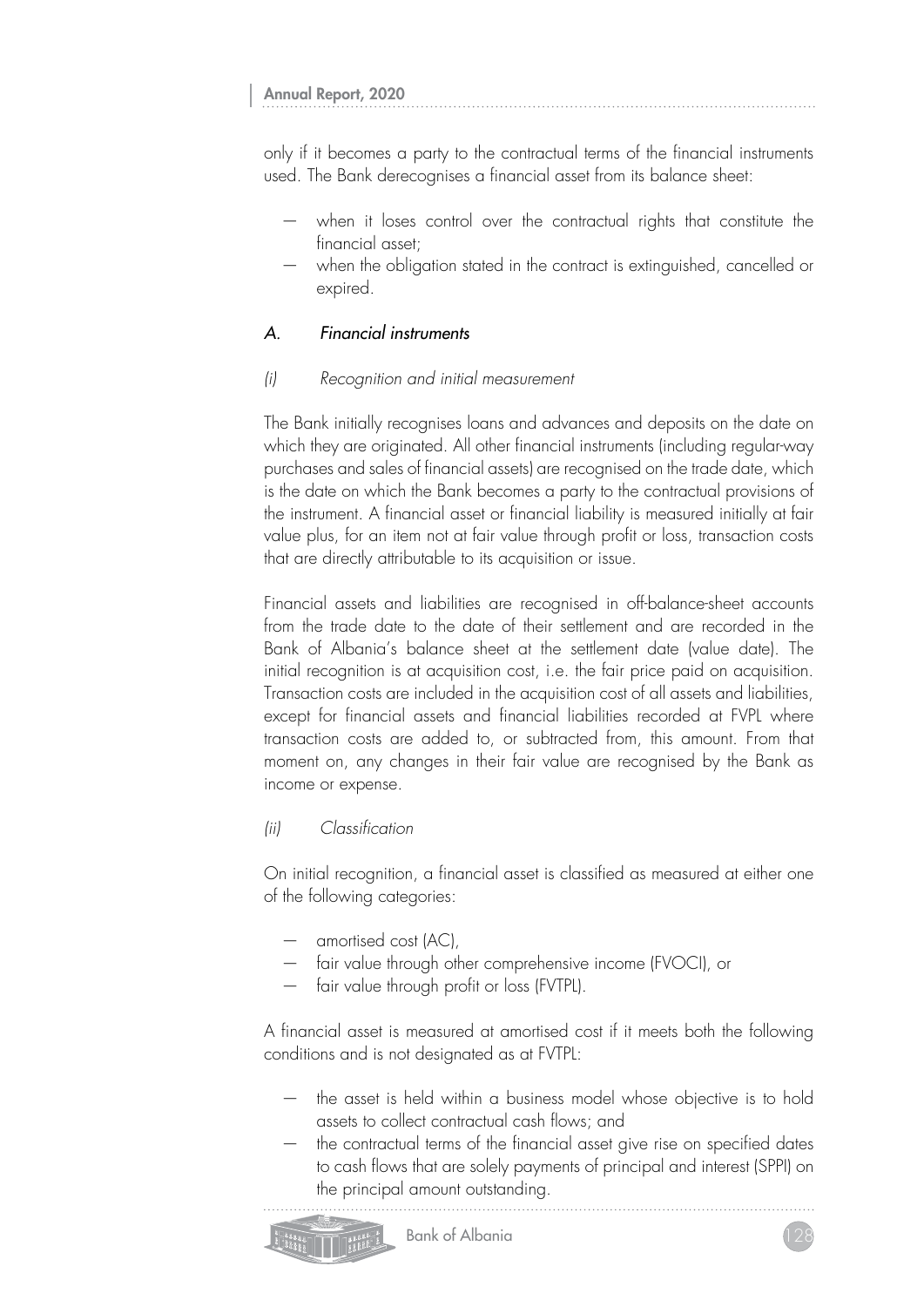The business model of financial assets held to collect contractual cash flows includes all current accounts and deposits of the Bank with foreign correspondents, and the cash flows under the model used for these assets represent only principal and interest payments. These financial assets are measured at amortised cost.

A debt instrument is measured at FVOCI only if it meets both of the following conditions and is not designated as at FVTPL:

#### *Business model assessment*

- the asset is held within a business model whose objective is achieved by both collecting contractual cash flows and selling financial assets; and
- the contractual terms of the financial asset give rise on specified dates to cash flows that are solely payments of principal and interest (SPPI) on the principal amount outstanding.

The business model of financial assets held to collect contractual cash flows and for sale includes: securities and investment. Assets in this group are measured, as follows:

securities: at fair value in other comprehensive income.

All other financial assets are classified as measured at FVTPL.

The Bank makes an assessment of the objective of a business model in which an asset is held at a portfolio level because this best reflects the way the business is managed and information is provided to management. The information considered includes:

- the stated policies and objectives for the portfolio and the operation of those policies in practice. In particular, whether management's strategy focuses on earning contractual interest revenue, maintaining a particular interest rate profile, matching the duration of the financial assets to the duration of the liabilities that are funding those assets or realising cash flows through the sale of the assets;
- how the performance of the portfolio is evaluated and reported to the Bank 's management;
- the risks that affect the performance of the business model (and the financial assets held within that business model) and how those risks are managed.how managers of the business are compensated – e.g. whether compensation is based on the fair value of the assets managed or the contractual cash flows collected; and
- the frequency, volume and timing of sales in prior periods, the reasons for such sales and its expectations about future sales activity. However, information about sales activity is not considered in isolation, but as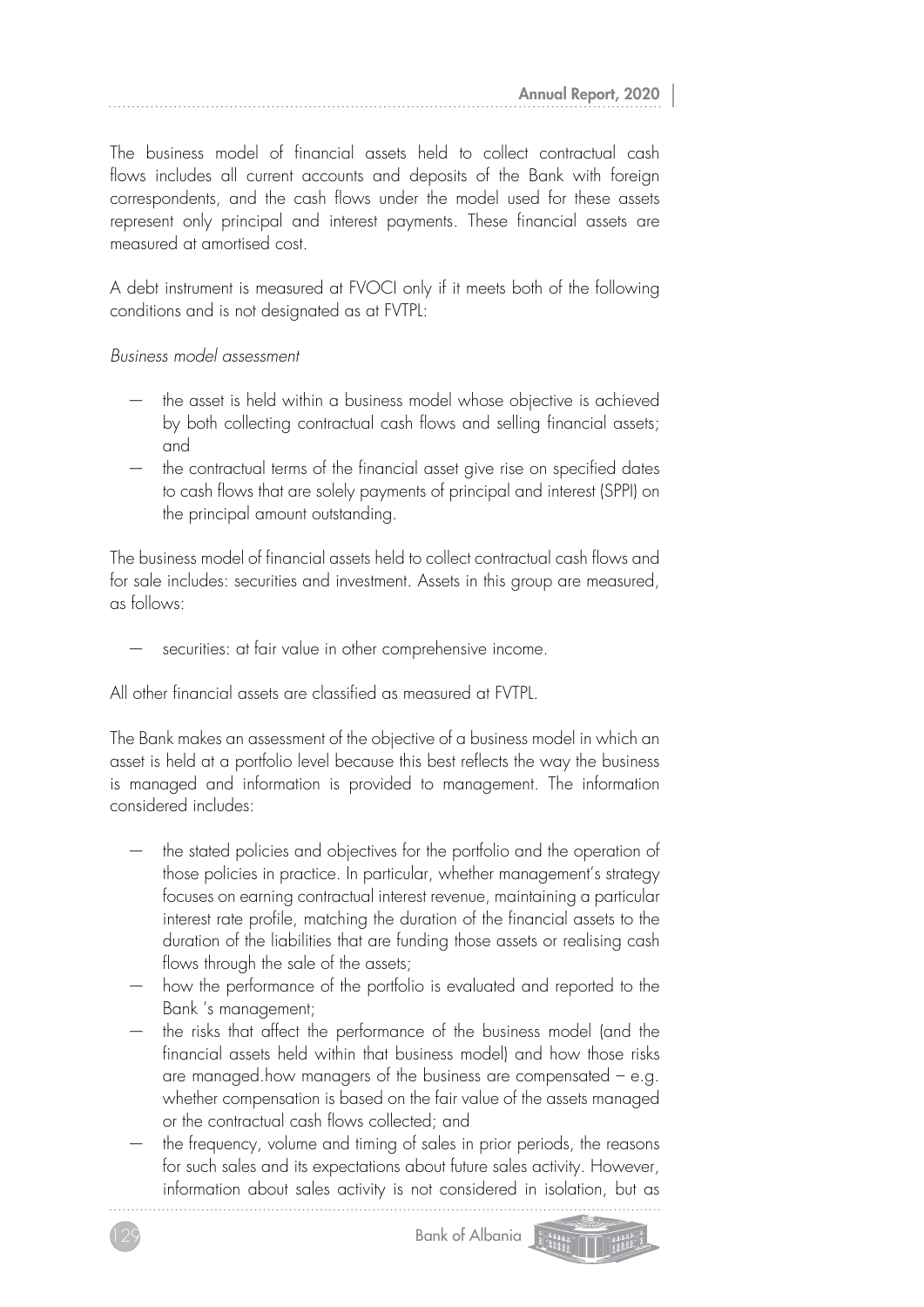part of an overall assessment of how the Bank's stated objective for managing the financial assets is achieved and how cash flows are realised.

Financial assets that are held for trading or managed and whose performance is evaluated on a fair value basis are measured at FVTPL because they are neither held to collect contractual cash flows nor held both to collect contractual cash flows and to sell financial assets.

### *Assessment whether contractual cash flows are solely payments of principal and interest ("SPPI")*

For the purposes of this assessment, 'principal' is defined as the fair value of the financial asset on initial recognition. 'Interest' is defined as consideration for the time value of money and for the credit risk associated with the principal amount outstanding during a particular period of time and for other basic lending risks and costs (e.g. liquidity risk and administrative costs), as well as profit margin.

In assessing whether the contractual cash flows are SPPI, the Bank considers the contractual terms of the instrument. This includes assessing whether the financial asset contains a contractual term that could change the timing or amount of contractual cash flows such that it would not meet this condition. In making the assessment, the Bank considers:

- contingent events that would change the amount and timing of cash flows:
- leverage features;
- prepayment and extension terms; and
- features that modify consideration of the time value of money  $-$  e.g. periodical reset of interest rates.

#### *Reclassifications*

Financial assets are not reclassified subsequent to their initial recognition, except in the period after the Bank changes its business model for managing financial assets.

#### *Financial liabilities*

The Bank classifies its financial liabilities as measured at amortised cost. For details, refer to (B), (D) and (H).

#### *(iii) Derecognition*

#### *Financial assets*

The Bank derecognises a financial asset when the contractual rights to the

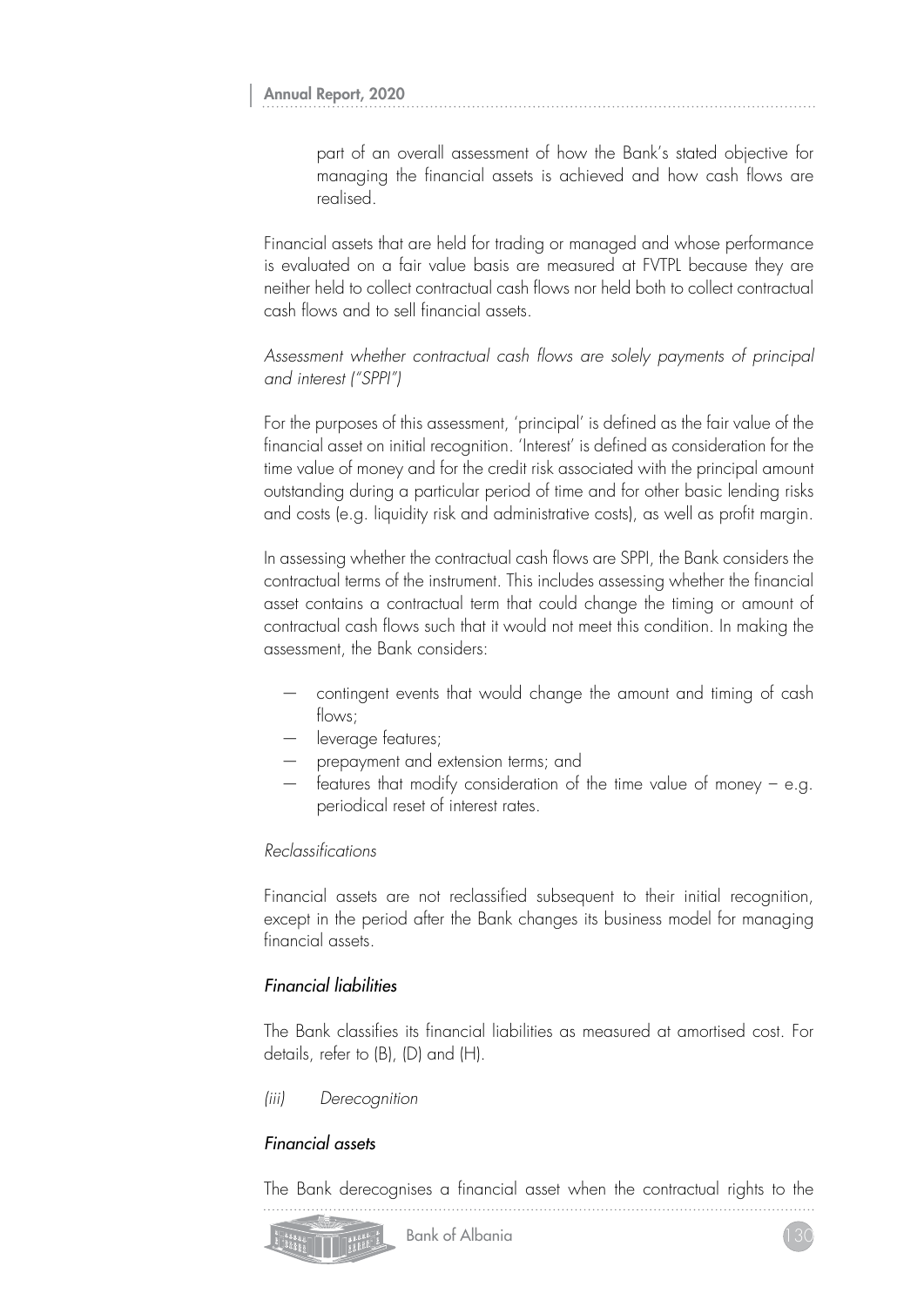cash flows from the financial asset expire, or it transfers the rights to receive the contractual cash flows in a transaction in which substantially all of the risks and rewards of ownership of the financial asset are transferred or in which the Bank neither transfers nor retains substantially all of the risks and rewards of ownership and it does not retain control of the financial asset.

On derecognition of a financial asset, the difference between the carrying amount of the asset (or the carrying amount allocated to the portion of the asset derecognised) and the sum of (i) the consideration received (including any new asset obtained less any new liability assumed) and (ii) any cumulative gain or loss that had been recognised in other comprehensive income ('OCI') is recognised in profit or loss. Any interest in transferred financial assets that qualify for derecognition that is created or retained by the Bank is recognised as a separate asset or liability.

The Bank enters into transactions whereby it transfers assets recognised on its statement of financial position, but retains either all or substantially all of the risks and rewards of the transferred assets or a portion of them.

In such cases, the transferred assets are not derecognised. Examples of such transactions are securities lending and sale-and-repurchase transactions.

In transactions in which the Bank neither retains nor transfers substantially all of the risks and rewards of ownership of a financial asset and it retains control over the asset, the Bank continues to recognise the asset to the extent of its continuing involvement, determined by the extent to which it is exposed to changes in the value of the transferred asset.

## *Financial liabilities*

The Bank derecognises a financial liability when its contractual obligations are discharged or cancelled, or expire.

### *(iv) Modifications of financial assets and financial liabilities*

## *Financial assets*

If the terms of a financial asset are modified, the Bank evaluates whether the cash flows of the modified asset are substantially different.

If the cash flows are substantially different, then the contractual rights to cash flows from the original financial asset are deemed to have expired. In this case, the original financial asset is derecognised (see (iii)) and a new financial asset is recognised at fair value.

If the cash flows of the modified asset carried at amortised cost are not substantially different, then the modification does not result in derecognition of



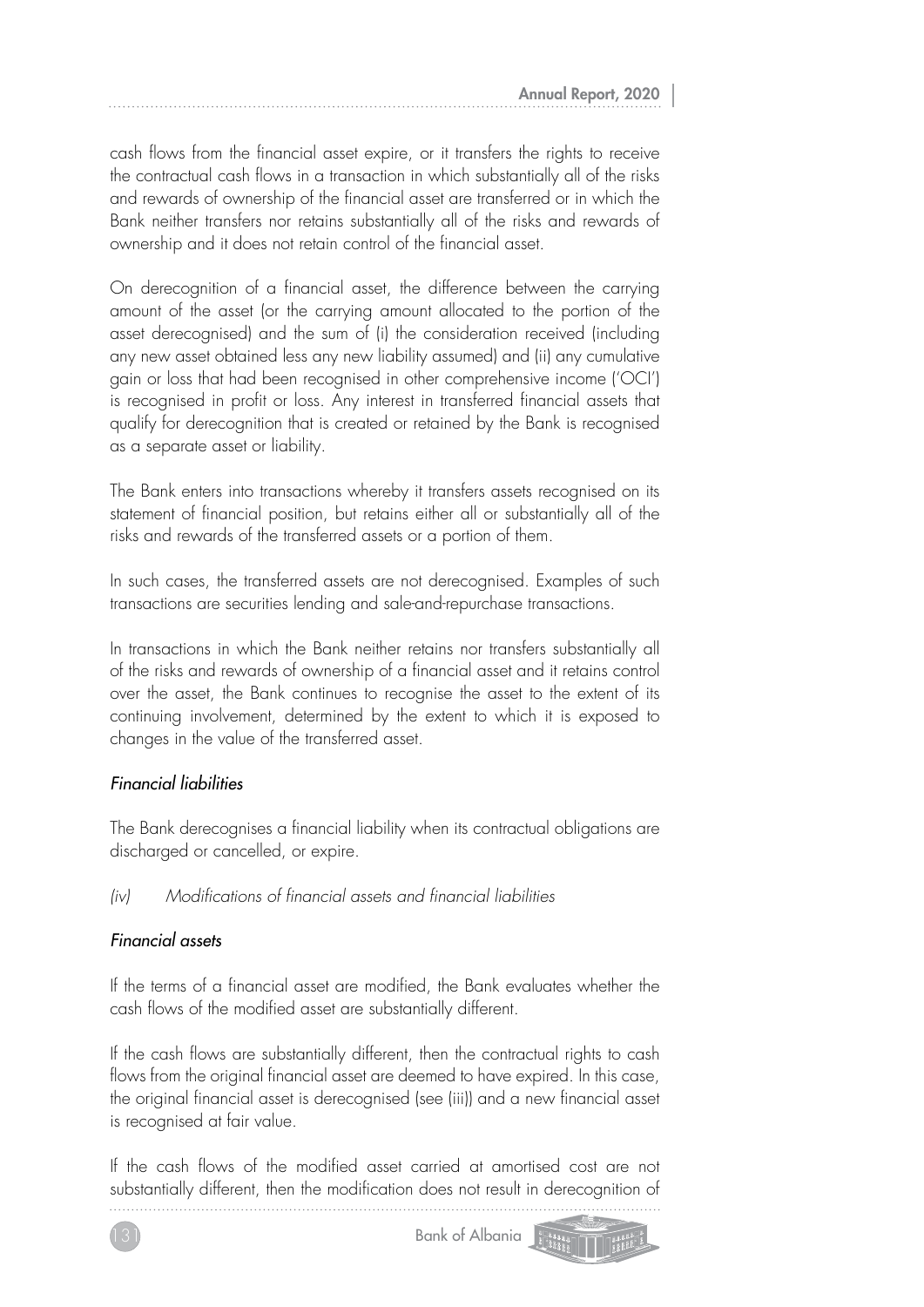the financial asset. In this case, the Bank recalculates the gross carrying amount of the financial asset and recognises the amount arising from adjusting the gross carrying amount as a modification gain or loss in profit or loss. If such a modification is carried out because of financial difficulties of the borrower (refer to (vii)), then the gain or loss is presented together with impairment losses. In other cases, it is presented as a separate line as a "modification profit or loss" (refer to Note 7(L)).

## *Financial liabilities*

The Bank derecognises a financial liability when its terms are modified and the cash flows of the modified liability are substantially different. In this case, a new financial liability based on the modified terms is recognised at fair value. The difference between the carrying amount of the financial liability extinguished and the new financial liability with modified terms is recognised in profit or loss. If the modification of a financial liability is not accounted for as derecognition, then the amortised cost of the liability is recalculated by discounting the modified cash flows at the original effective interest rate and the resulting gain or loss is recognised in profit or loss.

## *(v) Offsetting*

Financial assets and financial liabilities are offset and the net amount presented in the statement of financial position when, and only when, the Bank has a legal right to set off the amounts and it intends either to settle them on a net basis or to realize the asset and settle the liability simultaneously.

Income and expenses are presented on a net basis only when permitted under the IFRS, or for gains and losses arising from a group of similar transactions such as in the Bank's trading activity.

### *(vi) Fair value measurement*

'Fair value' is the price that would be received to sell an asset or paid to transfer a liability in an orderly transaction between market participants at the measurement date in the principal or, in its absence, the most advantageous market to which the Bank has access at that date. The fair value of a liability reflects its non-performance risk.

When available, the Bank measures the fair value of an instrument using the quoted price in an active market for that instrument. A market is regarded as active if transactions for the asset or liability take place with sufficient frequency and volume to provide pricing information on an on-going basis.

If there is no quoted price in an active market, then the Bank uses valuation techniques that maximize the use of relevant observable inputs and minimize the use of unobservable inputs. The chosen valuation technique incorporates

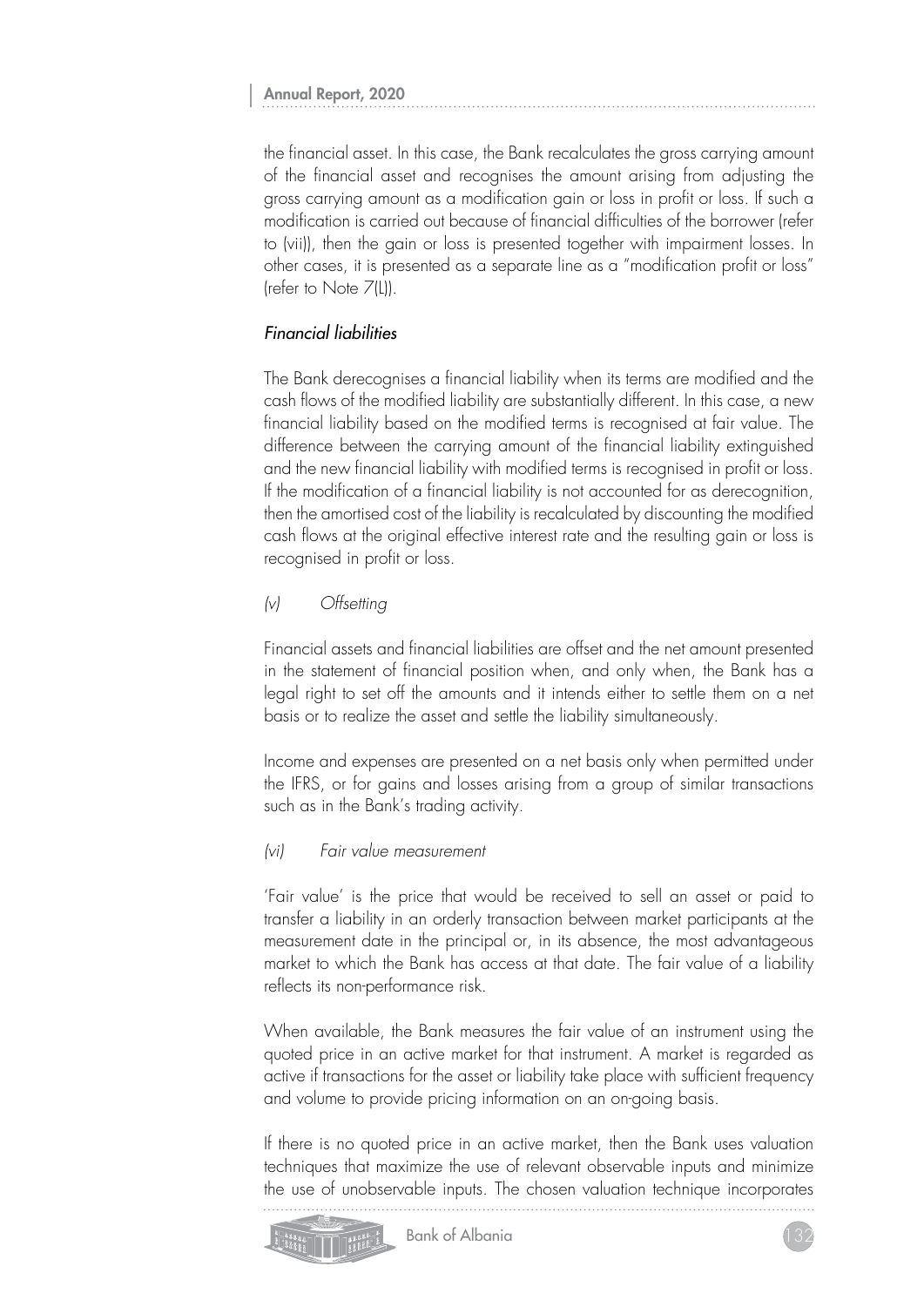all of the factors that market participants would take into account in pricing a transaction.

#### *(vi) Fair value measurement*

The best evidence of the fair value of a financial instrument at initial recognition is normally the transaction price  $-$  i.e. the fair value of the consideration given or received. If the Bank determines that the fair value at initial recognition differs from the transaction price and the fair value is neither evidenced by a quoted price in an active market for an identical asset or liability nor based on a valuation technique that uses only data from observable markets, then the financial instrument is initially measured at fair value, adjusted to defer the difference between the fair value at initial recognition and the transaction price.

Subsequently, that difference is recognized in profit or loss on an appropriate basis over the life of the instrument, but no later than when the valuation is wholly supported by observable market data or the transaction is closed out.

If an asset or a liability measured at fair value has a bid price and an ask price, then the Bank measures assets and long positions at a bid price and liabilities and short positions at an ask price.

The fair value of a financial liability with a demand feature (e.g. a demand deposit) is not less than the amount payable on demand, discounted from the first date on which the amount could be required to be paid.

The Bank recognizes transfers between levels of the fair value hierarchy as of the end of the reporting period, during which the change has occurred.

#### *(vii) Impairment*

The Bank recognizes loss allowances for expected credit losses "ECL" for financial assets that are debt instruments and are not measured at FVTPL.

The Bank measures loss allowances at an amount equal to lifetime ECL except for the following for which they are measured as 12-month ECL:

- debt investment securities that are determined to have low credit risk at the reporting date; and
- other financial instruments for which credit risk has not increased significantly since initial recognition.

The Bank considers a debt security to have low credit risk when its credit risk rating is equivalent to the globally understood definition of 'investment-grade'.

12-month ECL are the portion of ECL that result from default events on a financial instrument that are possible within the 12 months after the reporting



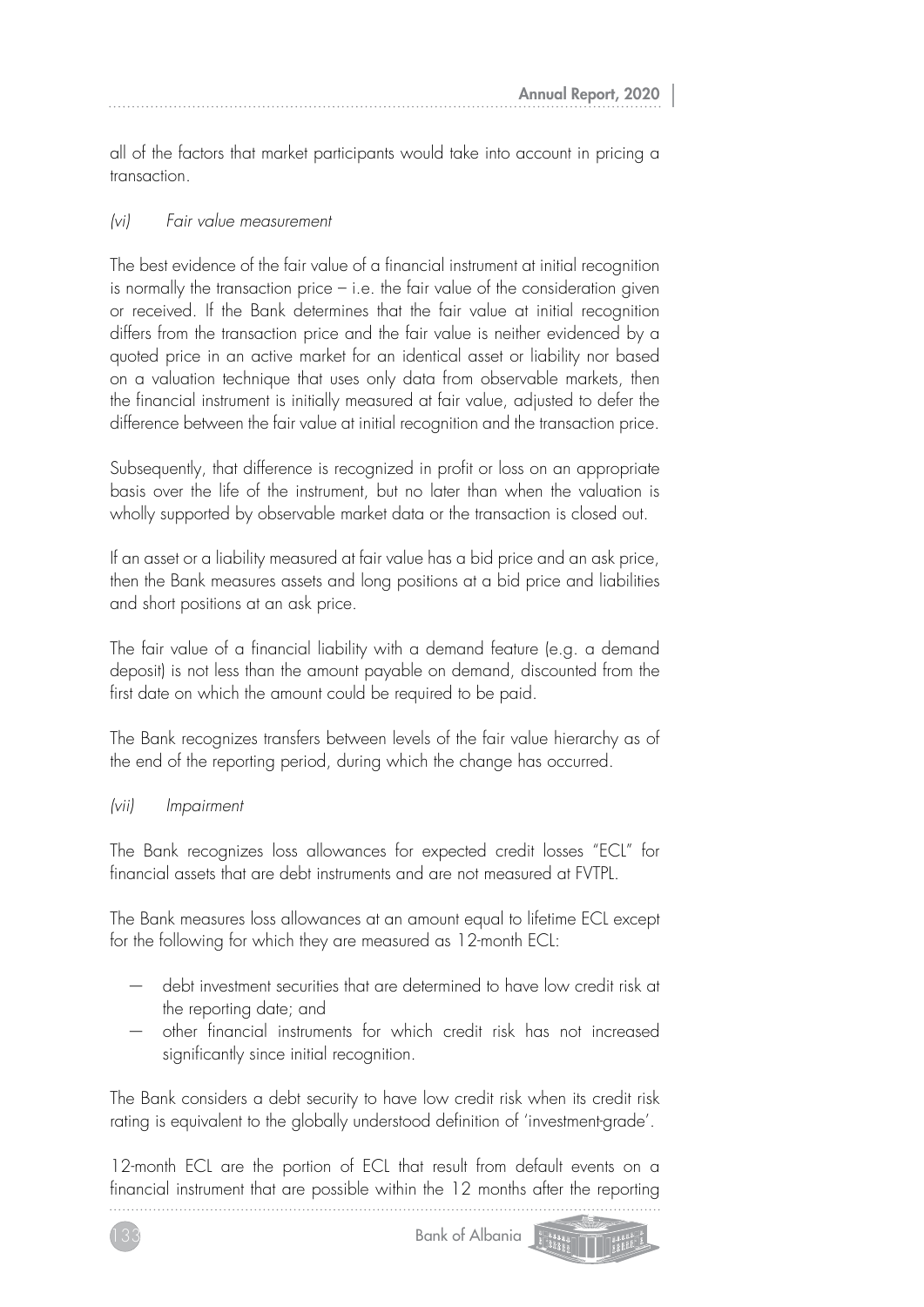date. Financial instruments for which a 12-month ECL is recognised are referred to as 'Stage 1 financial instruments'.

Life-time ECL are the ECL that result from all possible default events over the expected life of the financial instrument. Financial instruments for which a lifetime ECL is recognised but which are not credit-impaired are referred to as 'Stage 2 financial instruments'.

### *Measurement of ECL*

ECL are a probability-weighted estimate of credit losses and are measured as follows:

- financial assets that are not credit-impaired at the reporting date: as the present value of all cash shortfalls (i.e. the difference between the cash flows due to the Bank in accordance with the contract and the cash flows that the Bank expects to receive);
- financial assets that are credit-impaired at the reporting date: as the difference between the gross carrying amount and the present value of estimated future cash flows;

For more details, refer to Note 8(E)(vi)(a).

## *Credit impaired financial assets*

At each reporting date, the Bank assesses whether financial assets carried at amortised cost and debt financial assets carried at FVOCI are credit-impaired (referred to as 'Stage 3 financial assets'). A financial asset is 'credit impaired' when one or more events that have a detrimental impact on the estimated future cash flows of the financial asset have occurred. Evidence that a financial asset is credit-impaired includes the following observable data:

- significant financial difficulty of the borrower or issuer;
- a breach of contract such as a default or past due event;
- the restructuring of a loan or advance by the Bank on terms that the Bank would not consider otherwise;
- it is becoming probable that the borrower will enter bankruptcy or other financial reorganisation; and
- the disappearance of an active market for a security because of financial difficulties.

In making an assessment of whether an investment in sovereign debt is creditimpaired, the Bank considers the following factors:

- The market's assessment of creditworthiness as reflected in the bond yields;
- The rating agencies' assessments of creditworthiness;



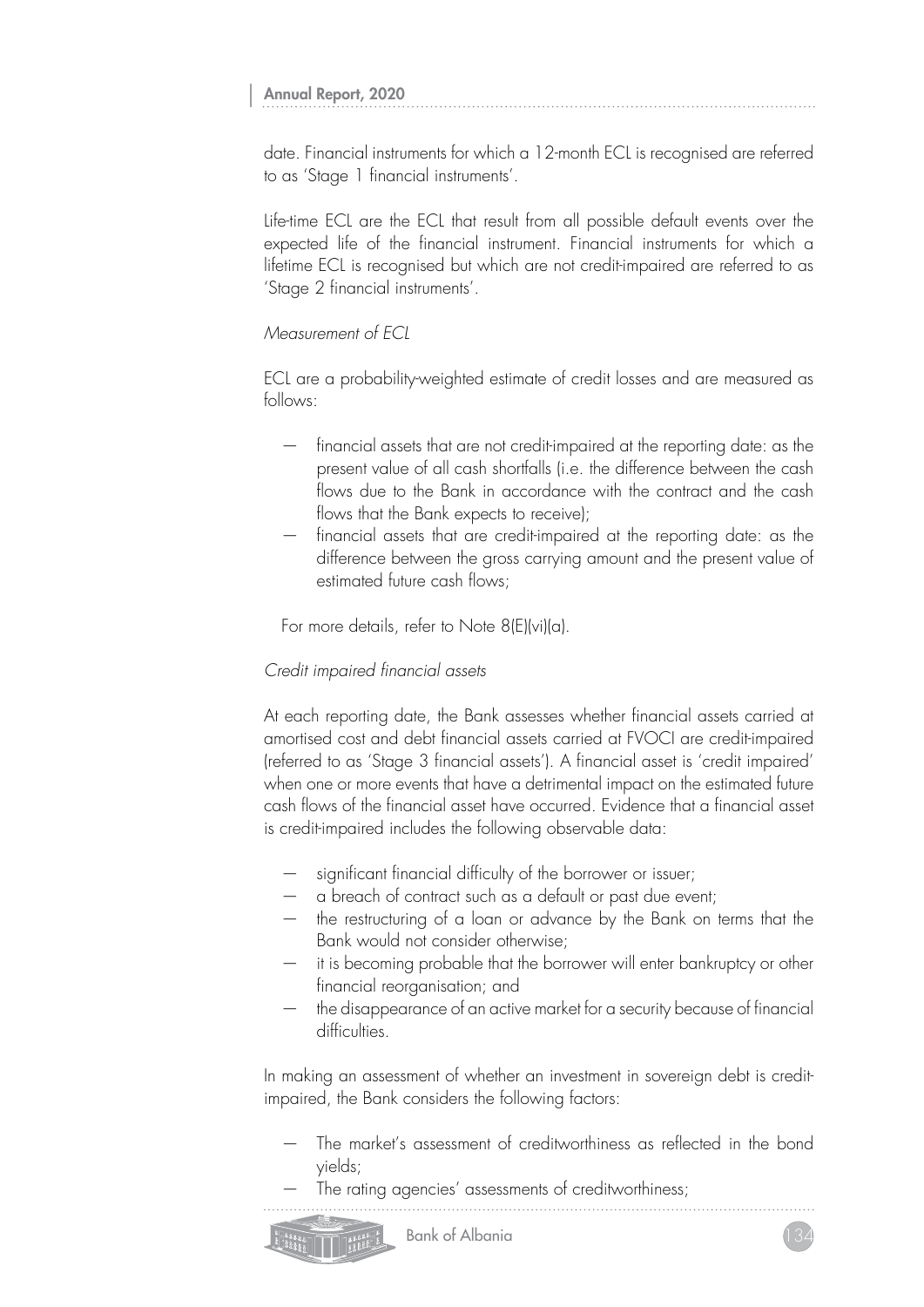- The country's ability to access the capital markets for new debt issuance;
- The probability of debt being restructured, resulting in holders suffering losses through voluntary or mandatory debt forgiveness; and
- The international support mechanisms in place to provide the necessary support as 'lender of last resort' to that country, as well as the intention, reflected in public statements, of governments and agencies to use those mechanisms. This includes an assessment of the depth of those mechanisms and, irrespective of the political intent, whether there is the capacity to fulfil the required criteria.

## *Presentation of allowance for ECL in the statement of financial position*

Loss allowances for ECL are presented in the statement of financial position as follows:

- financial assets measured at amortized cost: as a deduction from the gross carrying amount of the assets;
- debt instruments measured at FVOCI: no loss allowance is recognized in the statement of financial position because the carrying amount of these assets is their fair value. However, the loss allowance is disclosed and is recognized in the fair value reserve.
- Write-off

Loans and debt securities are written off (either partially or in full) when there is no reasonable expectation of recovering a financial asset in its entirety or a portion thereof. This is generally the case when the Bank determines that the borrower does not have assets or sources of income that could generate sufficient cash flows to repay the amounts subject to the write-off. This assessment is carried out at the individual asset level.

Recoveries of amounts previously written off are included in 'impairment losses on financial instruments' in the statement of profit or loss and OCI.Financial assets that are written off could still be subject to enforcement activities in order to comply with the Bank's procedures for recovery of amounts due.

## *B. Currency in circulation*

Currency in circulation includes banknotes and coins in circulation and is presented under liabilities as a net of nominal value of all the banknotes and coins issued and the nominal value of the banknotes and coins on hand as at the reporting date.

# *C. Cash and cash equivalent*

Cash and cash equivalents include banknotes and coins on hand in foreign currency and highly liquid financial assets with original maturities of three months or less from the acquisition date that are subject to an insignificant risk



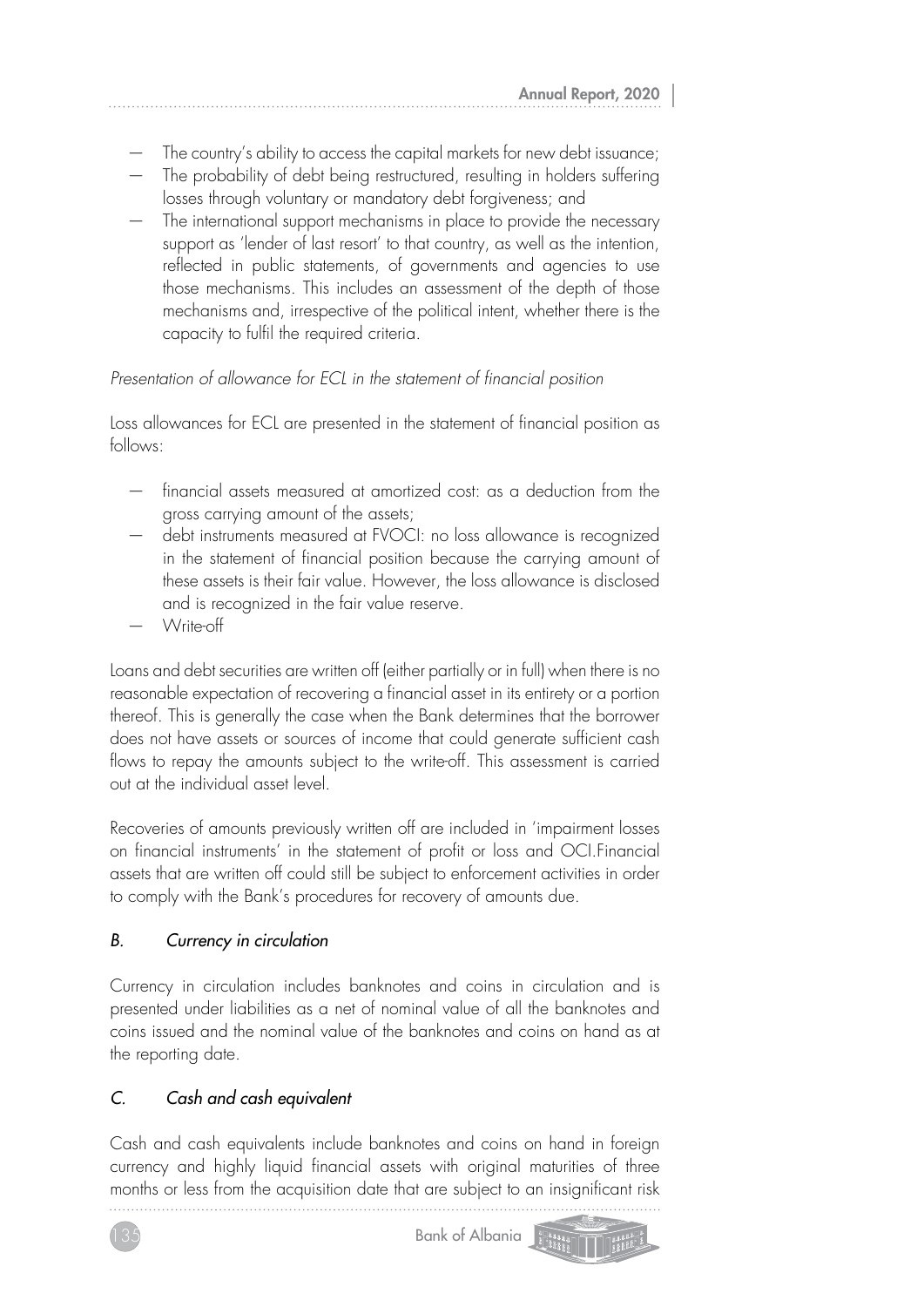of changes in their fair value, and are used by the Bank in the management of its short-term commitments. Cash and cash equivalents are carried at amortized cost in the statement of financial position.

# *D. Financial assets and liabilities at fair value through profit or loss (Trading assets and liabilities)*

Trading assets and liabilities are those assets and liabilities that the Bank acquires or incurs principally for the purpose of selling or repurchasing in the near term, or holds as part of a portfolio that is managed together for short-term profit or position taking.

Trading assets and liabilities are initially recognized and subsequently measured at fair value in the statement of financial position, with transaction costs recognized in profit or loss. All changes in fair value are recognised as part of net trading income in profit or loss.

## *E. Financial assets and liabilities at fair value through other comprehensive income*

Financial assets and liabilities at fair value through other comprehensive income represent those for which the Bank expects to collect contractual cash flows by either holding or selling the instrument. Investment securities include debt securities measured at FVOCI; gains and losses are recognised in OCI, except for the following, which are recognised in profit or loss in the same manner as for financial assets measured at amortised cost:

- interest revenue using the effective interest method;
- ECL and reversals; and
- foreign exchange gains and losses.

When a debt security measured at FVOCI is derecognised, the cumulative gain or loss previously recognised in OCI is reclassified from equity to profit or loss.

## *F. Loans and receivables*

Loans and receivables include loans measured at amortised cost (refer to Note 7(A)(ii)); they are initially measured at fair value plus incremental direct transaction costs, and subsequently at their amortised cost using the effective interest method.When the Bank purchases a financial asset and simultaneously enters into an agreement to resell the asset (or a substantially similar asset) at a fixed price on a future date (reverse repo), the arrangement is accounted for as a loan or advance, and the underlying asset is not recognised in the Banks's financial statements.

# *G. Monetary Gold*

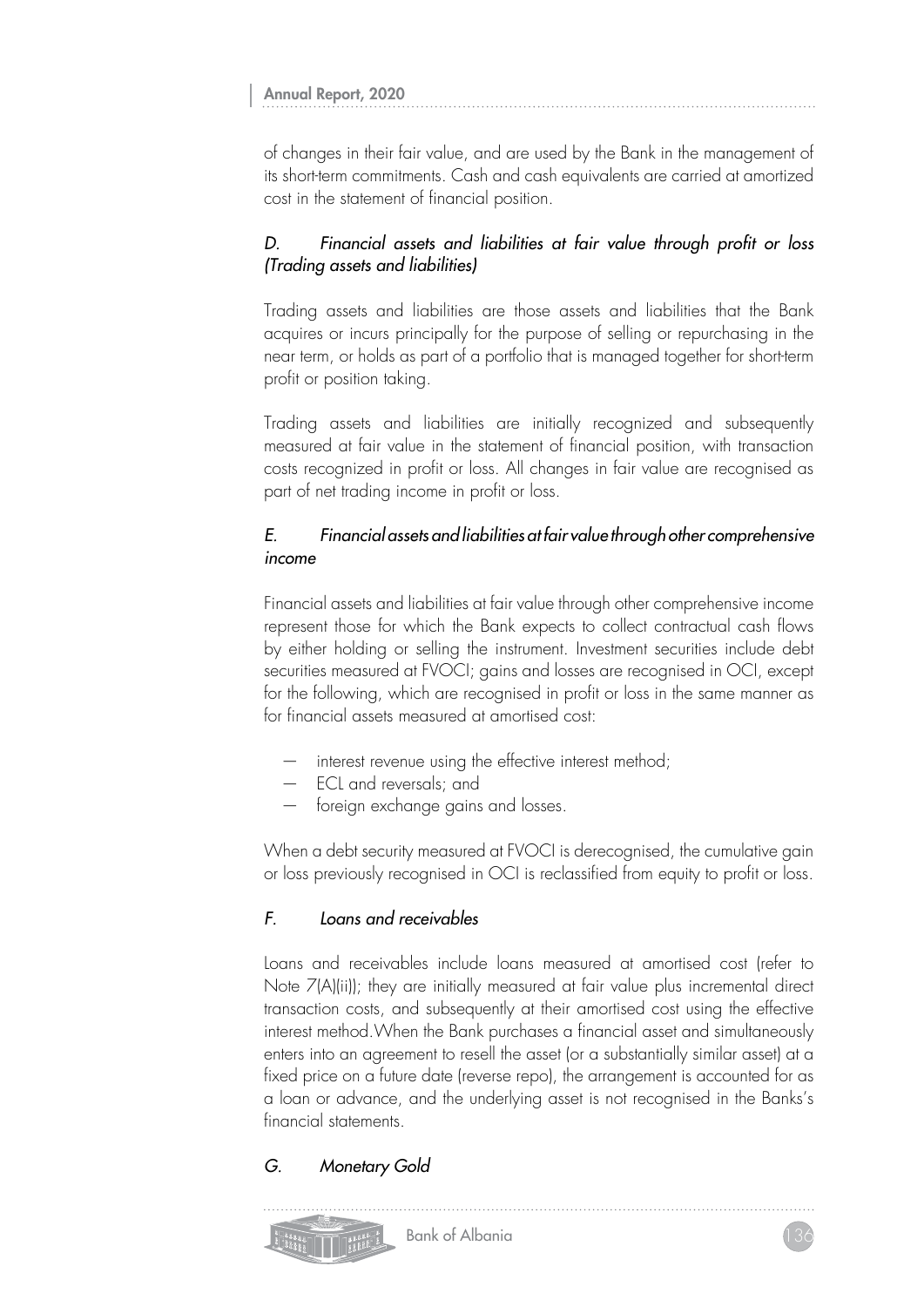The Bank of Albania as a central bank maintains particular volumes of gold as part of Albania's international reserves. In compliance with the requirements of the Law on the Bank of Albania, the Bank may take any necessary action in connection with the acquisition, possession and sale of gross international reserves, including monetary gold. Consequently, monetary gold as part of international reserves may be immediately used by the Bank without further constraints which determines it as a monetary asset. Pursuant to the requirements of the 'General Provisions for Defining the Valuation Basis in the Financial Statements' to the IFRS, the Bank defines the recognition and valuation of the monetary gold as an asset reported at fair value through profit or loss as the most reliable and appropriate base for a subsequent valuation of this financial asset. Gold and other precious metals are measured at market value based on the London Bullion Market fixing in US dollar at the reporting date.Gold in standard form (monetary gold) is initially recognised at acquisition cost.

Monetary gold is valued at its fair value being the market value based on the official London Bullion Market price at the reporting date. Changes in the fair value are recognized in profit or loss and accumulated in the "Revaluation Reserve" in Capital and Reserves in accordance with Article 64 (a) of the Law 'On the Bank of Albania'. Unrealised gains and losses on the revaluation of the monetary gold and other gold instruments of the Bank are recognised in the income statement.

## *H. Deposits and borrowings*

Deposits and borrowings are initially measured at fair value minus incremental direct transaction costs, and subsequently measured at their amortised cost using the effective interest method.

## *I. Printing and minting costs*

The costs of printing banknotes and minting coins, which have not yet been put into circulation, are initially recognized as assets at acquisition cost and subsequently amortized on a straight-line basis over 5 years and 10 years, respectively.

# *J. Intangible assets*

Intangible assets are recognised if it is probable that the future economic benefits that are attributable to the asset will flow to the Bank and the cost of the asset can be measured reliably. Intangible assets are comprised of computer software and licenses.

Intangible assets acquired by the Bank are stated at cost less accumulated amortisation and accumulated impairment losses.

Subsequent expenditure on intangible assets is capitalised only when it



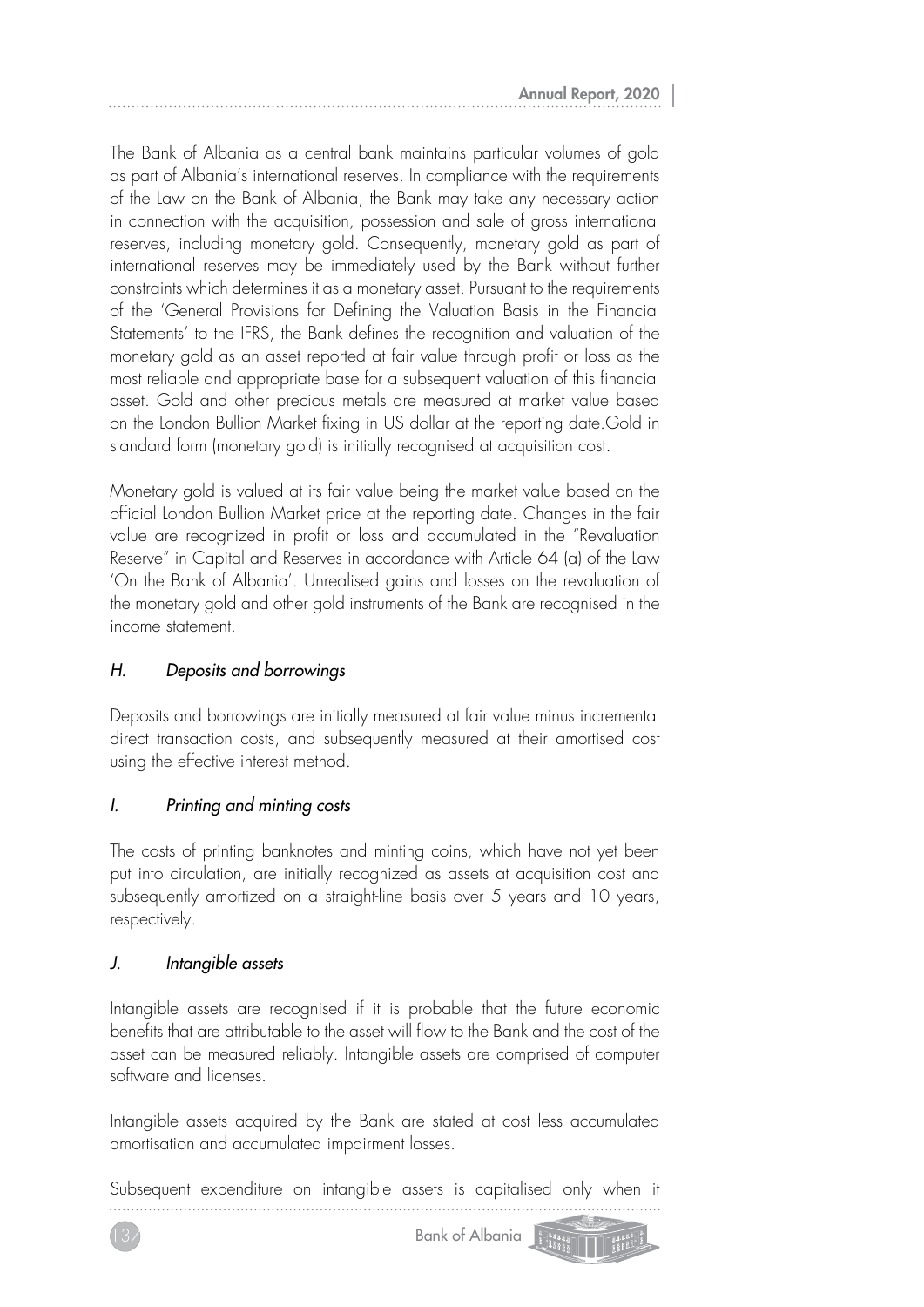increases the future economic benefits embodied in the specific asset to which it relates. All other expenditure is expensed as incurred.

Amortization is recognized in profit or loss on a straight-line basis over the estimated useful life of the intangible asset, from the date that it is available for use. Work in progress is not amortized.

The estimated useful lives are as follows:

| Software and licenses  | 4 years   |
|------------------------|-----------|
| Other intangible asset | 6.6 years |

## *K. Property and equipment*

#### *(i) Recognition and measurement*

Items of property and equipment are measured at cost less accumulated depreciation and accumulated impairment losses.

The cost of certain items of property and equipment was determined by reference to fair value at 31 December 2014, which the Bank elected to apply as deemed cost as part of the transition to IFRS. Adjustments to the accounting records, as well as the relevant recognition records in the revaluation reserve are reported in accordance with International Financial Reporting Standards.

### *(ii) Subsequent costs*

The cost of replacing a part of an item of property or equipment is recognized in the carrying amount of the item if it is probable that the future economic benefits embodied within the part will flow to the Bank and its cost can be measured reliably. The carrying amount of the replaced part is derecognised. The costs of the maintenance of property and equipment are recognised in profit or loss as incurred.

### *(iii) Depreciation*

Depreciation is recognised in profit or loss on a straight-line basis over the estimated useful lives of each part of an item of property and equipment. Land, work in progress, and numismatic coins and objects are not depreciated.

The estimated useful lives are as follows:

- Buildings 25 70 years
- $\lambda$  Installations  $4 20$  years
- Vehicles 5 10 years
- Furniture and equipment 4 20 years

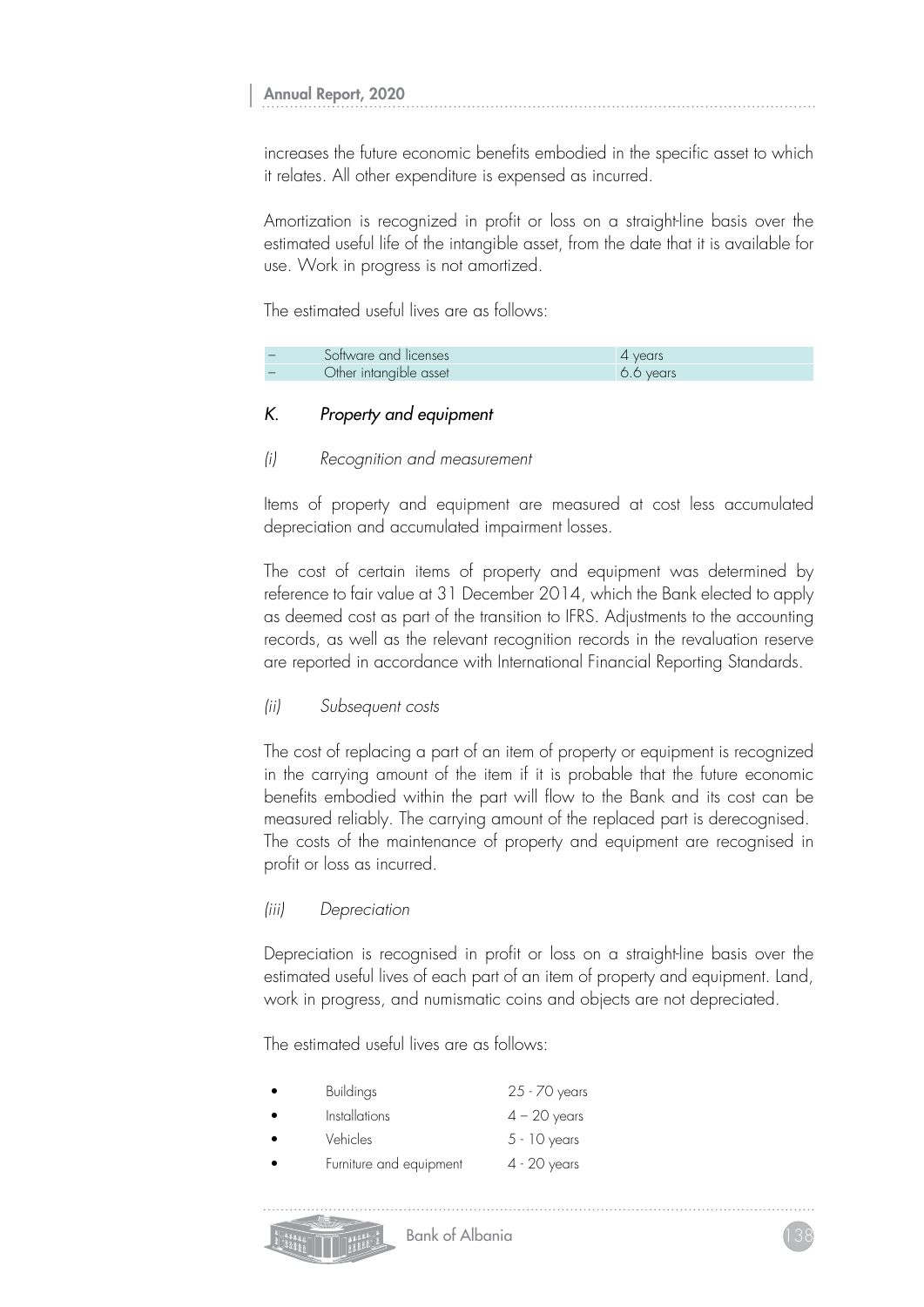Depreciation methods, useful lives and residual values are reassessed at the reporting date.

#### *L. Interest*

#### *Effective interest rate*

Interest income and expense are recognized in profit or loss using the effective interest method. The effective interest rate is the rate that exactly discounts the estimated future cash payments and receipts through the expected life of the financial instrument to:

- the gross carrying amount of the financial asset; or
- the amortized cost of the financial liability.

When calculating the effective interest rate for financial instruments other than credit-impaired assets, the Bank estimates future cash flows considering all contractual terms of the financial instrument, but not future credit losses. For credit-impaired financial assets, a credit-adjusted effective interest rate is calculated using estimated future cash flows including expected credit losses. The calculation of the effective interest rate includes transaction costs and fees and points paid or received that are an integral part of the effective interest rate. Transaction costs include incremental costs that are directly attributable to the acquisition or issue of a financial asset or financial liability.

### *Amortised cost and gross carrying amount*

The amortized cost of a financial asset or financial liability is the amount at which the financial asset or financial liability is measured at initial recognition, minus principal repayments, plus or minus the cumulative amortization using the effective interest method of any difference between that initial amount recognized and the maturity amount and for, financial assets, adjusted for any expected credit loss allowance.

The 'gross carrying amount of a financial asset' is the amortised cost of a financial asset before adjusting for any expected credit loss allowance.

### *Calculation of interest income and expense*

In calculating interest income and expense, the effective interest rate is applied to the gross carrying amount of the asset (when the asset is not credit-impaired) or to the amortised cost of the liability.

However, for financial assets that have become credit-impaired subsequent to initial recognition, interest income is calculated by applying the effective interest rate to the amortised cost of the financial asset. If the asset is no longer creditimpaired, then the calculation of interest income reverts to the gross basis.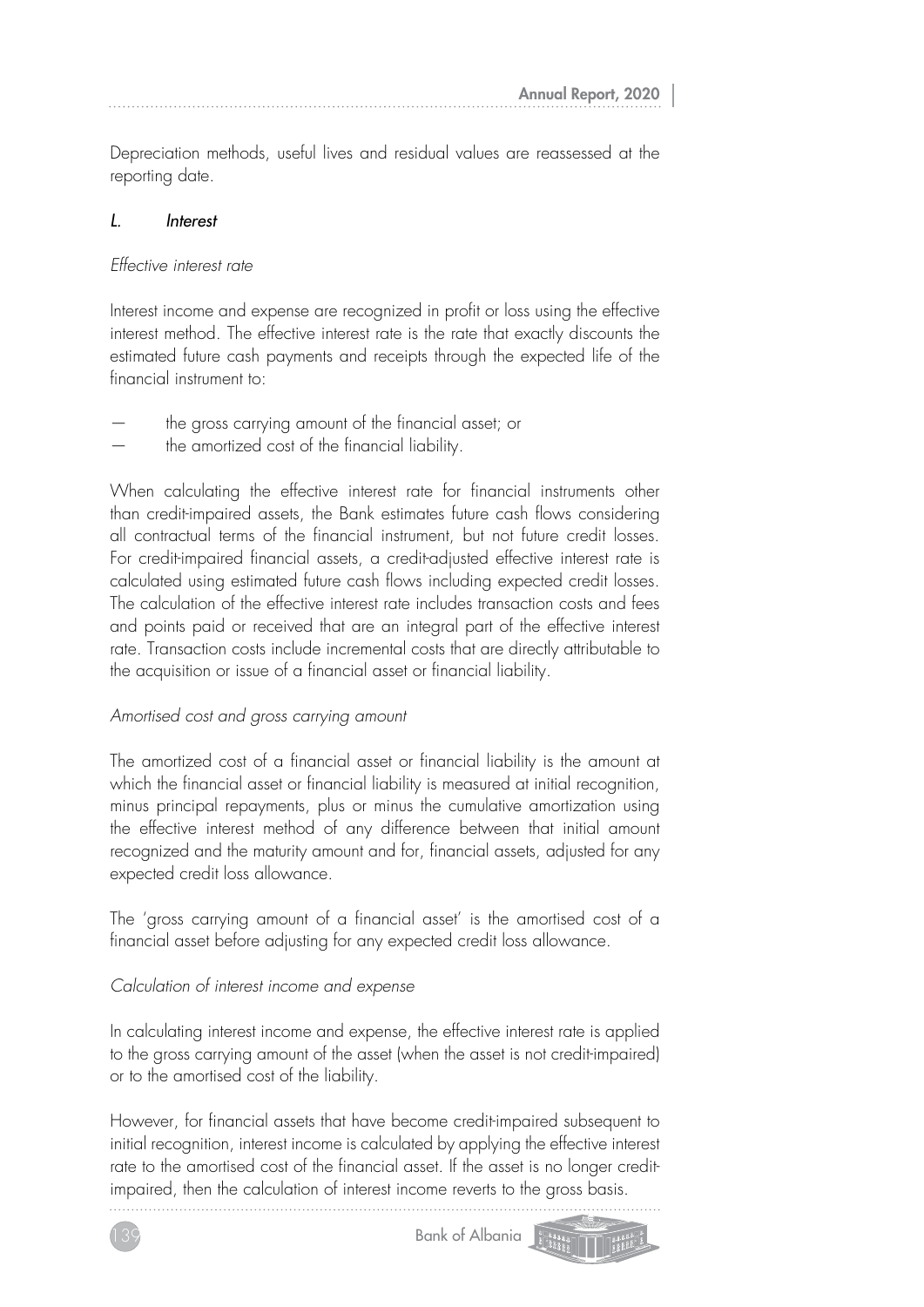For financial assets that were credit-impaired on initial recognition, interest income is calculated by applying the credit-adjusted effective interest rate to the amortised cost of the asset. The calculation of interest income does not revert to a gross basis, even if the credit risk of the asset improves.

For information on when financial assets are credit-impaired, refer to Note 7(A) (vii). As at 31 December 2020 and 31 December 2019 there are no creditimpaired financial assets.

### *Presentation*

Interest income and expense presented in the statement of profit or loss and OCI include:

- interest on financial assets and financial liabilities measured at amortised cost calculated on an effective interest basis; and
- interest on debt instruments measured at FVOCI calculated on an effective interest basis.

Interest income and expense on all trading assets and liabilities are considered to be incidental to the Bank's trading operations and are presented together with all other changes in the fair value of trading assets and liabilities in net trading income (refer to Note 7(O)). Profits and losses arising from changes in the fair value of financial instruments reported at fair value through profit or loss are recognised in the income statement.

Interest income and expense are recognised on an accrual basis in accordance with the Bank's interest rate policy and concluded agreements with international financial institutions and customers of the Bank. Interest income and expense are recognised in the income statement. Interest income and expense also include the amortisation of the discount and premium calculated on the basis of the effective interest rate.

Interest income on foreign securities held in the Bank of Albania's portfolio includes interest rates on interest coupons of securities issued.Interest income on deposits includes interest income on deposits in foreign currency and in gold. Other financial income/expenses include income and expenses from sales and changes in the fair value of financial assets and liabilities held for trading and assets available for sale.

Net gains/losses from financial assets and liabilities at fair value through profit or loss include net gains from operations in securities, net gains from operations in foreign currency, net revaluation gains on securities, net gains from gold revaluation, net gains from revaluation of futures, and net gains from revaluation of assets and liabilities denominated in foreign currency.

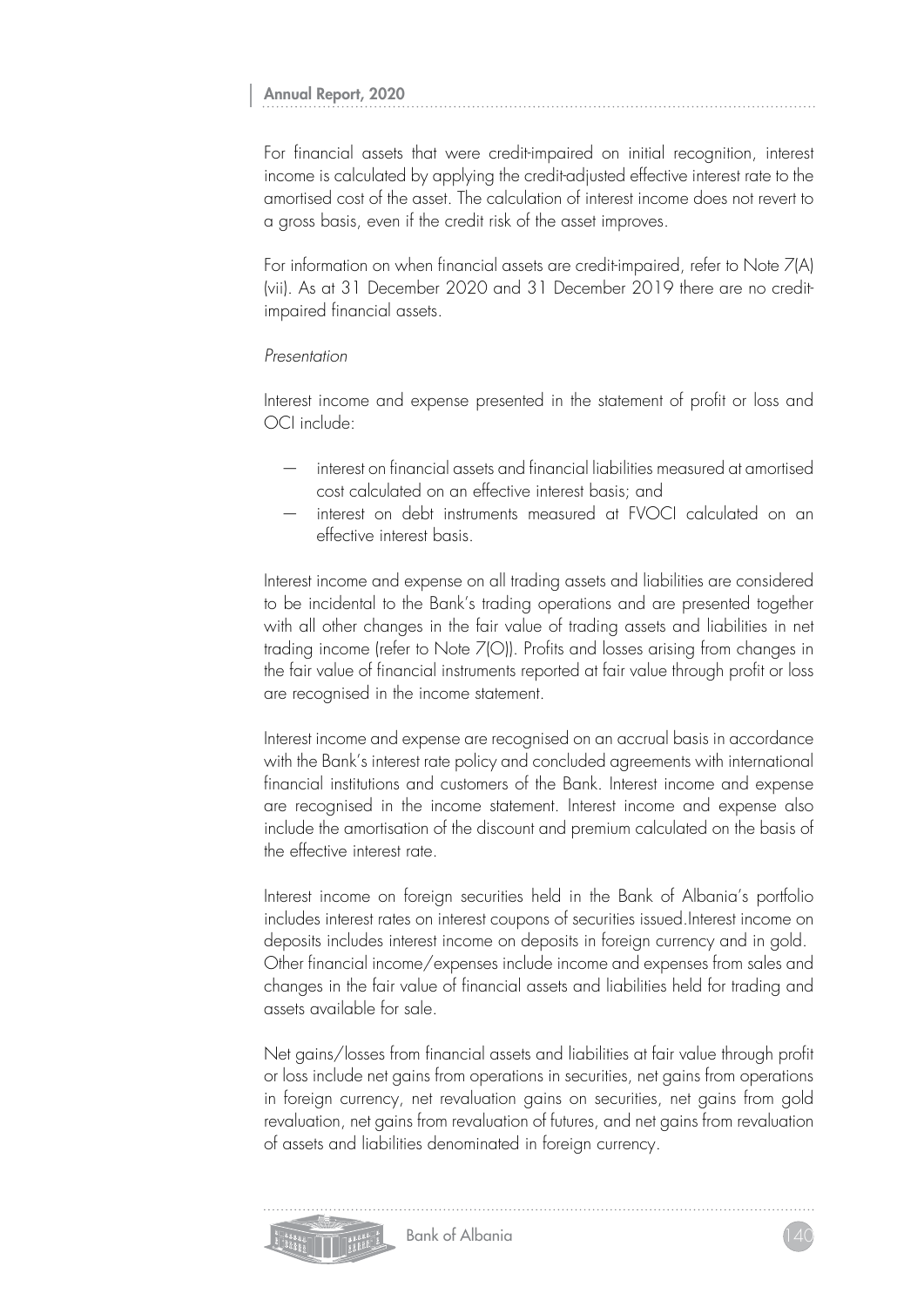## *M. Fees and commissions*

Fees and commission income and expense that are integral to the effective interest rate on a financial asset or liability are included in the measurement of the effective interest rate.

Other fees and commission income, including account servicing fees, fund transfer fees, placement fees and credit registry fees are recognised at the moment the related services are performed.

In accordance with IFRS 15, revenue from contracts with customers is recognised when the Bank has fulfilled its performance obligations by transferring the promised services to the customer. Revenue is recognised at an amount reflecting the consideration expected to be received in return. No changes in the valuation and recognition of fees and commissions have occurred as a result of the entry into effect of IFRS 15.Other fees and commission expense relate mainly to transaction and service fees, which are expensed as the services are received.

## *N. Transactions in foreign currency*

Transactions in foreign currencies are translated into the functional currency at the spot exchange rates at the date of the transactions. The exchange rates of the major foreign currencies as of 31 December 2020 and 31 December 2019 are disclosed in Note 8. F(ii).

Monetary assets and liabilities denominated in foreign currencies at the reporting date are translated into the functional currency at the spot exchange rate at that date.

The foreign currency gain or loss on monetary items is the difference between the amortised cost in the functional currency at the beginning of the year, adjusted for effective interest and payments during the year, and the amortised cost in the foreign currency translated at the spot exchange rate at the end of the year.

Non-monetary assets and liabilities that are measured at fair value in a foreign currency are translated into the functional currency at the spot exchange rate at the date when the fair value is determined. Non-monetary items that are measured based on historical cost in a foreign currency are translated using the spot exchange rate at the date of the transaction. Foreign currency differences arising on translation, and those arising from available-for-sale investments are recognised in profit or loss.

According to the Law No. 8269, dated 23 December 1997 'On the Bank of Albania' and the Decision No. 104 dated 27 December 2006 of the Supervisory Council, the net gains/(losses) from foreign exchange that are

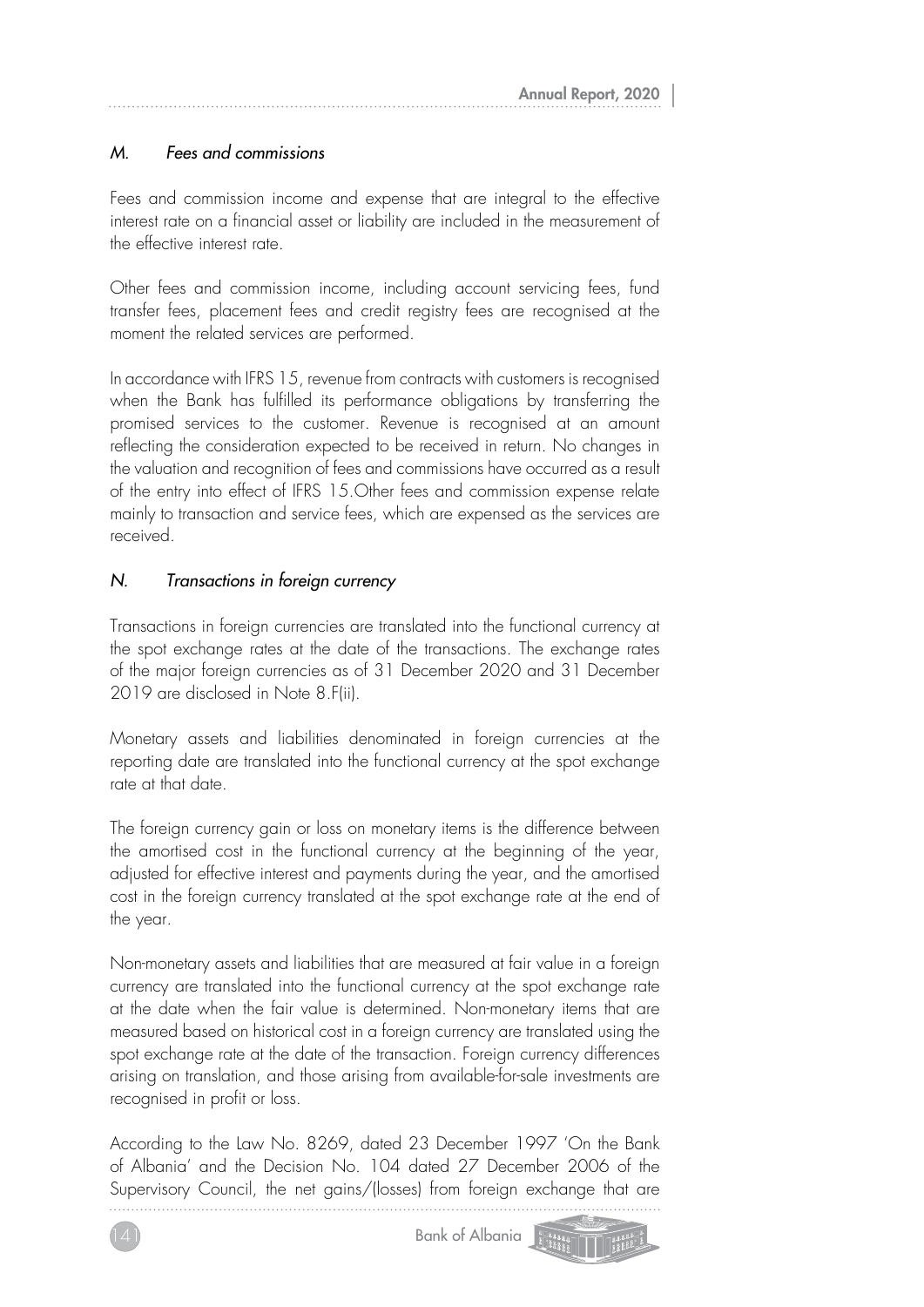recognised in profit or loss in the period are accumulated to the 'Revaluation reserve' included in Capital and Reserves. According to Article 64 (b) the above mentioned law, the Government of Albania issues debt securities at market interest rates to cover any negative balance of the revaluation reserve arising from the Bank's activity.

## *O. Net trading income*

Net trading income comprises gains less losses related to trading assets and liabilities, and includes all realised and unrealised fair value changes, interest, and foreign exchange differences.

## *P. Taxation and profit distribution policy of the Bank*

Based on the Law 'On the Bank of Albania' the Bank is not subject to income tax. The Bank's policy of distribution of profit from banking operations is defined in the Law 'On the Bank of Albania'. According to Article 10(2) of this Law, the Bank allocates all the realised profit to the State Budget after having fulfilled its requirement for the reserve fund pursuant to the Law and as determined by the Supervisory Council of the Bank.

According to Article 11 of the Law 'On the Bank of Albania', no transfer, redemption or payment under Articles 8, 9 or 10 of this Law shall be made if the assets of the Bank are less than the sum of its liabilities and paid-up capital. If such conditions arise, based on Article 7 of the Law 'On the Bank of Albania', the Ministry of Finance and Economy shall transfer interest bearing negotiable government securities to the Bank, in such amount as would be necessary to remedy the deficiency.

## *Q. Employee benefits*

## *(i) Defined contribution plans*

Obligations for contributions to defined contribution plans are recognized in profit or loss as the related service is provided and included in personnel expenses.

## *(ii) Social and health contributions*

The Bank makes compulsory social security and health contributions in a fund operated by the Albanian state that provide pension, health and other social benefits for employees. Obligations for such contributions are recognized in profit or loss when they are due and included in personnel expenses. The Albanian state provides the legally set minimum threshold for such contributions.

## *(iii) Short-term benefits*

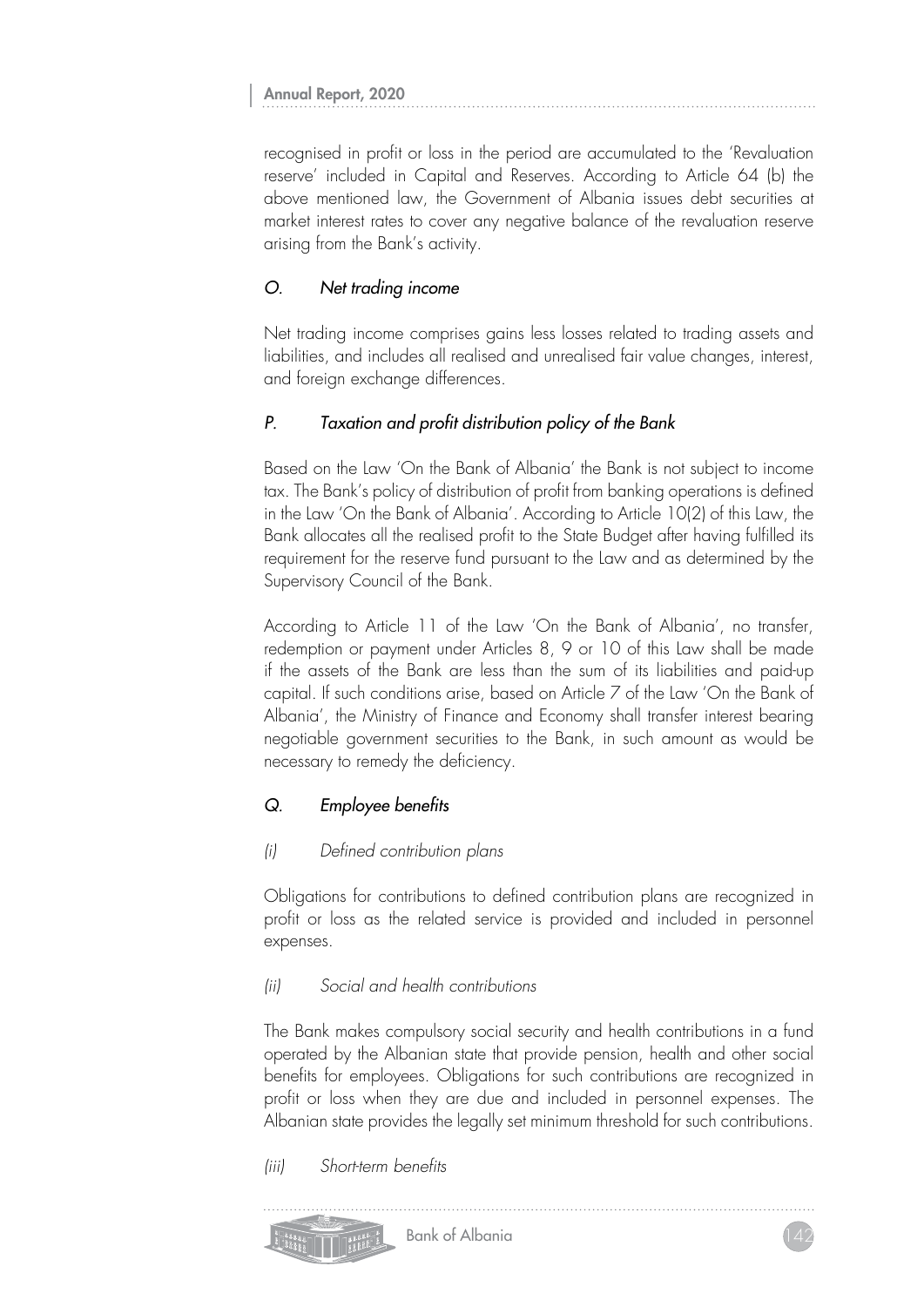Short-term employee benefit obligations are measured on an undiscounted basis and are expensed as the related service is provided. A provision is recognized for the amount expected to be paid under short-term cash bonus if the Bank has a present legal or constructive obligation to pay this amount as a result of past service provided by the employee and the obligation can be estimated reliably.

## *R. Leases*

The Bank assesses at contract inception whether a contract is, or contains a lease. That is,if the contract conveys the right to control the use of an identified asset for a period of time in exchange for consideration.

The Bank applies a single recognition and measurement approach for all leases, except for the short term leases and leases of low–value assets.The Bank recognises lease liabilities to make lease payments and Right-of–use assets representing the right to use the underlying assets.

### *Right-of-use asset*

The Bank recognises right-of-use assets at the commencement date of the lease. Right-of use assets are measured of cost, less any depreciation or impairment losses, and adjusted for any remeasurement of lease liabilities.

The cost of the right-of–use assets include the amount of the lease liabilities recognised, initial direct costs incurred, and lease payments made at or before the commencement date less any lease incentives recived. Right–of-use assets are depreciated in a straight-line basis over the lease term.

The right–of–use assets are presented within Note 15 Property, equipement, right-of–use and intangible assets.

#### *Lease liabilities*

At the commencement date of the lease, the Bank recognizes lease liabilities measured at the present value of lease payments to be made over the lease term.

The lease payments include fixed payments (less any incentive receivable), variable lease payments that depend on an index or a rate, and amounts expected to be paid under residual value guarantees.

The lease payments also include the exercise price of a purchase option reasonably certain to be exercised by the Bank and payments of penalty for terminating the lease, if the lease reflects exercising the option to terminate.

Payments made under operating leases are recognised in profit or loss on

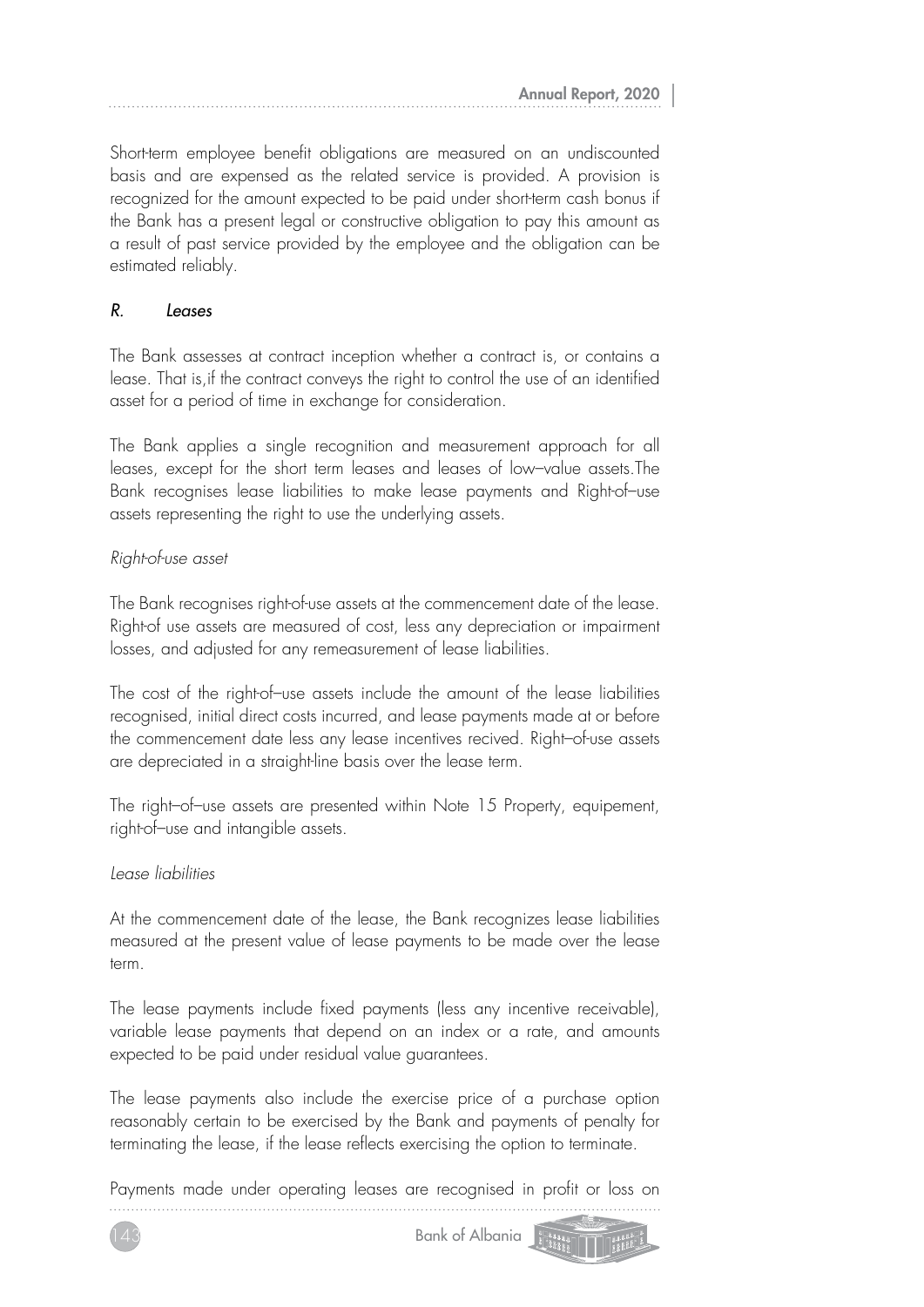a straight-line basis over the term of the lease. Lease incentives received are recognised as an integral part of the total lease expense, over the term of the lease.

# *S. Impairment of non-financial assets*

The carrying amounts of the Bank's non-financial assets are reviewed at each reporting date to determine whether there is any indication of impairment. If any such indication exists, then the asset's recoverable amount is estimated. An impairment loss is recognized if the carrying amount of an asset exceeds its recoverable amount.

The recoverable amount of an asset is the highest of its value in use and its fair value less costs to sell. In assessing the value in use, the estimated future cash flows are discounted to their present value using a discount rate that reflects current market assessments of the time value of money and the risks specific to the asset.

Impairment losses recognized in prior periods are assessed at each reporting date for any indications that the loss has decreased or no longer exists. An impairment loss is reversed if a change has occurred in the estimates used to determine the recoverable amount. An impairment loss is reversed only to the extent that the asset's carrying amount does not exceed the carrying amount that would have been determined, net of depreciation or amortization, if no impairment loss had been recognized.

## *T. Provisions*

A provision is recognised if, as a result of a past event, the Bank has a present legal or constructive obligation that can be estimated reliably, and it is probable that an outflow of economic benefits will be required to settle the obligation. The amount recognised as a provision is measured as the best estimate of the expenditure required to settle the present obligation at the end of the reporting period. Where the effect of the time value of money is material, the amount of a provision is the present value of the expenditures expected to be required to settle the obligation.

# *U. Grants*

Grants are recognized initially as deferred income when there is reasonable assurance that they will be received and that the Bank will comply with the conditions associated with the grant. Grants that compensate the Bank for expenses incurred are recognized in profit or loss on a systematic basis over the period in which the related expenses are recognized. Grants that compensate the Bank for the cost of an asset are recognized in profit or loss on a systematic basis over the expected life of the asset.

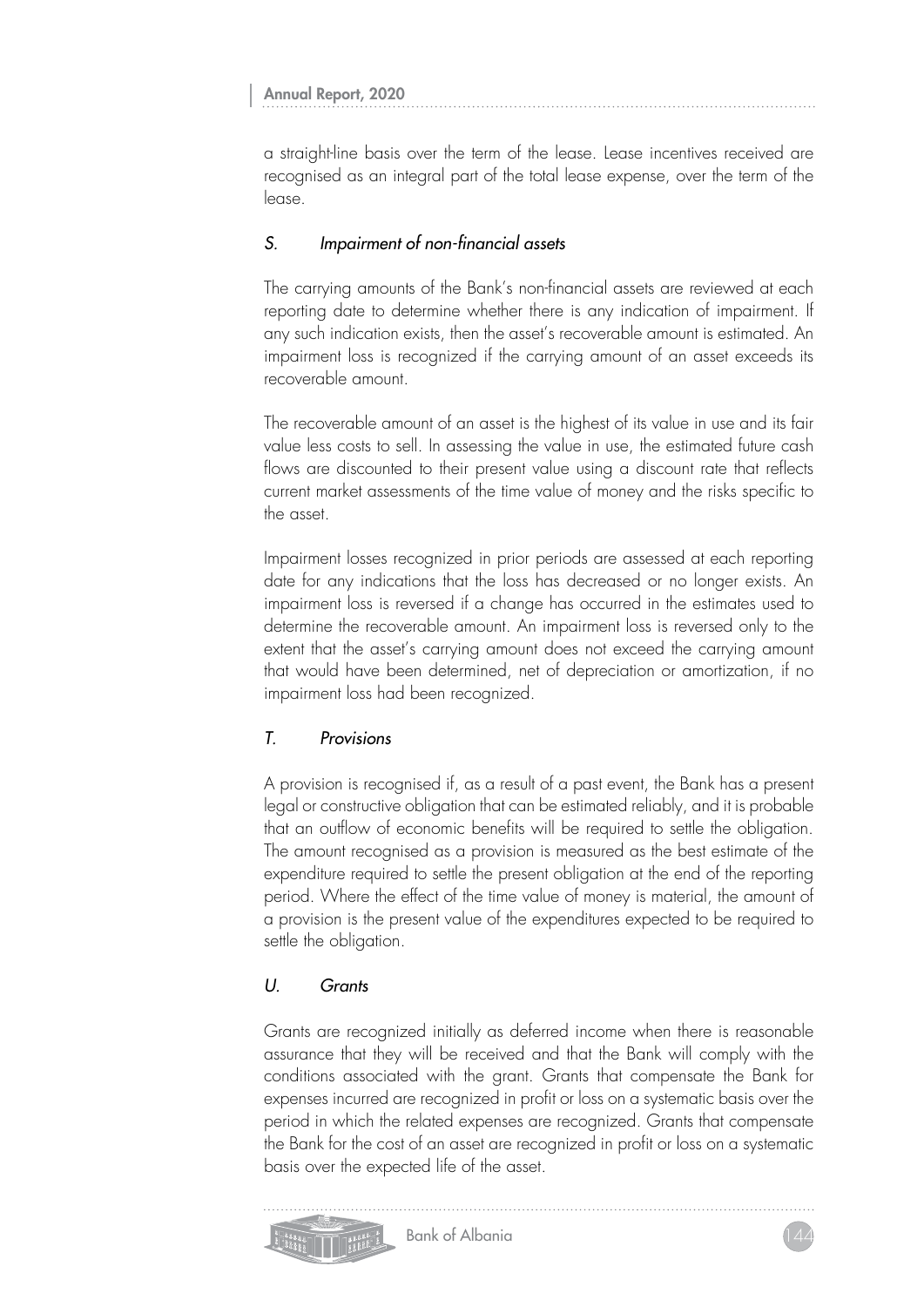# *V. Standards issued and not yet adopted*

A number of new Standards and amendments to Standards are issued and become effective for annual periods beginning on or after 1 January 2021 and earlier application is permitted; however the Bank has not early adopted them in preparing these financial statements. The following amendments are not expected to have a significant impact on the Bank's financial statement

- **IFRS 17 Insurance contracts**, effective on or after 1 January 2023 with earlier application permitted if both IFRS 15 Revenue from Contracts with Customers and IFRS 9 Financial Instruments have also been applied.

- **Amendments to IFRS 3**: IAS 16 Property, Plant and Equipment; IAS 37 Provisions, Contingent Liabilities and Contingent Assets as well as Annual Improvements 2018-2020 .The amendments are effective for annual periods beginning on or after 1 January 2022 with earlier application permitted.

- Interest Rate Benchmark Reform - Phase 2 - IFRS 9, IAS 39, IFRS 7, IFRS 4 and IFRS 16 (Amendments)

- Amendment in IFRS 10 Consolidated Financial Statements and IAS 28 Investments in Associates and Joint Ventures: Sale or Contribution of Assets between an Investor and its Associate or Joint Venture.

- IAS 1 Presentation of Financial Statements: Classification of Liabilities as Current or Non-current (Amendments)

## 8. FINANCIAL INSTRUMENTS: Classification, RISK MANAGEMENT AND FAIR VALUES

## *A. Classification of financial assets and financialliabilities*

The Bank's accounting policies on the classification of financial instruments under IFRS 9 are set out in note 7(A)(ii).

(a) On the adoption of IFRS 9, the Bank has classified the exposures with IMF as debt instruments measured at amortised cost, given the long-term strategic objective of the Bank to hold these instruments and their contractual cash flows meeting the SPPI criteria.

(b) Investment debt securities are held by the Bank in separate portfolios to meet everyday liquidity needs. The Bank seeks to minimise the costs of managing those liquidity needs and therefore actively manages the return on the portfolio. That return consists of collecting contractual payments as well as gains and losses from the sale of financial assets. The investment strategy often results in sales activity that is significant in value. The Bank considers that under IFRS 9 these securities are held within a business model whose objective is achieved by both collecting contractual cash flows and selling financial assets. See accounting policies in Note 7(A)(ii).



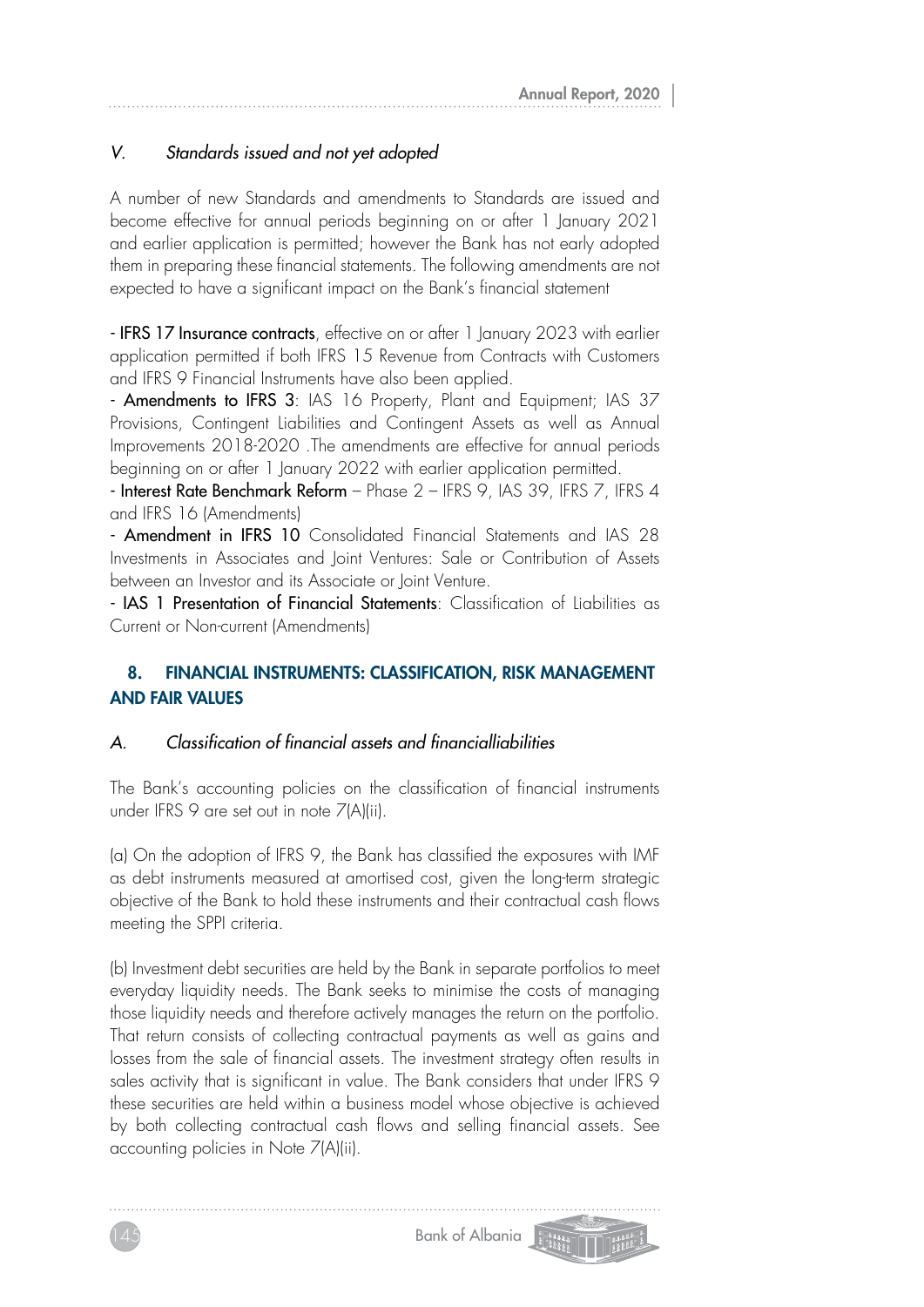The following table provides a reconciliation between line items in the statement of financial position and categories of financial instruments.

| 31 December 2020                              | <b>FVTPL</b> | $FVOCI - debt$<br>instruments | Amortised<br>cost | <b>Total carrying</b><br>amount |
|-----------------------------------------------|--------------|-------------------------------|-------------------|---------------------------------|
| <b>ASSETS</b>                                 |              |                               |                   |                                 |
| Cash and balances with banks                  |              |                               | 200,578           | 200,578                         |
| Trading assets                                | 14,213       |                               |                   | 14,213                          |
| Accounts with the International Monetary Fund |              |                               | 44,720            | 44,720                          |
| Loans to banks                                |              |                               | 32,671            | 32,671                          |
| Investment securities FVOCI                   |              | 295,201                       |                   | 295,201                         |
| Other assets                                  |              |                               | 2,039             | 2,039                           |
| <b>Total financial assets</b>                 | 14,213       | 295,201                       | 280,008           | 589,422                         |
|                                               |              |                               |                   |                                 |
| <b>LIABILITIES</b>                            |              |                               |                   |                                 |
| Currency in circulation                       |              |                               | 355,238           | 355,238                         |
| Due to banks                                  |              |                               | 178,815           | 178,815                         |
| Deposits and borrowings from third parties    |              |                               | 2,485             | 2,485                           |
| Due to Government and state institutions      |              |                               | 34,431            | 34,431                          |
| Due to the International Monetary Fund        |              |                               | 23,219            | 23,219                          |
| Other liabilities                             |              |                               | 864               | 864                             |
| <b>Total financial liabilities</b>            |              |                               | 595,052           | 595,052                         |

| 31 December 2019                              | <b>FVTPL</b> | $ $ FVOCI – debt $ $<br><i>instruments</i> | Amortised<br>cost | Total carrying<br>amount |
|-----------------------------------------------|--------------|--------------------------------------------|-------------------|--------------------------|
| <b>ASSETS</b>                                 |              |                                            |                   |                          |
| Cash and balances with banks                  |              |                                            | 153,313           | 153,313                  |
| Trading assets                                | 14,624       |                                            |                   | 14,624                   |
| Accounts with the International Monetary Fund |              |                                            | 30,552            | 30,552                   |
| Loans to banks                                |              |                                            | 33,956            | 33,956                   |
| Investment securities at FVOCI                |              | 269,065                                    |                   | 269,065                  |
| Other assets                                  |              |                                            | 2,136             | 2,136                    |
| <b>Total financial assets</b>                 | 14,624       | 269,065                                    | 219,956           | 503,646                  |
|                                               |              |                                            |                   |                          |
| <b>LIABILITIES</b>                            |              |                                            |                   |                          |
| Currency in circulation                       |              |                                            | 302,849           | 302,849                  |
| Due to banks                                  |              |                                            | 130,764           | 130,764                  |
| Deposits and borrowings from third parties    |              |                                            | 3,279             | 3,279                    |
| Due to Government and state institutions      |              |                                            | 45,154            | 45,154                   |
| Due to the International Monetary Fund        |              |                                            | 24,037            | 24,037                   |
| Other liabilities                             |              |                                            | 1,425             | 1,425                    |
| <b>Total financial liabilities</b>            |              | ۰                                          | 507,508           | 507,508                  |

## *B. Risk management framework*

The financial instruments of the Bank are mainly used for the purposes of the foreign reserve management and monetary policy implementation. The Bank has exposure to the liquidity risk, credit risk, market risk, legal risk and operational risk from investments in financial instruments.

This note presents information about the Bank's exposure to each of the above risks, the Bank's objectives, policies and processes for measuring and managing risk.

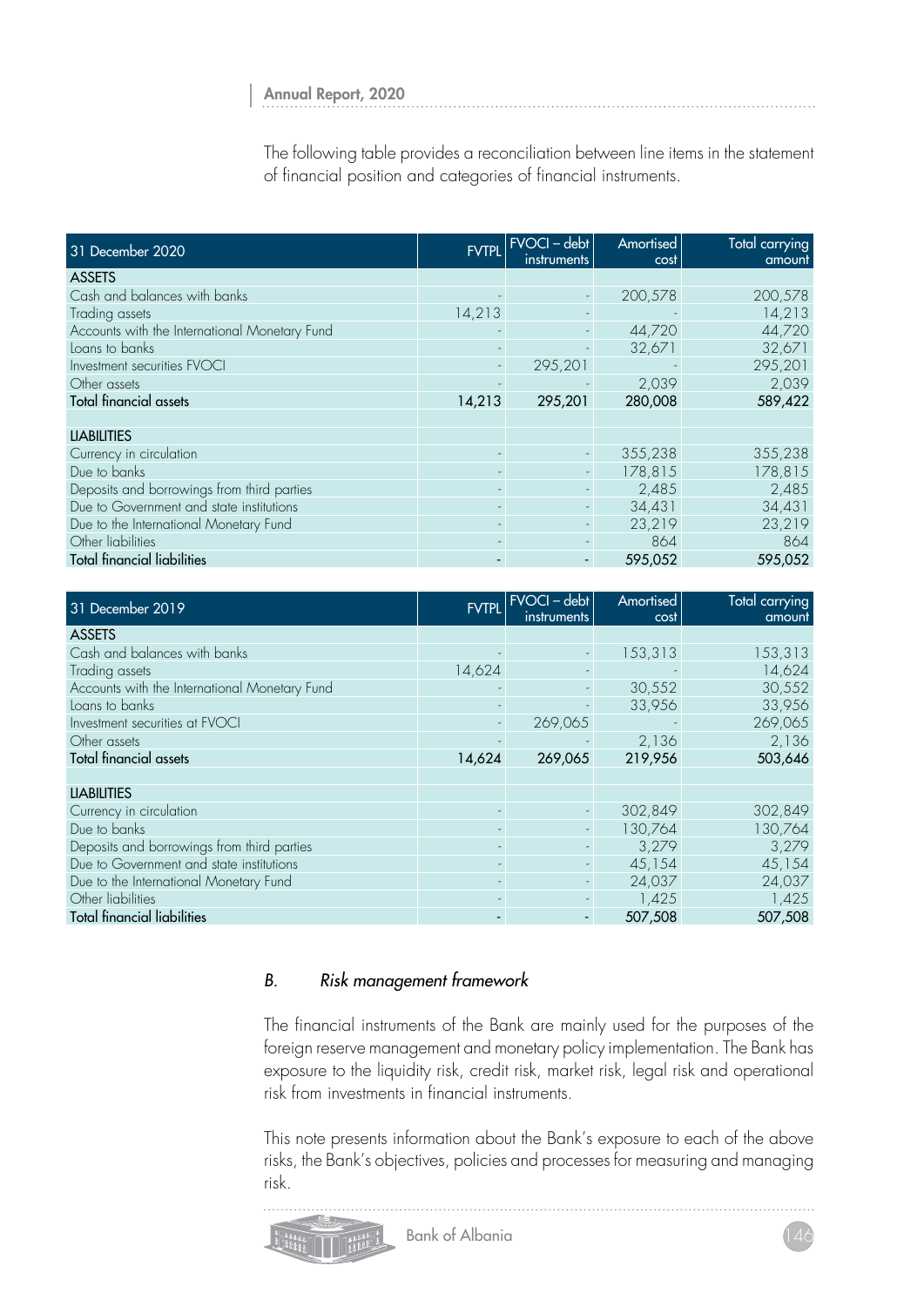Pursuant to the legal requirements, the Bank holds and manages the foreign reserves of the Republic of Albania. The Supervisory Council has the overall responsibility for the establishment of the risk management framework and reserve management policies.

The Supervisory Council has approved the regulation 'On the functions of the management structure in the decision-making process of the management of the reserves'. This regulation defines the responsibilities of the management, the Supervisory Council, the Governor, the Investment Committee, and the Monetary Operations Department, in managing the foreign reserves.

The Supervisory Council is responsible for approving the regulation 'On the policy and management of the foreign reserve', the Investment Committee is responsible for approving the 'Operational Procedure of Investment' document, while the Governor approves other quidelines to ensure a more comprehensive regulation of the reserve management function.

The regulation 'On the policy and management of the foreign reserve' defines the objectives of the portfolio management ranked by priority, and the principles and qualitative criteria used as the basis of the risk management.

The Investment Committee approves the quantitative criteria based on the limits set forth by the Supervisory Council and monitors the compliance with the restrictions for permitted level of risk and foreign reserve investment portfolio performance.

In accordance with the decisions of the Supervisory Council on the eligible instruments, the reserve is invested in fixed or floating income securities, in deposits or certificates of deposit, and in derivative instruments related with these instruments.

The remaining foreign reserves are held in Special Drawing Rights ("SDR") and in monetary gold. Monetary gold is managed in accordance with the regulation 'On the policy and the management of gold', approved by the Supervisory Council.

Following the review of the accounting policy for monetary gold (see Notes 5(A) and 7(G)) in 2016, the Bank concluded that monetary gold is not a financial instrument.

### *C. Liquidity risk*

Liquidity risk is the risk that:

a) the Bank will encounter difficulty in meeting obligations associated with its financial liabilities in due time; and

b) the Bank will not be able to sell a financial instrument within a specific time

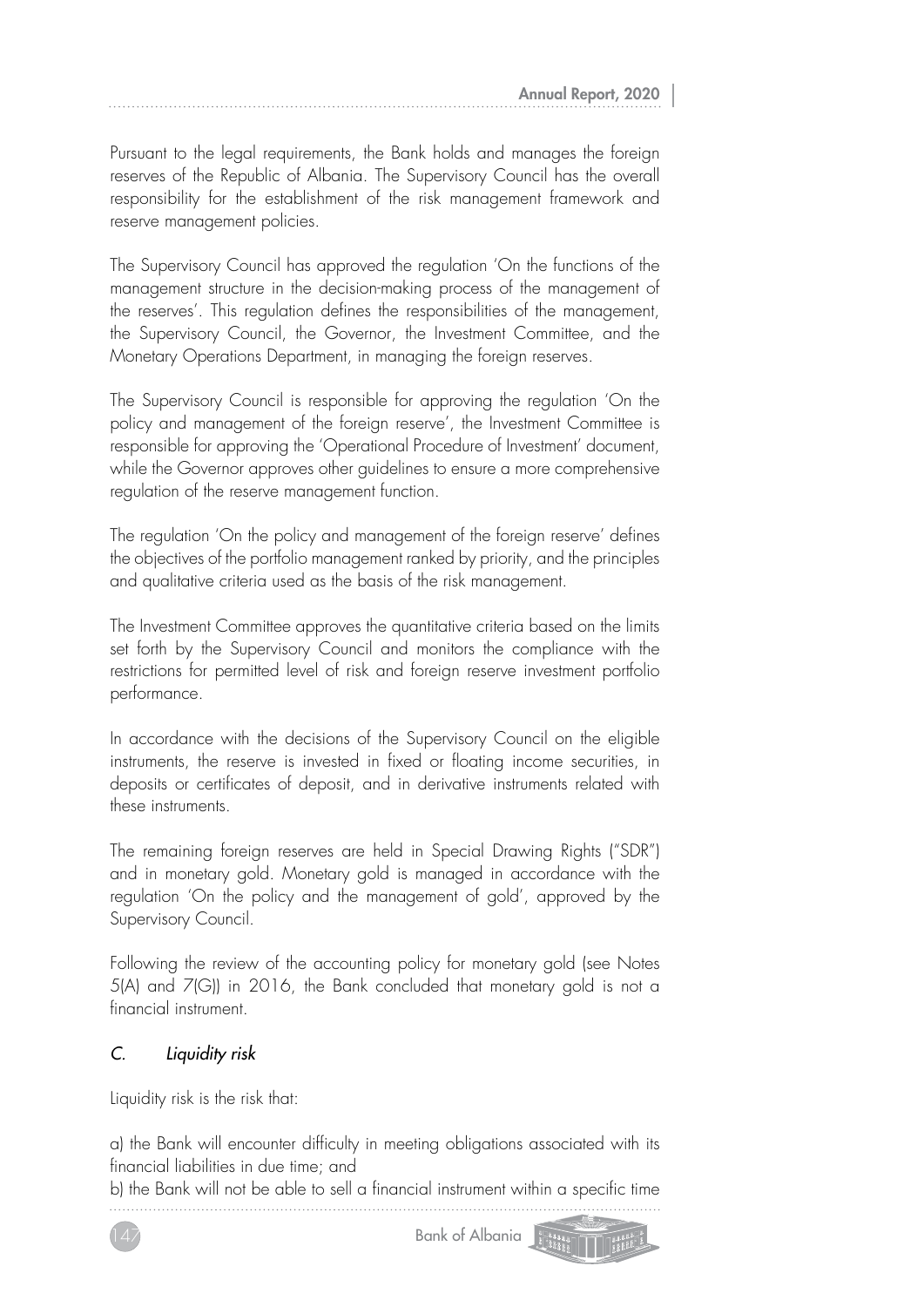frame without causing significant loss compared to the market value.

Liquidity is amongst the primary objectives of the foreign reserve management and is defined as the goal to insure the availability at all times of sufficient funds to meet the liquidity needs associated with:

- implementing the monetary policy and the exchange rate policy of the Bank; and
- maintaining financial stability and meeting the needs of the country in periods of crisis.

The implementation of these objectives is performed through the breakdown of the foreign reserve in certain tranches that, within the context of a prudent management of the liquidity risk, serve specific purposes and carry specific features.

The foreign currency liability tranche represents investments in assets that are financed by the liabilities in foreign currency, which are mainly composed by the funds deposited by commercial banks as part of the reserve requirement and by the government.

The net reserve is composed of:

- 1. the working capital tranche: designed to meet the monthly liquidity needs arising within one month;
- 2. the liquidity tranche: designed to meet the liquidity needs arising within one year;
- 3. the investment tranche: it represents the remaining balance as surplus and is designed to meet the liquidity needs arising beyond the timeframes described in the first two tranches.

The selection of the financial instruments in which the majority of each tranche is invested, (the 'benchmark portfolios') and the duration of each benchmark portfolio are determined in line with the use of each tranche to meet the liquidity needs of the Bank and with the objectives determined by the Supervisory Council. The tables below set out the remaining contractual maturities of the Bank's financial liabilities and financial assets. The Bank's expected cash flows on these instruments may vary from the contractual cash flows.

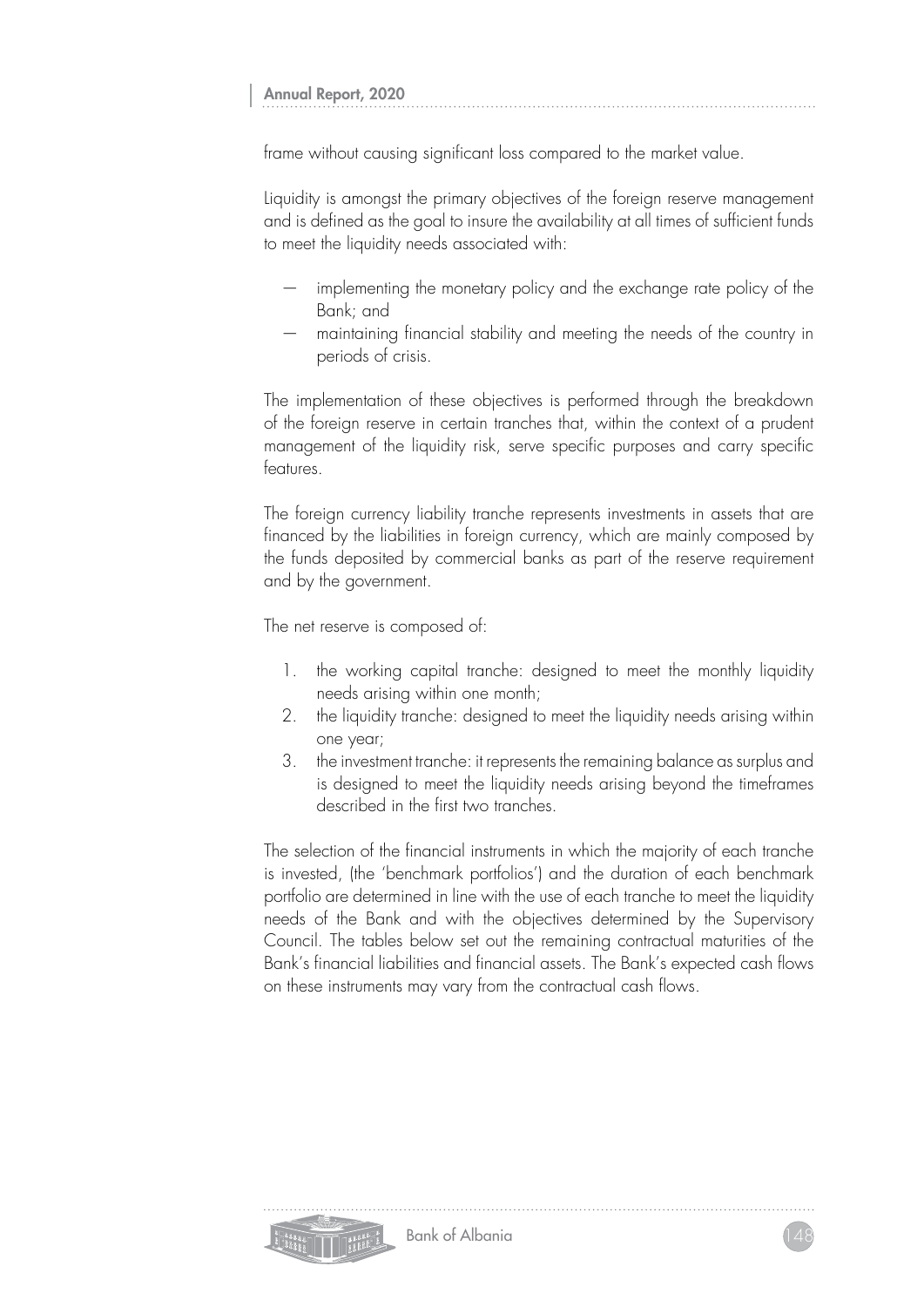| 31 December 2020                                         | month<br>l op to 1                 | From 1 to<br>3 months |               | From 3 to From 6 months<br>6 months<br>0 1 year | From 1 to<br>$\frac{5}{2}$ years | Over 5<br>years | maturity<br>Undefined | Total                                                  |
|----------------------------------------------------------|------------------------------------|-----------------------|---------------|-------------------------------------------------|----------------------------------|-----------------|-----------------------|--------------------------------------------------------|
| Financial assets                                         |                                    |                       |               |                                                 |                                  |                 |                       |                                                        |
| Non-derivative assets                                    |                                    |                       |               |                                                 |                                  |                 |                       |                                                        |
|                                                          |                                    |                       | 12,975        |                                                 |                                  |                 |                       |                                                        |
| Cash and balances with banks<br>Trading assets           | 182, 190<br>743                    | 5,413<br>348          | 387           | 961                                             | 11,592                           |                 |                       |                                                        |
| Account with the IMF                                     |                                    |                       |               |                                                 |                                  |                 | 20,248                |                                                        |
| Loans to banks                                           |                                    |                       |               |                                                 |                                  |                 |                       |                                                        |
| Investment securities                                    | 24,473<br>22,610<br>2,539<br>2,539 | 10,061<br>17,999      | 23,675        | 22,992                                          | 198,105                          |                 |                       | 200,578<br>14,031<br>14,720<br>4,720<br>2,039<br>2,039 |
| Other assets (note 16)                                   |                                    |                       |               |                                                 |                                  | 29,891<br>2,033 |                       |                                                        |
|                                                          | 232,557                            | 33,820                | 37,037        | 23,953                                          | 209,700                          | 31,924          | 20,248                | 589,240                                                |
| Derivative assets                                        |                                    |                       |               |                                                 |                                  |                 |                       |                                                        |
| Exchange rate future contracts                           |                                    | 133                   | $\frac{8}{4}$ |                                                 |                                  |                 |                       | 183                                                    |
| Total financial assets                                   | 232,557                            | 33,954                | 37,085        | 23,955                                          | 209,700                          | 31,924          | 20,248                | 589,422                                                |
|                                                          |                                    |                       |               |                                                 |                                  |                 |                       |                                                        |
| Financial liabilities                                    |                                    |                       |               |                                                 |                                  |                 |                       |                                                        |
| Non-derivative liabilities                               |                                    |                       |               |                                                 |                                  |                 |                       |                                                        |
| Currency in circulation                                  |                                    |                       |               |                                                 |                                  |                 | 355,238               | 355,238                                                |
| Due to banks                                             | 178,815                            |                       |               |                                                 |                                  |                 |                       |                                                        |
| Deposits and borrowings from third parties               | 2,485                              |                       |               |                                                 |                                  |                 |                       | 178,815<br>2,485<br>34,431<br>23,219                   |
| Due to Government and state institutions                 | 32,445<br>16,473                   |                       | 1,486         |                                                 |                                  |                 | 500                   |                                                        |
| Due to the IMF<br>Other liabilities                      |                                    |                       |               |                                                 |                                  |                 | 6,746                 |                                                        |
|                                                          | 829                                |                       |               | 35                                              |                                  |                 |                       | 864                                                    |
| <b>Total financial liabilities</b>                       | 231,047                            |                       | 1,486         | 35                                              |                                  |                 | 362,484               | 595,052                                                |
| Asset-liability maturity mismatch as at 31 December 2020 | 1,510                              | 33,954                | 35,598        | 23,955                                          | 209,700                          |                 | 31,924 (342,236)      | (5,630)                                                |

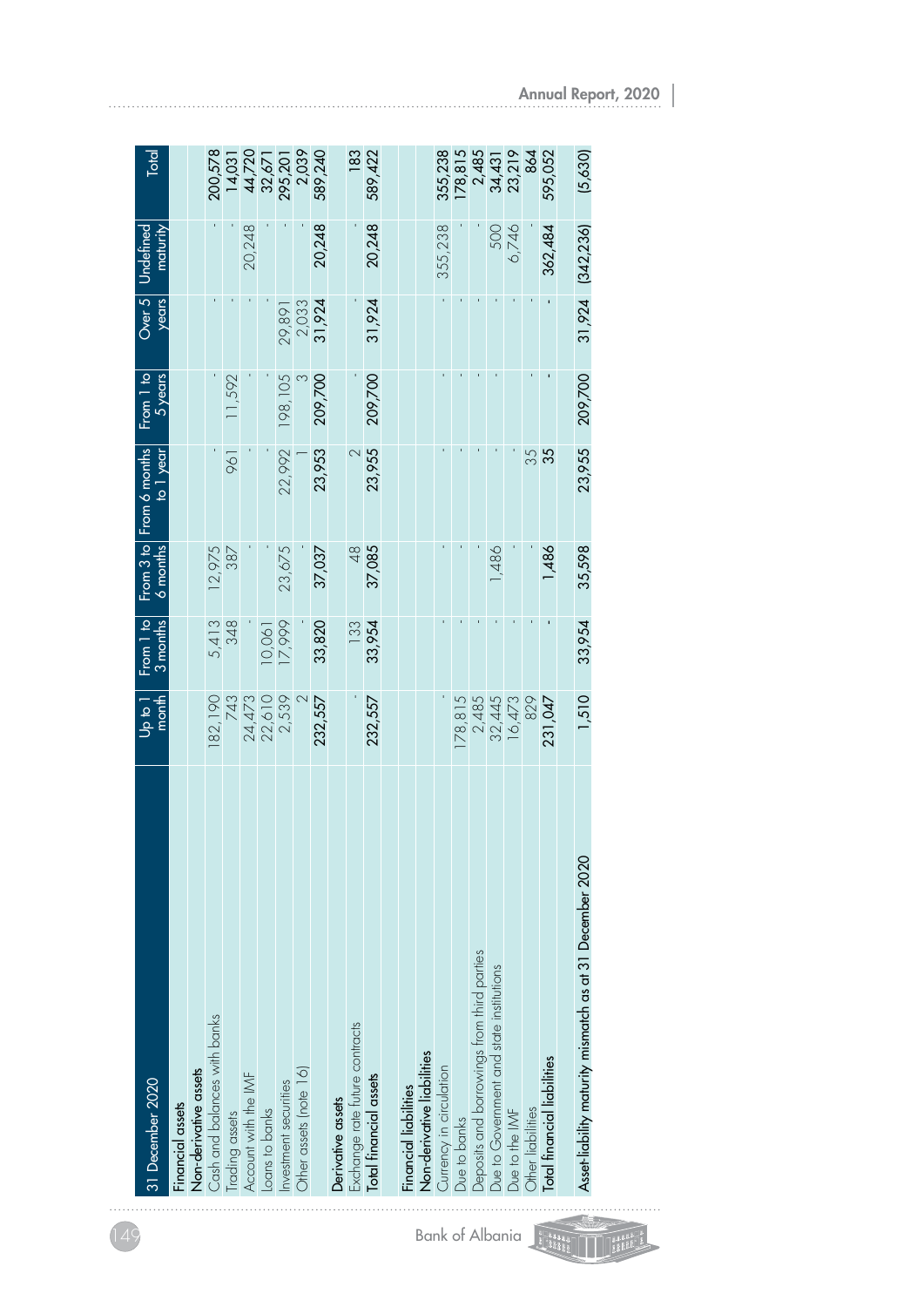|                                                          |               |                       |               |                                               |                      | Over 5         | Undefined  |                            |
|----------------------------------------------------------|---------------|-----------------------|---------------|-----------------------------------------------|----------------------|----------------|------------|----------------------------|
| 31 December 2019                                         | Up to 1       | From 1 to<br>3 months |               | From 3 to From 6 months<br>6 months to 1 year | From 1 to<br>5 years | years          | maturity   | Total                      |
| Financial assets                                         |               |                       |               |                                               |                      |                |            |                            |
| Non-derivative assets                                    |               |                       |               |                                               |                      |                |            |                            |
| Cash and balances with banks                             | 133,837       | 4,870<br>862          | 11,563<br>984 | 3,043                                         |                      |                |            | 153,313                    |
|                                                          | $\frac{4}{3}$ |                       |               | 766                                           | 11,694               | 27             |            |                            |
| Trading assets<br>Account with the IMF                   | 9,597         |                       |               |                                               |                      |                | 20,955     |                            |
| Loans to banks                                           | 26,494        | 7,462                 |               |                                               |                      |                |            | 14,613<br>30,552<br>33,956 |
| nvestment securities                                     | 14,481        | 25,898                | 36,821        | 57,216                                        | 132,020              |                |            | 269,065<br>2,136           |
| Other assets (note 16)                                   |               |                       |               |                                               | $\infty$             | 2,629<br>2,127 |            |                            |
|                                                          | 184,457       | 39,092                | 49,368        | 61,257                                        | 143,723              | 4,783          | 20,955     | 503,635                    |
| Derivative assets                                        |               |                       |               |                                               |                      |                |            |                            |
| nterest rate future contracts                            |               |                       |               |                                               |                      |                |            |                            |
| Total financial assets                                   | 184,457       | $\frac{11}{39,103}$   | 49,368        | 61,257                                        | 143,723              | 4,783          | 20,955     | 503,646                    |
|                                                          |               |                       |               |                                               |                      |                |            |                            |
| Financial liabilities                                    |               |                       |               |                                               |                      |                |            |                            |
| Non-derivative liabilities                               |               |                       |               |                                               |                      |                |            |                            |
|                                                          |               |                       |               |                                               |                      |                | 302,849    | 302,849                    |
| Currency in circulation<br>Due to banks                  | 30,764        |                       |               |                                               |                      |                |            | 130,764                    |
| Deposits and borrowings from third parties               | 3,279         |                       |               |                                               |                      |                |            | 3,279                      |
| Due to Government and state institutions                 | 43,256        |                       | 1,398         |                                               |                      |                | 500        |                            |
|                                                          | 17,050        |                       |               |                                               |                      |                | 6,987      | 45,154<br>24,037           |
| Due to the IMF<br>Other liabilities                      | 926           |                       |               |                                               | 69                   |                | 430        | 1,425                      |
| <b>Total financial liabilities</b>                       | 195,275       |                       | 1,398         |                                               | $\frac{6}{9}$        |                | 310,766    | 507,508                    |
|                                                          |               |                       |               |                                               |                      |                |            |                            |
| Asset-liability maturity mismatch as at 31 December 2019 | (10, 818)     | 39,103                | 47,970        | 61,257                                        | 143,654              | 4,783          | (289, 811) | (3,862)                    |
|                                                          |               |                       |               |                                               |                      |                |            |                            |

Bank of Albania 150

15 1-11111 |1556-6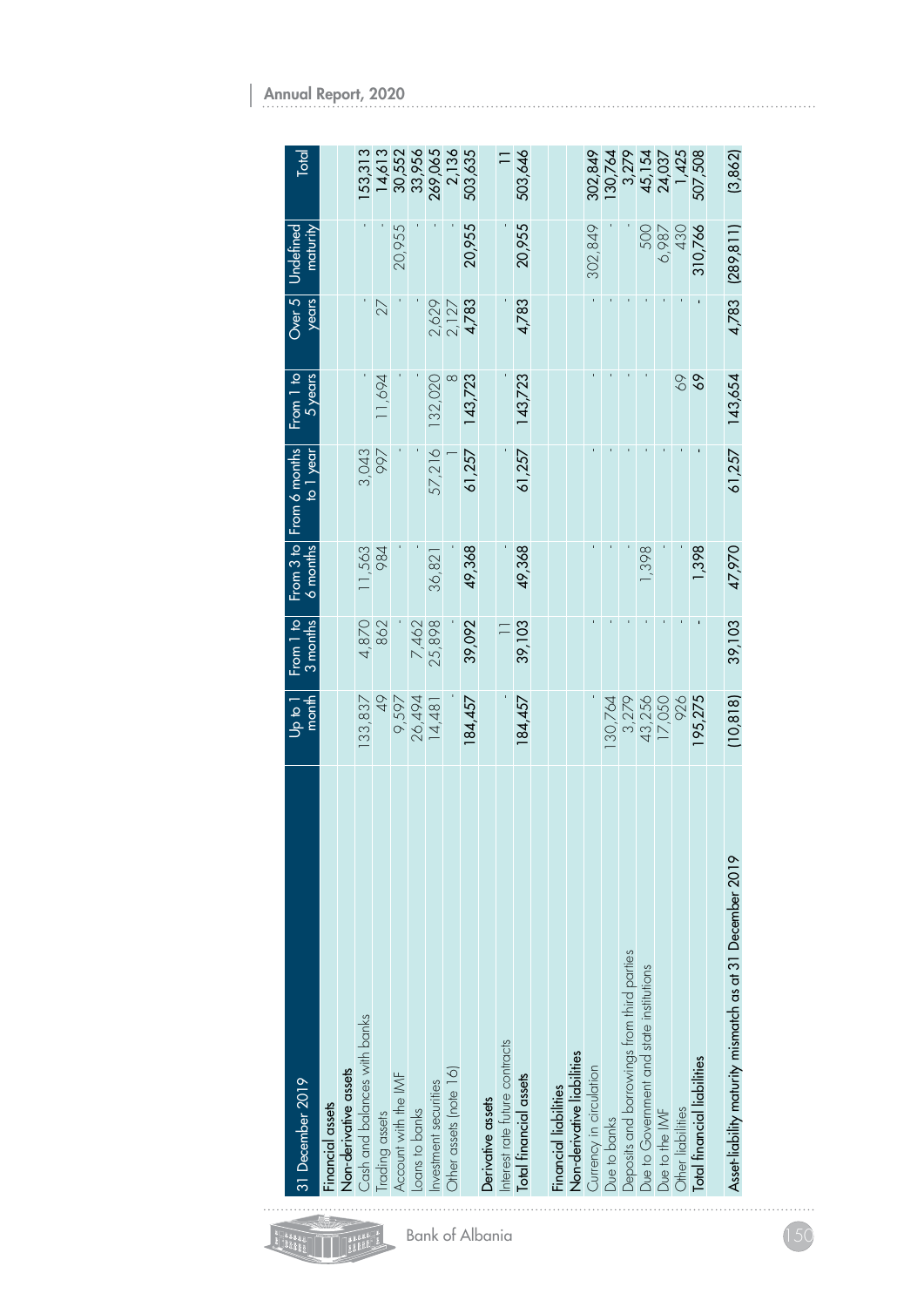# *D. Credit risk*

Credit risk is the risk of financial loss to the Bank, if a counterparty to a financial instrument fails to meet its contractual obligations, and arises principally from the Bank's loans and advances to other banks and investment securities. For risk management reporting purposes, the Bank considers and consolidates all elements of credit risk exposure (such as individual obligor default risk, country and sector risk). The risk in respect of changes in value in trading assets arising from changes in market spreads applied to debt securities and derivatives is managed as a component of market risk (see (D) below).

### *(i) Settlement risk*

Foreign reserve management activity may give rise to risk at the time of settlement of transactions and trades. Settlement risk is the risk of loss due to the failure of an entity to honour its obligations to deliver cash, securities or other assets as contractually agreed. The Bank minimizes settlement risk through implementation of best practices for the recognition and ongoing monitoring of settlement procedures and conditions.

## *(ii) Custody risk*

Custody risk is the risk of a loss of assets placed in custody in the case of insolvency, negligence, fraud, mismanagement or inadequate portfolio maintenance practices by the custodian. The Bank minimizes this risk by selecting for securities' custody services reputable international financial institutions with a minimum of USD 1,000 billion in assets under custody.

## *(iii) Management of credit risk*

The following table sets out the carrying amounts of the financial assets that are exposed to credit risk as at 31 December 2020 and 31 December 2019:

|                                                               | 31 December 31 December<br>2020 | 2019    |
|---------------------------------------------------------------|---------------------------------|---------|
| <b>Assets</b>                                                 |                                 |         |
| Cash and balances with banks (excluding cash on hand -Note 9) | 200,549                         | 153,282 |
| Accounts with the IMF (Note 11)                               | 44.720                          | 30,552  |
| Loans to banks (Note 12)                                      | 32,671                          | 33,956  |
| Trading assets (Note 13)                                      | 14.213                          | 14,624  |
| Investment securities (Note 14)                               | 295,201                         | 269,065 |
| Other financial assets (loans to employees) (Note 16)         | 2,039                           | 2,136   |
| Total                                                         | 589,393                         | 503,615 |

*Assets denominated in foreign currencies* - For the management of credit risk related to foreign exchange reserve exposures the Supervisory Council has established base criteria of exposure to counterparties, and by type of investment, issuer, credit rating band, market liquidity, with the governments and central banks issues prioritized. The evaluation and monitoring process of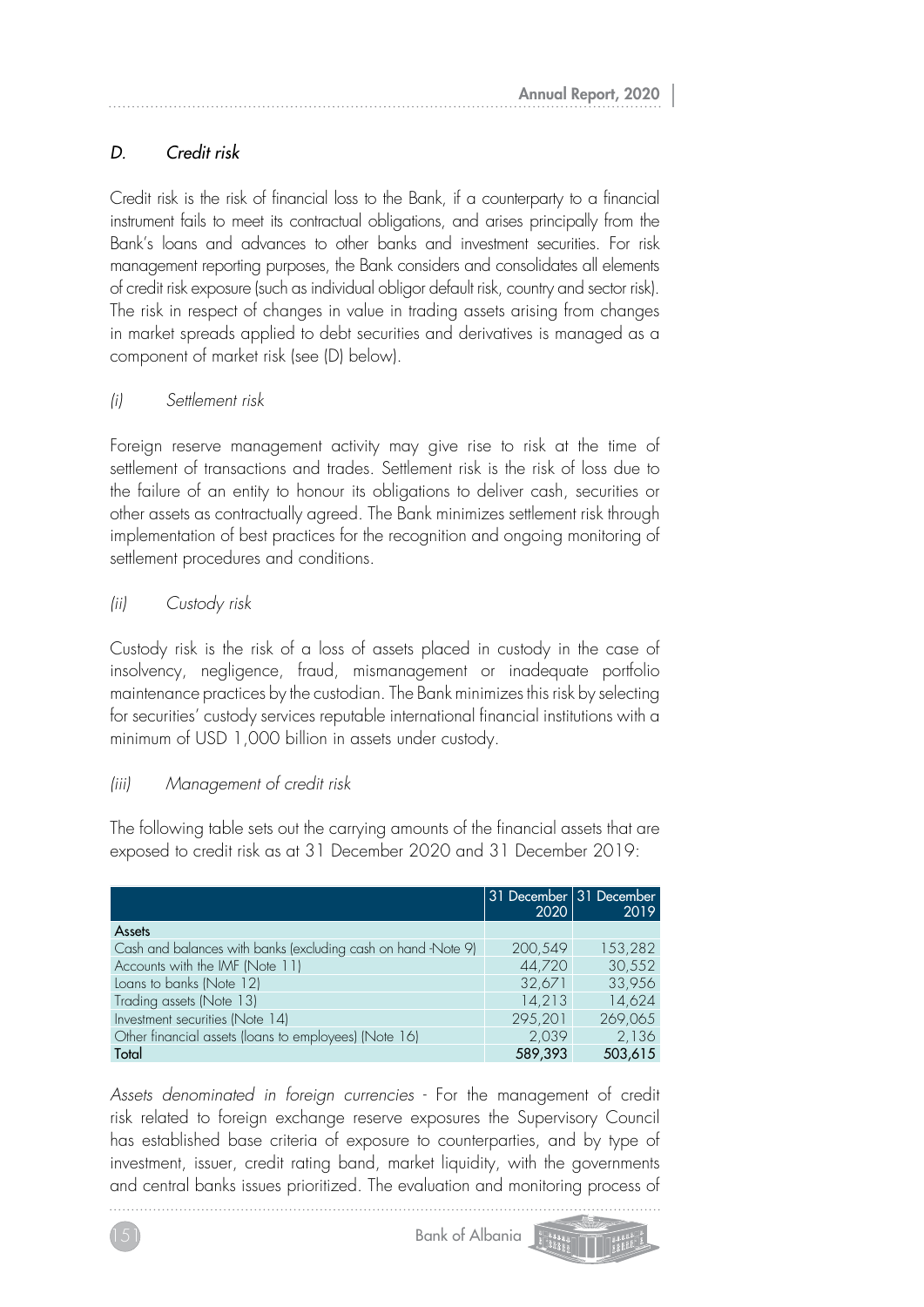the credit rating of the eligible issuers is based on the analysis and the rating determined by the principal rating agencies, including Standard & Poor's, Moody's and Fitch, as well as in the reviewing processes, on a daily basis, of the performance of several market indicators of the quality of the credit rating of the issuer. In accordance with the limits imposed by the Supervisory Council, the Investment Committee and then the Director of the Monetary Operations Department are authorized to establish other qualitative and/or quantitative limits on the exposure level for the issuer/financial institution on an individual basis, category, or combined category and instrument basis. Depending on the market environment and conditions, the Bank may decide to adapt even more conservative limits for an issuer/financial institution.

Assets denominated in foreign currency that are part of the foreign exchange reserve, include cash and balances with banks (excluding cash on hand), trading assets, account with the IMF and investment securities denominated in foreign currency. The investment of the foreign exchange reserve is limited to: government/central bank issues with minimum credit ratings of A- ( BBBfor governments of the euro area); sovereign agencies, multilateral institutions and public entities with a minimum credit rating of AA-; and banks and other financial institutions with a minimum credit rating of A-.

The credit rating refers to the credit rating of an issuer/financial institution, and if such rating is not provided, the credit rating of the long-term debt of the financial institution is used. For the purpose of the reserve management implementation operations and for payments, the Bank may operate through current accounts opened with banks with a minimum credit rating of BBB.

For the purpose of the administration of foreign reserves portfolio, as a first step the Bank monitors economic developments in the economies in which Bank is exposed though investments in securities. The extent of monitoring and the level of management input varies. For the major currencies, the Bank considers that the rating agencies' credit ratings and other public information is reflected in the prices and data for Expected Credit Loss (ECL). In addition, the portfolio manager and the risk unit monitors the creditworthiness of each borrower using market research and other sources such as public financial statements. The PDs associated with each grade are determined based on long time historical realized default rates updated on an annual basis, as published by the rating agency.

Due to the prompt fiscal and monetary intervention from major governments and central banks, the economies of most advanced countries are showing signs of recovery from the recession as a result of Covid-19 pandemic during 2020. The results of loose monetary policies from central banks have been lower yields and credit spreads, especially in the investment grade government, agencies, and supranational issuers, suggesting that the markets consider the interventions important for growth and financial stability. The rollout of the vaccines in the month of December 2020 and beginning of 2021 have increased optimism in the markets regarding the recovery.



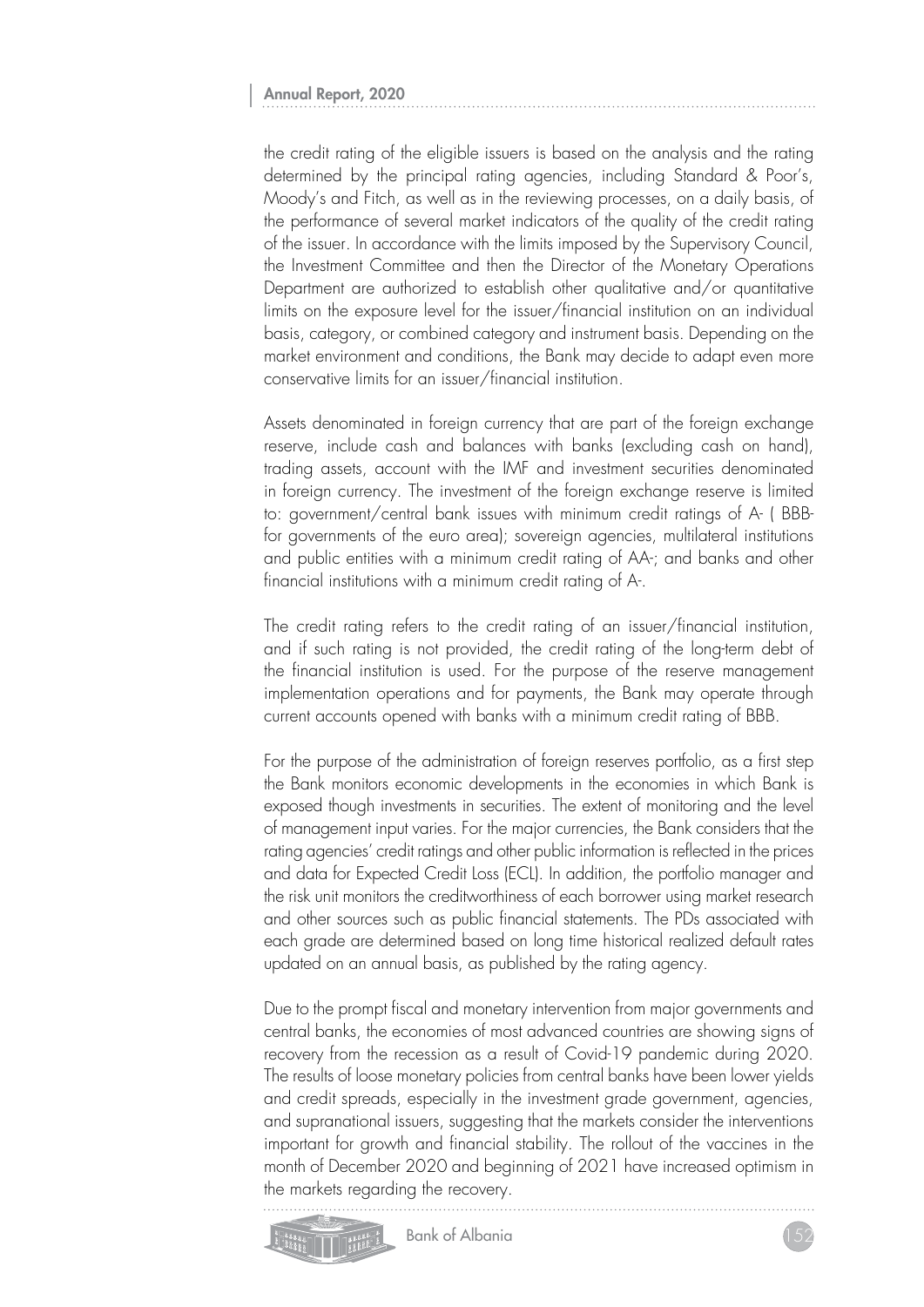By end of 2020 the overall effect of the pandemic on Bank of Albania's well diversified and high quality portfolio has been neutral in terms of potential losses from credit risk. Risk management processes and the tools and methodologies applied for this purpose, especially as related to the portfolio of forex reserves, have proved well suited to ensure compliance with the risk budget approved by the Supervisory Council of the Bank of Albania, even during events characterized by a significant degree of volatility in the financial markets , such as the outbreak of the pandemic in the period of March-April 2020.

### *Assets denominated in domestic currency*

Assets denominated in domestic currency include loans to banks, investment debt securities issued by the Albanian Government and loans to employees included in other financial assets.

The Bank does not actively manage the credit risk for assets denominated in domestic currency, as they are largely originated for the purposes of the monetary policy implementation operations. For the monitoring of credit risk for these assets the Bank uses both external and internally developed analysis and information, which includes also information available to the Bank due to its role as regulator and Central Bank.

For loans to domestic commercial banks (overnight loans and reverse repo transactions), the Bank mitigates the credit risk through the collateral, which consists of debt securities issued by the Albanian Government. The collateral value for each transaction is not lower than the value of the granted loan plus a certain margin. If the value of the security placed as collateral drops under a defined level, Bank of Albania asks commercial banks to place additional collateral, based on the revaluation of the securities.

The risk grading model used by the Bank for the assessment of ECLs for loans to domestic commercial banks is based on criteria that are similar to those used for supervisory purposes, such as the capital adequacy, credit growth, liquidity and profitability of the counterparties. The risk grades and the methodology is subject to regular reviews by the Bank.Investment securities denominated in domestic currency consist of Treasury Bills issued by the Albanian Government, with maturity of up to one year. This portfolio is originated as the Bank of Albania intervenes in the money market through outright transactions, intended to manage the liquidity structure of the banking system with potential impact in the short-term interest rates in this market.

The credit risk of the portfolio of investment securities denominated in domestic currency is assessed based on historical data and assessment of the ability of the Albanian Government to meet its contractual cash flows obligations in domestic currency in the near term.For loans to employees the Bank assesses ECLs based on historic loss ratios, adjusted for forward-looking macroeconomic information.

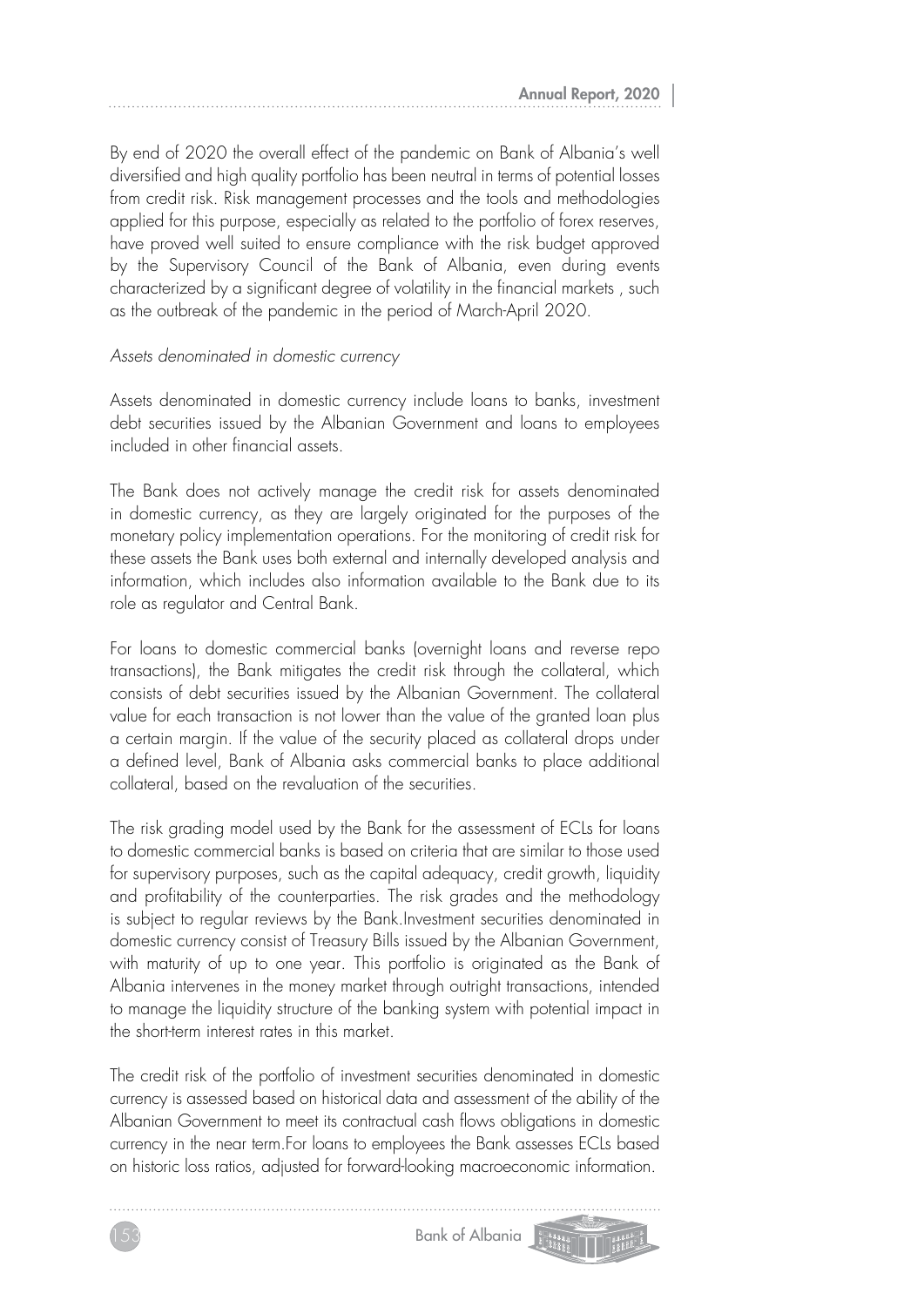#### *(iv) Credit quality analysis*

The following table sets out information about the credit quality of financial assets measured at amortised cost and FVOCI debt investments. Unless specifically indicated, for financial assets, the amounts in the table represent gross carrying amounts.

Explanation of the terms: 'Stage 1', 'Stage 2' and 'Stage 3' are included in Note 7(A)(vii). The credit ratings show the second best rating amongst Standard & Poor's, Moody's and Fitch.

|                                                | 2020    |         |                          |                    | 2019    |
|------------------------------------------------|---------|---------|--------------------------|--------------------|---------|
|                                                | Stage 1 | Stage 2 | Stage 3                  | Total              | Total   |
| Cash and balances with banks at amortised cost |         |         |                          |                    |         |
| Rated AAA                                      | 31,483  |         | $\mathbb{Z}^2$           | 31,483             | 10,344  |
| Rated AA- to AA+                               | 140,512 |         |                          | $-140,512$ 112,561 |         |
| Rated A- to $A+$                               | 23,739  |         |                          | 23,739             | 27,434  |
| Rated BBB+ and below                           | 662     |         |                          | 662                | 12      |
| Albanian Government B+*                        | 8       |         |                          | 8                  | 7       |
| <b>BIS Basel</b>                               | 4,158   |         |                          | 4,158              | 2,932   |
|                                                | 200,561 |         | $\overline{\phantom{a}}$ | 200,561            | 153,290 |
| Loss allowance                                 | (12)    |         |                          | (12)               | (8)     |
| Carrying amount                                | 200,549 |         |                          | 200,549            | 153,282 |
| Accounts with IMF**                            |         |         |                          |                    |         |
| Unrated                                        | 44,720  |         |                          | 44,720             | 30,552  |
|                                                | 44,720  |         | $\overline{\phantom{a}}$ | 44,720             | 30,552  |
| Loss allowance                                 |         |         |                          |                    |         |
| Carrying amount                                | 44,720  |         | $\blacksquare$           | 44,720             | 30,552  |
| Loans to banks at amortised cost               |         |         |                          |                    |         |
| Grade: Low-fair risk                           |         |         |                          |                    |         |
| Grade: Low risk                                | 32,671  |         |                          | 32,671             | 33,956  |
| Grade: Average risk                            |         |         |                          |                    |         |
| Grade: Moderately high risk                    |         |         |                          |                    |         |
| Grade: High risk                               |         |         |                          |                    |         |
|                                                | 32,671  |         | -                        | 32,671             | 33,956  |
| Loss allowance                                 |         |         |                          |                    |         |
| Carrying amount                                | 32,671  |         | $\blacksquare$           | 32,671             | 33,956  |
| Debt investment securities at FVOCI            |         |         |                          |                    |         |
| Rated AAA                                      | 93,732  |         | $\bar{\phantom{a}}$      | 93,732             | 84,813  |
| Rated AA- to AA+                               | 89,480  |         | $\sim$                   | 89,480             | 86,821  |
| Rated A- to A+                                 | 29,320  |         |                          | 29,320             | 27,462  |
| Rated BBB+ and below                           | 8,842   |         | $\overline{\phantom{a}}$ | 8,842              | 7,948   |
| Albanian Government (B+)*                      | 67,205  |         | $\overline{\phantom{a}}$ | 67,205             | 55,165  |
| <b>BIS Basel</b>                               | 6,622   |         |                          | 6,622              | 6,855   |
| Carrying amount - fair value                   | 295,201 |         | $\overline{\phantom{a}}$ | 295,201            | 269,065 |
| Loss allowance                                 | (24)    |         |                          | (24)               | (18)    |
| Carrying amount - fair value                   | 295,201 |         | $\blacksquare$           | 295,201            | 269,065 |
| Other financial assets at amortised cost       |         |         |                          |                    |         |
| Unrated                                        | 2,044   |         | $\overline{\phantom{a}}$ | 2,044              | 2,142   |
|                                                | 2,044   |         | $\blacksquare$           | 2,044              | 2,142   |
| Loss allowance                                 | (6)     |         |                          | (6)                | (6)     |
| Carrying amount                                | 2,039   | $\Box$  | $\Box$                   | 2,039              | 2,136   |

*\* The Albanian Government is rated as B+, stable, based on the credit rating of Standard & Poor's and B1, stable, based on the credit rating of Moody`s.* 

*\*\* The currency value of the SDR is determined by summing the values in the US dollar, based on market exchange rates, of a basket of major currencies (US dollar, Euro, Pound sterling, Chinese yuan and Japanese yen). The SDR currency value is calculated daily and the valuation basket is reviewed and adjusted every five years.*

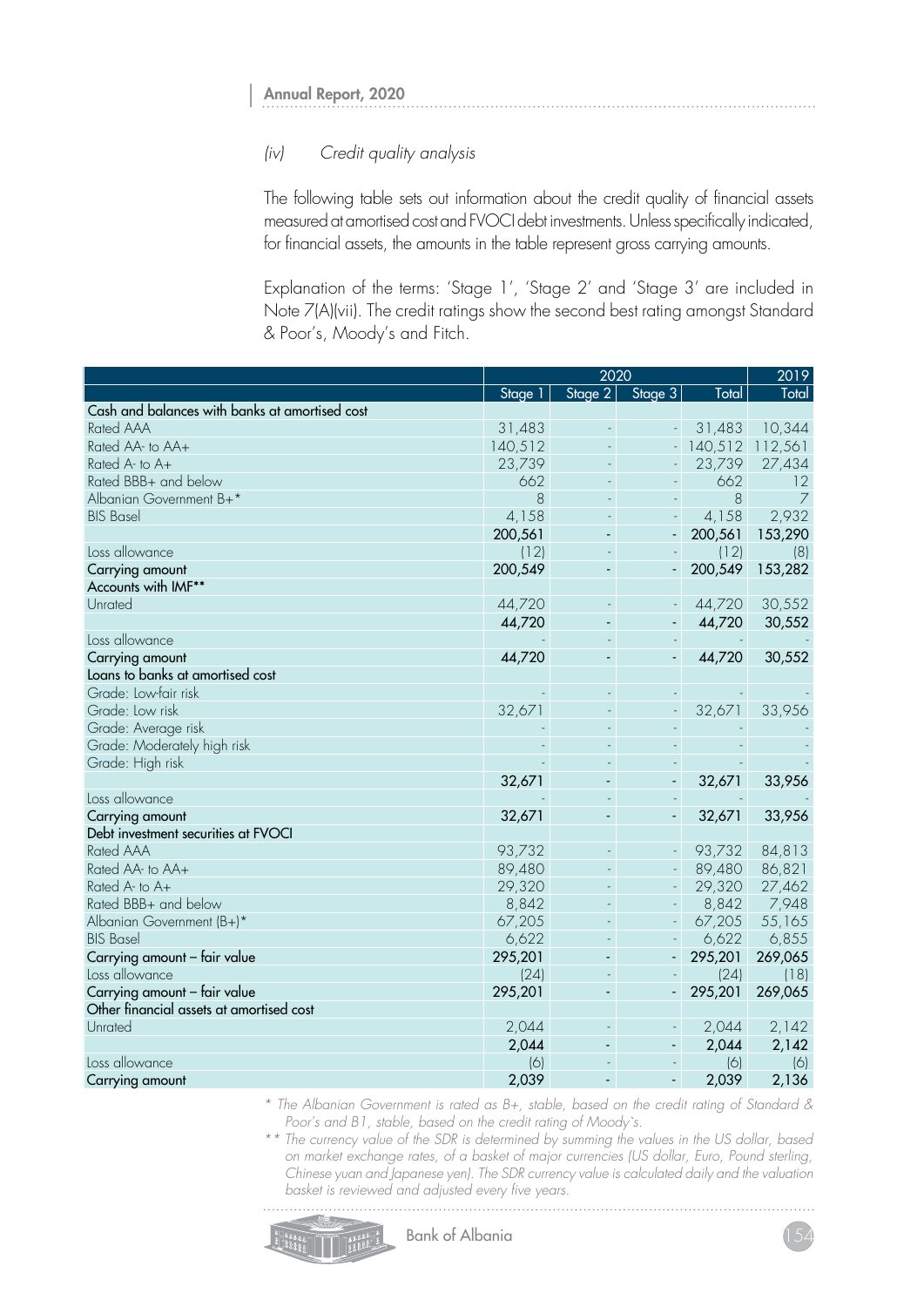|  | <b>Annual Report, 2020</b> |  |
|--|----------------------------|--|
|  |                            |  |

The following table sets out the credit quality of trading debt securities. The analysis has been based on the second best rating amongst Standard & Poor's, Moody's and Fitch ratings.

|                                                            | 2020   | 2019   |
|------------------------------------------------------------|--------|--------|
| Bonds of foreign agencies                                  |        |        |
| Rated AAA                                                  | 1,925  | 1,790  |
| Rated AA- to AA+                                           | 1,711  | 2,540  |
|                                                            | 3,636  | 4,330  |
| Bonds of foreign governments and multilateral institutions |        |        |
| Rated AAA                                                  | 9.579  | 9,011  |
| Rated AA- to AA+                                           | 816    | 1,272  |
|                                                            | 10,394 | 9108   |
| Total trading debt securities                              | 14,030 | 14,613 |

#### *(v) Collateral held and other credit enhancements*

The Bank holds collateral and other credit enhancements against certain credit exposures. The following table sets out the principal types of collateral held against different types of financial assets.

|                                                                     |         |     | Percentage of exposure<br>that is subject to collateral<br>requirements               |                                        |
|---------------------------------------------------------------------|---------|-----|---------------------------------------------------------------------------------------|----------------------------------------|
|                                                                     | Shënime |     | $\left  \begin{array}{c} 31 \text{ December} \\ 2020 \end{array} \right $ 31 December | Principal type of collateral<br>held   |
| Loans to banks<br>Reverse repurchase agreements and overnight loans | 12      | 100 | 100                                                                                   | Albanian Government debt<br>securities |
| Other financial assets<br>Loans to employees                        | 16      | 100 | 100                                                                                   | Mortgage or contract<br>guarantees     |

At 31 December 2020, the Bank held loans to banks of ALL 32,671 million (31 December2019: ALL 33,956 million), for which no loss allowance is recognised because of full collateral coverage.

*(vi) Amounts arising from ECL*

## *(a) Inputs, assumptions and techniques used for estimating impairment*

For more details refer to accounting policy in Note 7(A)(vii).

## *Significant increase in credit risk*

When determining whether the risk of default of the invested amount on a financial instrument has increased significantly since initial recognition, the Bank considers reasonable and supportable information that is relevant and available without undue cost or effort. This includes both quantitative and qualitative



 $\cdots$ 

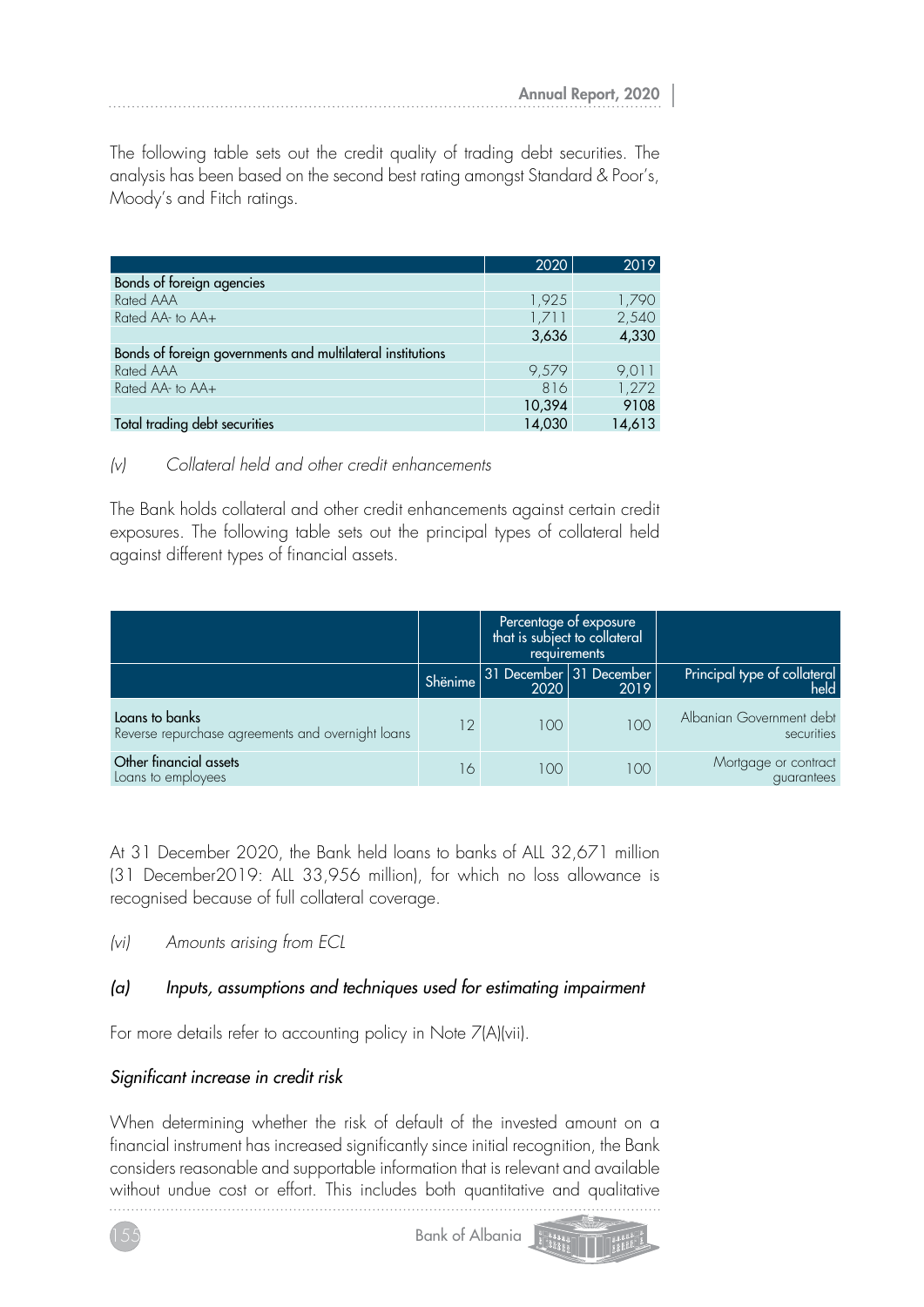information and analysis, based on the Bank's historical experience and credit risk specialists assessment and including forward-looking information.

The objective of the assessment is to identify whether a significant increase in credit risk has occurred for an exposure by comparing:

- the remaining lifetime probability of default (PD) as at the reporting date; with
- the remaining lifetime PD for this point in time that was estimated at the time of initial recognition of the exposure (adjusted where relevant for changes in prepayment expectations).

### *Credit risk grades/ratings*

For assessing the risk of default, at initial recognition, the Bank assigns to each exposure in foreign currency the second best rating amongst Standard & Poor's, Moody's and Fitch for that particular counterparty.

The Bank, at initial recognition, allocates each exposure to banks to a credit risk grade based on a variety of data that is determined to be predictive of the risk of default and applying experienced credit judgement. Credit risk grades are defined using qualitative and quantitative factors that are indicative of risk of default. These factors vary depending on the nature of the exposure and the type of borrower. Credit risk grades are defined and calibrated such that the risk of default occurring increases exponentially as the credit risk deteriorates. Exposures are subject to ongoing monitoring, which may result in an exposure being moved to a different credit risk grade/rating. The monitoring typically involves use of the following data.

| Foreign currency exposures                                                                                                                                         | Domestic currency exposures Other assets                                                |                                                                                                        |  |  |  |
|--------------------------------------------------------------------------------------------------------------------------------------------------------------------|-----------------------------------------------------------------------------------------|--------------------------------------------------------------------------------------------------------|--|--|--|
| Data from credit rating agen-<br>cies, press articles, changes in<br>external credit ratings                                                                       | - Internally collected data<br>on banks and supervisory<br>indicators                   | - Repayment history $-$ this<br>includes overdue status<br>and financial situation<br>of the borrower. |  |  |  |
| - Quoted bond prices for the<br>counterparty, where available                                                                                                      | - Existing and forecast<br>changes in business,<br>financial and economic<br>conditions | - Existing and forecast<br>changes in financial<br>and economic condi-<br>tions                        |  |  |  |
| Actual and expected signifi-<br>cant changes in the political,<br>regulatory and technological<br>environment of the counterparty<br>or in its business activities | - Affordability metrics                                                                 |                                                                                                        |  |  |  |

*Generating the term structure of probability of default "PD"*

Credit risk grades/ratings are a primary input into the determination of the term structure of PD for exposures. The Bank collects performance and default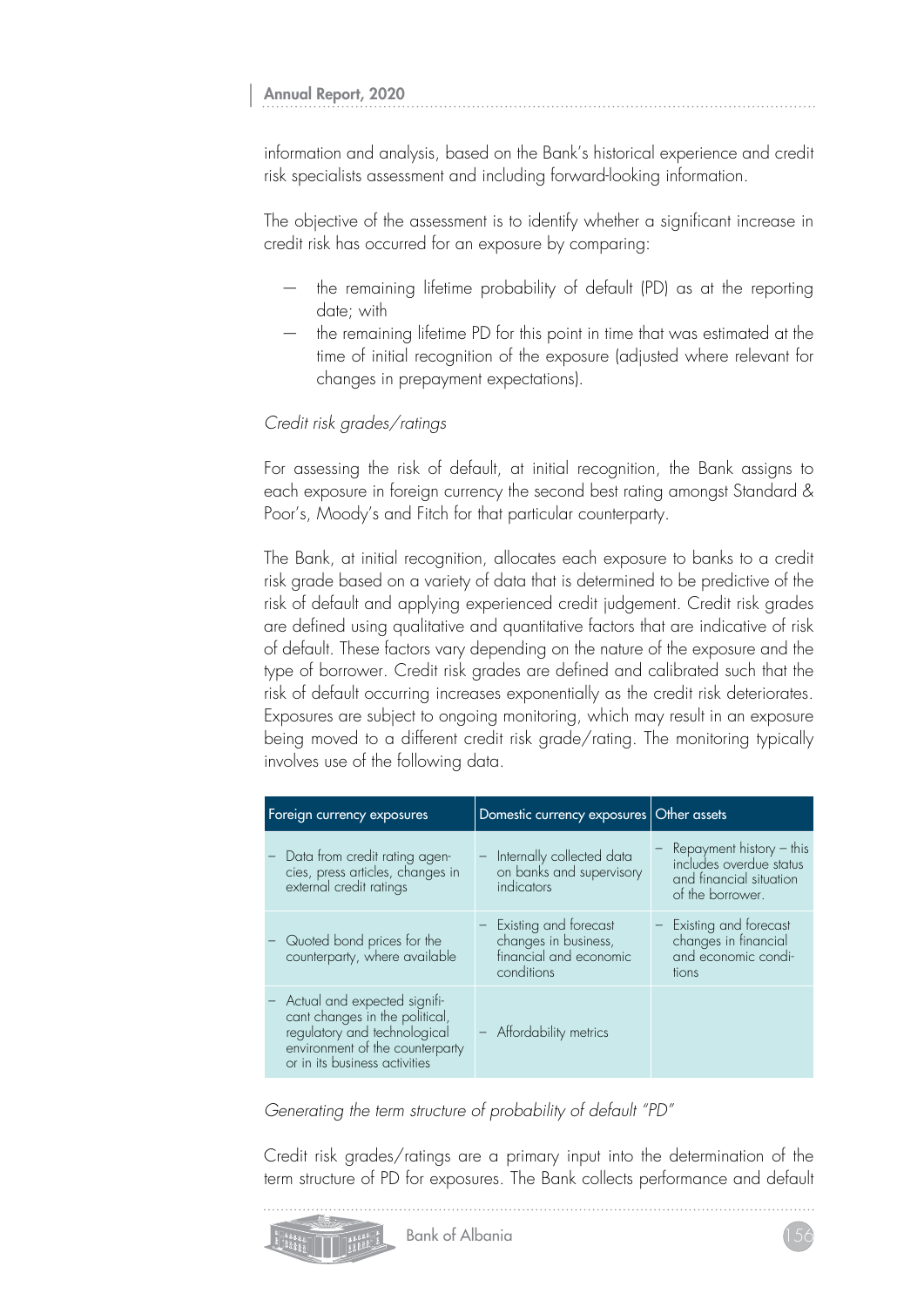information about its credit risk exposures analysed by counterparty as well as by credit risk grading/ratings.

The Bank employs statistical models to analyse the data collected and generate estimates of the remaining lifetime PD of exposures and how these are expected to change as a result of the passage of time. This analysis includes the identification and calibration of relationships between changes in default rates and changes in key macro-economic factors. Key macro-economic indicators include: GDP growth, exchange rates, benchmark interest rates and credit growth.The methodology for determining PDs for domestic commercial banks is based on the Risk Assessment System (RAS) used for supervisory purposes. Factors considered by this system include the capital adequacy, credit risk, liquidity and profitability of the counterparty. The PDs are calculated as the average weighted PDs for each factor, where the weights are determined based on the importance of the factor. For the assets denominated in foreign currency, Bank uses 12-month PDs for sovereign and non-sovereign issuances, estimated based on transition matrices published by S&P which indicate a possibility of bankruptcy over 12 months for issuers per each respective rating category. For the sovereign issuance, a long-term transition matrix is used.

For non-sovereign issuance, two matrices are used, a long-term transition matrix of financial institutions (base scenario) and the transition matrix of a financial crisis year (alternative recession scenario), weighted against respective probabilities of the different scenarios happening in the future.

For exposures to the Albanian Government in domestic currency, the estimated PD considers the short-term maturity of such exposures, the absence of historical defaults and detailed assessments of the ability of the Albanian Government to fulfill its contractual cash flow obligations in the short-term which consider also the macroeceonimc indicators over the assessment period.

### *Determining whether credit risk has increased significantly*

The criteria for determining whether credit risk has increased significantly vary by portfolio and include quantitative changes in PDs and qualitative factors, including a backstop based on delinquency.

The credit risk of a particular exposure in foreign currency is deemed to have increased significantly since initial recognition if:

- the credit rating from all the three rating agencies (Standard & Poor's, Moody's and Fitch) falls below BBB- (or its' equivalent); or
- the credit rating from one of the above agencies is downgraded to BB-;  $\bigcap$
- there is a delay in the repayment of an obligation to the Bank by more than or equal to 30 days. In this case the credit risk will be deemed to have significantly increased for all exposures to that issuer.

Bank of Albania



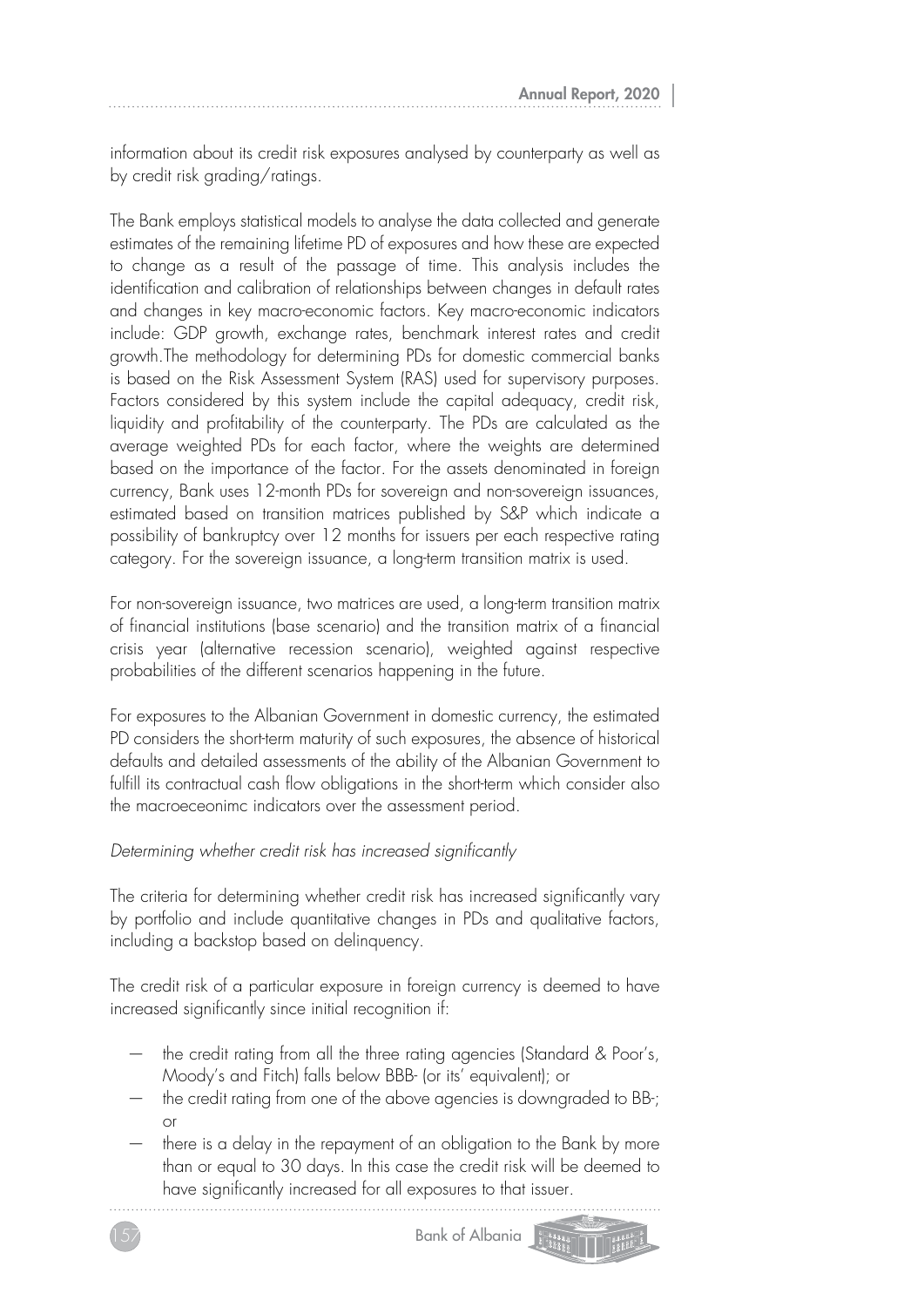The credit risk of a particular exposure in domestic currency for commercial banks is deemed to have increased significantly since initial recognition if one of the following criteria is met:

- a commercial bank receives Emergency Liquidity Assistance (ELA) loan and the PD is over 30%;
- the PD is higher than 40% in the reporting period;
- the PD is higher than 25%, and it has increased by more than 5 percentage points in the reporting period compared to the initial recognition period; or
- there is a delay in the repayment of an obligation (excluding ELA) to the Bank by more than or equal to 30 days. In this case the credit risk will be deemed to have significantly increased for all exposures to that counterparty.

Days past due are determined by counting the number of days since the earliest elapsed due date in respect of which due instalment has not been received. Due dates are determined without considering any grace period that might be available to the borrower.

For exposures toward Albanian government the credit risk is considered to be increased significantly since initial recognition if there is delay of 30 days or more in the repayment of an obligation to the Bank.

The Bank monitors the effectiveness of the criteria used to identify significant increases in credit risk by regular reviews to confirm that the criteria are capable of identifying significant increases in credit risk before an exposure is in default.

## *Definition of default*

The Bank considers a financial asset to be in default when:

- the borrower is unlikely to pay its credit obligations to the Bank in full, without recourse by the Bank to actions such as realising security (if any is held); or
- the borrower is past due more than 90 days on any material credit obligation to the Bank.

In assessing whether a borrower is in default, the Bank considers indicators that are:

- qualitative e.g. breaches of covenants;
- quantitative e.g. overdue status and non-payment on another obligation of the same issuer to the Bank; and
- based on data developed internally and obtained from external sources.

Inputs into the assessment of whether a financial instrument is in default and their significance may vary over time to reflect changes in circumstances.

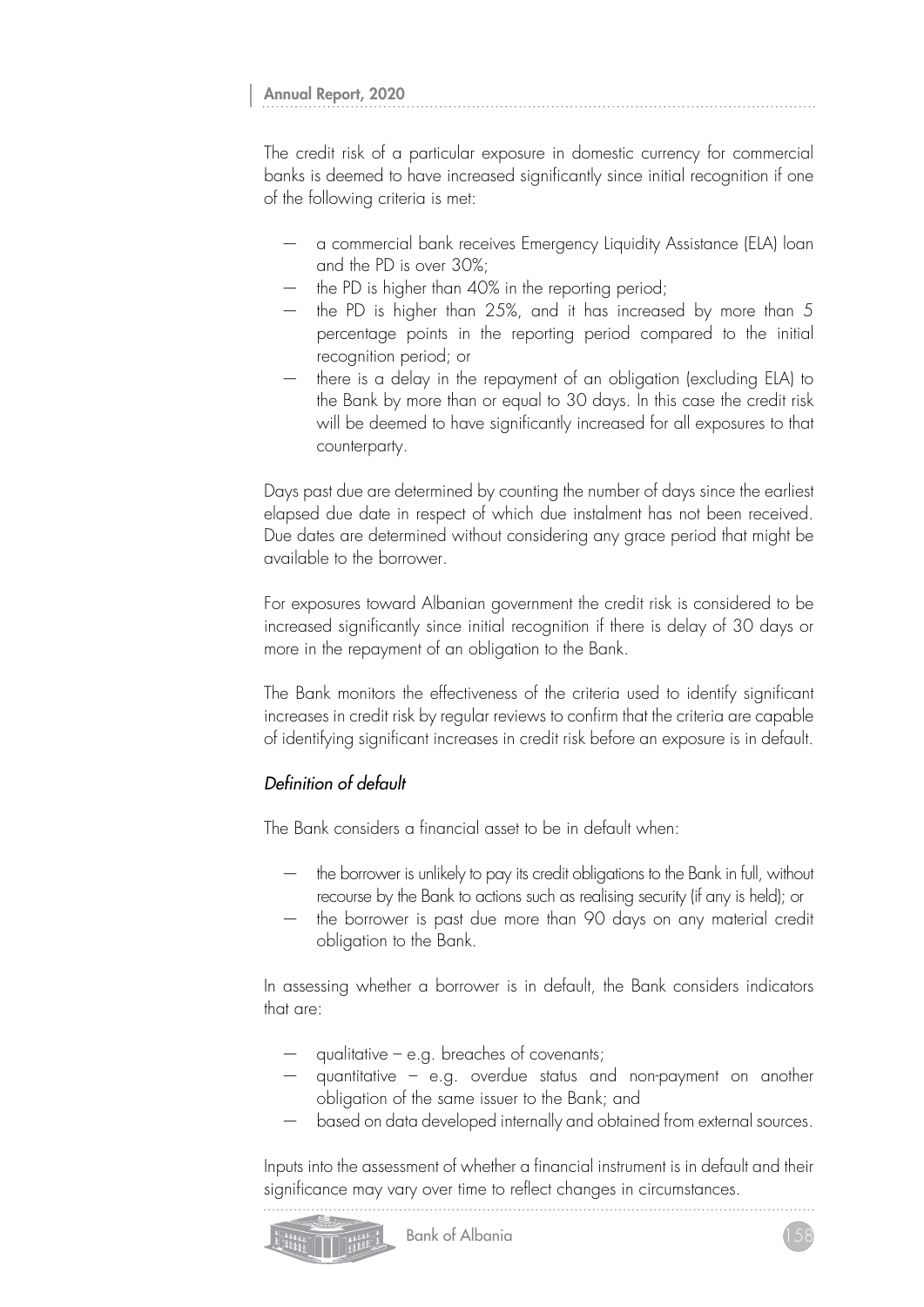## *Incorporation of forward-looking information*

The Bank incorporates forward-looking information into both its assessment of whether the credit risk of an instrument has increased significantly since its initial recognition and its measurement of ECL.

For exposures in domestic currency, the Bank formulates a 'base scenario' view of the future direction of relevant economic variables (GDP growth, exchange rates, benchmark interest rates and credit growth) as well as a representative range of other possible forecast scenarios "moderate scenario", considering the relative probabilities of each outcome by comparing the results of previous stress tests with financial agents' economic indicators during the reference period. The base scenario represents a most-likely outcome and is aligned with information used by the Bank for other purposes such as strategic planning and forecasting. The other scenarios "moderate scenario" represent more pessimistic outcomes. Periodically, the Bank carries out stress testing of more extreme shocks to calibrate its determination of these other representative scenarios.

For non-sovereign issuances in foreign currency, forward-looking information is incorporated in the assessment of the probability of defaults, as the probability of the normal scenario and alternative scenario is calculated based on the probability of recession of major economies (as one of the main indicators of increased probability of default for non-sovereign issuers), to which additional quality factors may be applied. For sovereign issuances in foreign currency forward-looking economic variable are incorporated in the determination of the PD through respective rating in transition matrices published by external rating agencies. These variables are reviewed periodically and in case of significant market changes by the credit rating agencies.

#### *Modified financial assets*

The contractual terms of a financial asset may be modified for a number of reasons, including changing market conditions, and other factors not related to a current or potential credit deterioration of the counterparty. An existing asset whose terms have been modified may be derecognised and the renegotiated asset recognised as a new one at fair value in accordance with the accounting policy set out in Note 7(A)(iv).

When the terms of a financial asset are modified and the modification does not result in derecognition, the determination of whether the asset's credit risk has increased significantly reflects comparison of:

- its remaining lifetime PD at the reporting date based on the modified terms; with
- the remaining lifetime PD estimated based on data at initial recognition and the original contractual terms.

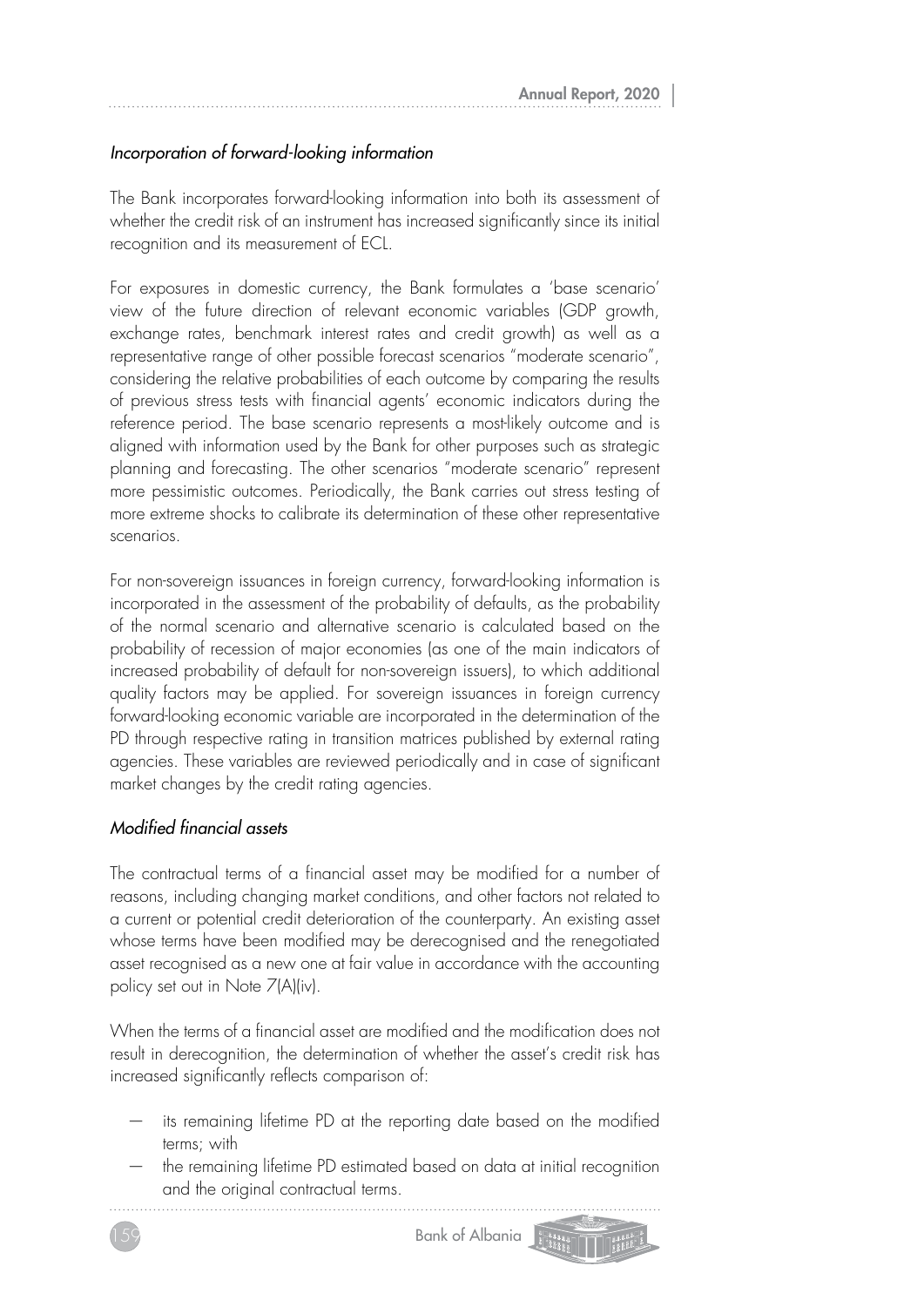The key inputs into the measurement of ECL are the term structure of the following variables:

- probability of default (PD);
- loss given default (LGD);
- exposure at default (EAD).

## *Measurement of ECL*

These parameters are derived from internally developed statistical models, globally recognized external developed statistical models and other historical data. They are adjusted to reflect forward-looking information as described above.PD estimates are estimates at a certain date, which are calculated based on statistical rating models, and assessed using rating tools tailored to the various categories of counterparties and exposures. These statistical models are based on internally and externally compiled data comprising both quantitative and qualitative factors. Transition matrixes data are used to derive the PD for foreign counterparties. If a counterparty or exposure migrates between rating classes, then this will lead to a change in the estimate of the associated PD. LGD is the magnitude of the likely loss if there is a default. The Bank estimates LGD parameters based on the history of recovery rates, or parameters calculated by rating agencies and regulatory institutions such as BIS Basel, of claims against defaulted counterparties. The LGD models consider the structure, collateral, seniority of the claim, counterparty industry and recovery costs of any collateral that is integral to the financial asset. EAD represents the expected exposure in the event of a default. The Bank derives the EAD from the current exposure to the counterparty and potential changes to the current amount allowed under the contract including amortisation. The EAD of a financial asset is its gross carrying amount. EAD estimates are calculated on a discounted cash flow basis using the effective interest rate as the discounting factor.As described above, and subject to using a maximum of a 12-month PD for financial assets for which credit risk has not significantly increased, the Bank measures ECL considering the risk of default over the maximum contractual period over which it is exposed to credit risk, even if, for risk management purposes, the Bank considers a longer period. The maximum contractual period extends to the date at which the Bank has the right to require repayment of an advance.Where modelling of a parameter is carried out on a collective basis, the financial instruments are grouped on the basis of shared risk characteristics that include:

- instrument type;
- credit risk grading;
- collateral type;
- date of initial recognition;
- remaining term to maturity;
- industry; and
- geographic location of the borrower.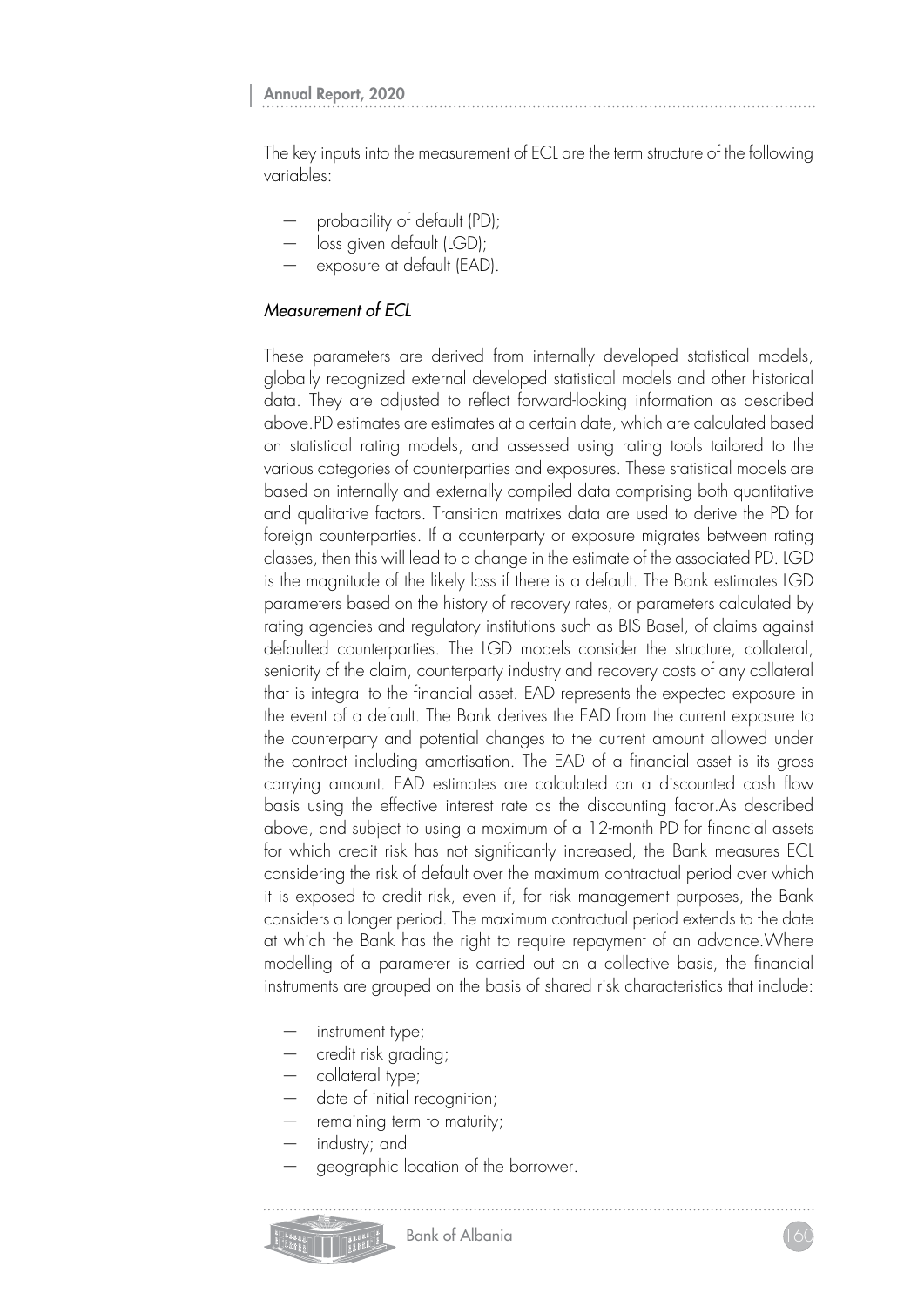The groupings are subject to regular review to ensure that exposures within a particular group remain appropriately homogeneous.

For portfolios in respect of which the Bank has limited historical data, external benchmark information is used to supplement the internally available data. The portfolios for which external benchmark information represents a significant input into measurement of ECL comprise financial assets in foreign currency as follows:

|                                                                    |          | External benchmarks used                                      |                             |  |  |  |
|--------------------------------------------------------------------|----------|---------------------------------------------------------------|-----------------------------|--|--|--|
| In ALL Million                                                     | Exposure | PD.                                                           | LGD                         |  |  |  |
| Cash and balances with<br>banks (current accounts and<br>deposits) | 200,001  | 2 <sup>nd</sup> Best Rating (from: S&P,<br>Moody's and Fitch) | Moody's recovery<br>studies |  |  |  |
| Investment securities in<br>foreign currency                       | 227,996  | 2 <sup>nd</sup> Best Rating (from: S&P,<br>Moody's and Fitch) | Moody's recovery<br>studies |  |  |  |

### *(b) Loss allowance*

The following tables show reconciliations from the opening to the closing balance of the loss allowance by class of financial instrument. Explanation of the terms: 'Stage 1', 'Stage 2' and 'Stage 3' and credit-impaired are included in Note 7(A)(vii).

|                                        |         | 2019                          |       |               |
|----------------------------------------|---------|-------------------------------|-------|---------------|
|                                        | Stage 1 | Stage $2 \mid$ Stage $3 \mid$ | Total | Total         |
| Cash and balances with banks           |         |                               |       |               |
| Balance at 1 January                   | 8       |                               | 8     | 14            |
| Net remeasurement of loss allowance    |         |                               | 4     | (6)           |
| Balance at end of the period           | 12      |                               | 12    | 8             |
| Other assests at amortised cost        |         |                               |       |               |
| Balance at 1 January                   | 6       |                               | 6     | 6             |
| Net remeasurement of loss allowance    |         |                               |       |               |
| Balance at end of the period           | 6       |                               | 6     | 6             |
| Investment debt securities at FVOCI    |         |                               |       |               |
| Balance at the beginning of the period | 18      |                               | 18    | 16            |
| Net remeasurement of loss allowance    | 6       |                               | 6     | $\mathcal{P}$ |
| Balance at end of the period           | 24      |                               | 24    | 18            |
| Total                                  |         |                               |       |               |
| Balance at the beginning of the period | 33      |                               | 33    | 36            |
| Net remeasurement of loss allowance    | 10      |                               | 10    | (3)           |
| Balance at end of the period           | 43      |                               | 43    | 33            |

The above loss allowance for debt investment securities at FVOCI is not recognized in the statement of financial position because the carrying amount of these assets is their fair value.

### *(c) Credit-impaired financial assets*

For more details refer to accounting policy in Note 7(A)(vii).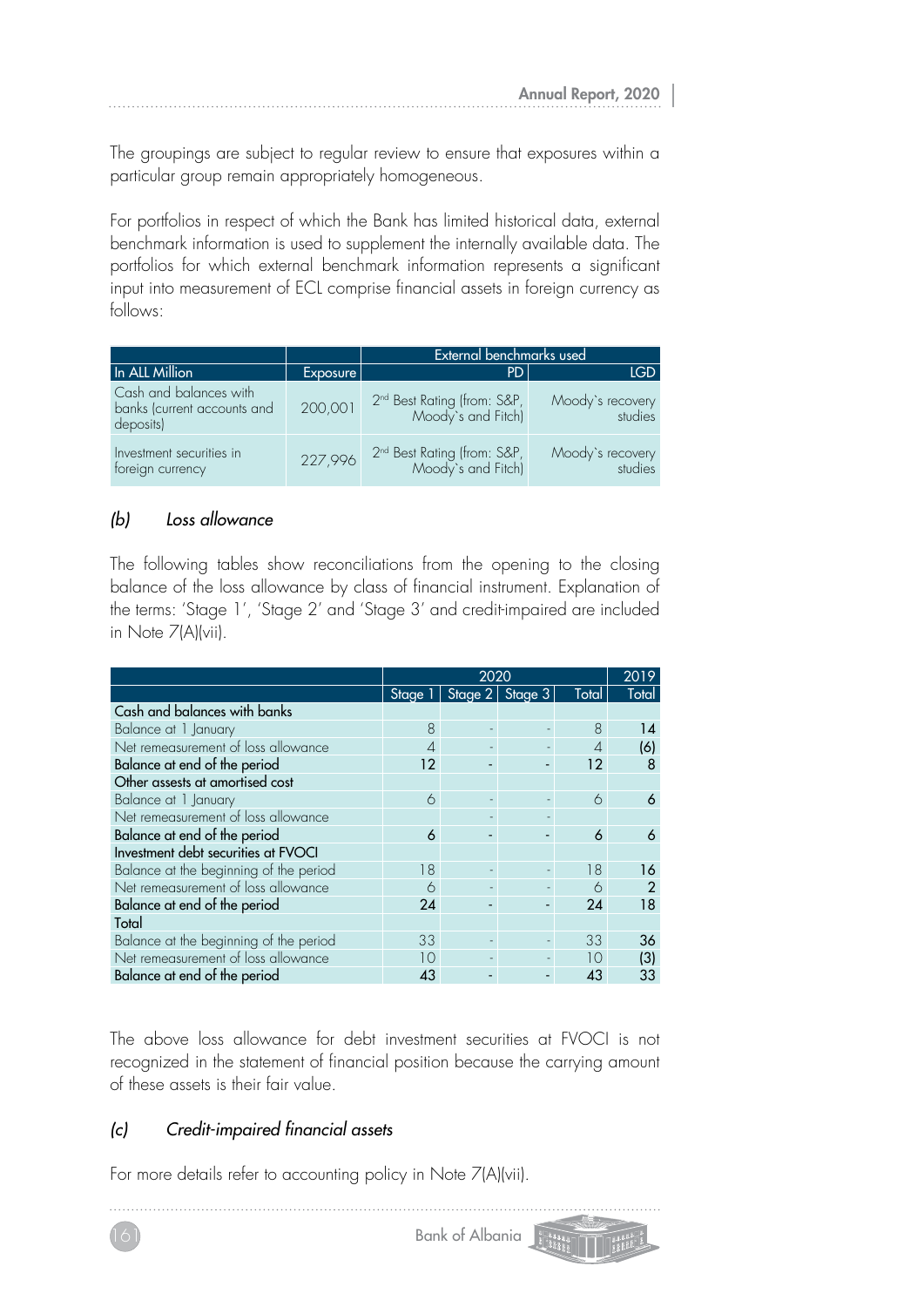As at 31 December 2020 and 31 December 2019, the Bank had no creditimpaired financial assets.

#### *(vii) Concentrations of credit risk*

The Bank monitors concentrations of credit risk by geographic location and by counterparty type. An analysis of concentrations of credit risk is shown below. Concentration by location for investment securities is based on the country of domicile of the issuer of the security. Concentration by counterparty type is based on the customer's country of domicile

A segregation of the financial assets by geography is set out below:

| 31 December 2020                                              | <b>Germany</b> | France  | Other $EU$<br>countries | Switzerland   States of | United<br>America | Republic<br>ot<br>Albania | Other          | Total   |
|---------------------------------------------------------------|----------------|---------|-------------------------|-------------------------|-------------------|---------------------------|----------------|---------|
| Accounts and deposits with<br>financial institutions (Note 9) | 12.670         | 130.090 | 14,211                  | 7,864                   | 15,765            | 8                         | 19.941         | 200,549 |
| Trading assets                                                | 1,343          | 1,577   | 2,220                   |                         | 7,483             | 183                       | 1,357          | 14,213  |
| Accounts with the IMF                                         |                |         |                         |                         |                   |                           | 44.720         | 44,720  |
| Loans to banks                                                |                |         |                         |                         | н.                | 32.671                    | $\overline{a}$ | 32,671  |
| Investment securities                                         | 24,248         | 15,534  | 102,821                 | 12.829                  | 42.776            | 67,205                    | 29,787         | 295,201 |
| Other assets (Note 16)                                        |                |         |                         |                         |                   | 2,039                     |                | 2,039   |
| Total                                                         | 38.262         | 147.201 | 119,252                 | 20.744                  | 66.024            | 102,106                   | 95.806         | 589.394 |

| 31 December 2019                                              | <b>Germany</b> | France  | Other EU<br>countries | Switzerland | United<br>States of<br>America | Republic<br>of<br>Albania | Other  | Total   |
|---------------------------------------------------------------|----------------|---------|-----------------------|-------------|--------------------------------|---------------------------|--------|---------|
| Accounts and deposits with<br>financial institutions (Note 9) | 6.499          | 102.726 | 27,478                | 4,758       | 2,031                          | 8                         | 9.783  | 153,283 |
| Trading assets                                                | 1.519          | 1,347   | 2,971                 |             | 7,075                          |                           | 1.712  | 14,624  |
| Accounts with the IMF                                         |                |         |                       |             |                                | $\overline{\phantom{a}}$  | 30,552 | 30,552  |
| Loans to banks                                                |                |         |                       |             | $\overline{\phantom{a}}$       | 33.956                    |        | 33,956  |
| Investment securities                                         | 23,319         | 12.769  | 108,605               | 6,856       | 48,660                         | 55,165                    | 13,691 | 269,065 |
| Other assets (Note 16)                                        |                |         |                       |             |                                | 2,136                     |        | 2,136   |
| Total                                                         | 31,337         | 116,842 | 139,054               | 11,614      | 57,766                         | 91,265                    | 55,738 | 503,616 |

A segregation of the financial assets by counterparty type is set out below:

| 31 December 2020                                     | Accounts and<br>deposits with $ $<br>financial institutions | <b>Trading</b><br>assets | Accounts<br>with the<br><b>IMF</b> | Loans to<br>banks | Investment<br>securities | Other<br>assets          | Total   |
|------------------------------------------------------|-------------------------------------------------------------|--------------------------|------------------------------------|-------------------|--------------------------|--------------------------|---------|
| Central Bank                                         | 171, 191                                                    | 7,301                    | 44,720                             |                   |                          | $\overline{\phantom{a}}$ | 223,212 |
| Bank for International Settlements ("BIS<br>Basel")  | 4,157                                                       |                          |                                    | ÷                 | 12,829                   | $\overline{\phantom{a}}$ | 16,986  |
| Foreign governments and multilateral<br>institutions |                                                             | 2,235                    |                                    |                   | $-130,734$               | $\overline{\phantom{a}}$ | 132,969 |
| Foreign agencies                                     | $\sim$                                                      | 4,081                    |                                    | $\sim$ .          | 42,814                   | $\blacksquare$           | 46,895  |
| <b>Commercial Banks</b>                              | 25,201                                                      | 414                      |                                    | 32,671            | 41,618                   | $\mathbb{L}^+$           | 99,905  |
| Albanian Government                                  |                                                             | 183                      |                                    | $\sim$            | 67.205                   | $\overline{\phantom{a}}$ | 67,388  |
| Other                                                |                                                             |                          |                                    |                   |                          | 2.038                    | 2,038   |
| Totali                                               | 200,549                                                     | 14,213                   | 44.720                             | 32,671            | 295,201                  | 2.038                    | 589,393 |

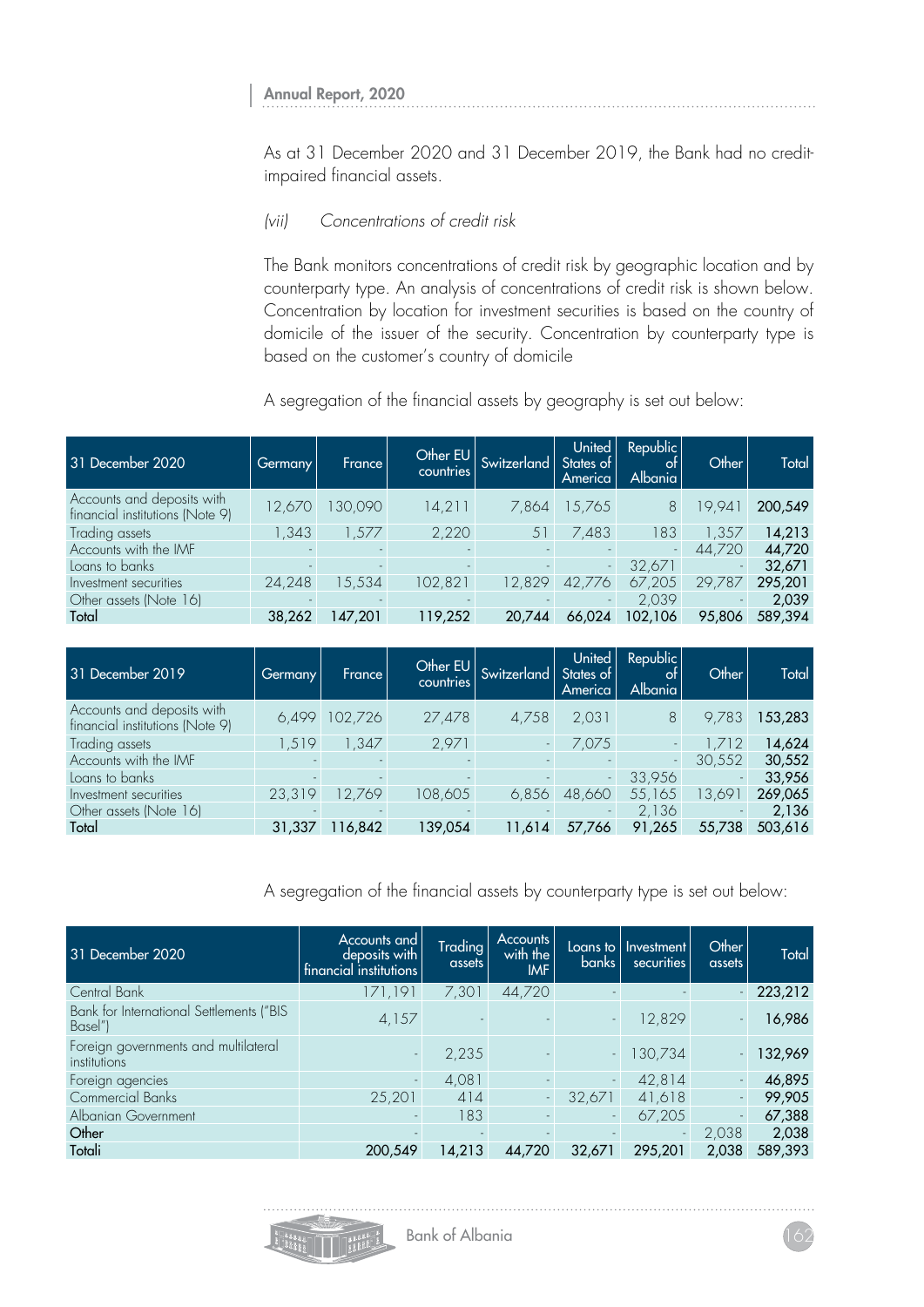| 31 December 2019                                      | Accounts and<br>deposits with<br>financial institutions | <b>Trading</b><br>assets | Accounts<br>with the<br><b>IMF</b> | Loans to<br><b>banks</b> | Investment<br>securities | Other<br>assets          | Total   |
|-------------------------------------------------------|---------------------------------------------------------|--------------------------|------------------------------------|--------------------------|--------------------------|--------------------------|---------|
| Central Bank                                          | 138,781                                                 | 7,064                    | 30,552                             |                          |                          | $\overline{\phantom{a}}$ | 176,397 |
| Bank for International Settle-<br>ments ("BIS Basel") | 2,932                                                   |                          |                                    | ۰                        | 6,855                    | $\overline{\phantom{a}}$ | 9,787   |
| Foreign governments and<br>multilateral institutions  |                                                         | 3,489                    |                                    | н,                       | 133,235                  | $\Box$                   | 136,724 |
| Foreign agencies                                      |                                                         | 4,060                    |                                    | $\sim$                   | 31,024                   | $\overline{\phantom{a}}$ | 35,084  |
| <b>Commercial Banks</b>                               | 11,570                                                  |                          | $\sim$                             | 33,956                   | 42,786                   | $\omega$                 | 88,312  |
| Albanian Government                                   |                                                         |                          |                                    | $\sim$                   | 55,165                   | $\blacksquare$           | 55,165  |
| Other                                                 |                                                         | 11                       |                                    | $\overline{\phantom{a}}$ | $\overline{\phantom{a}}$ | 2,136                    | 2,147   |
| Total                                                 | 153,283                                                 | 14.624                   | 30,552                             | 33,956                   | 269.065                  | 2.136                    | 503,616 |

## *E. Market risk*

Market risk is the risk that changes in market prices, such as interest rates, equity prices, foreign exchange rates and credit spreads (not relating to changes in the obligor's / issuer's credit standing) will affect the Bank of Albania's income or the value of its holdings of financial instruments. The objective of market risk management is to manage and control market risk exposures within acceptable parameters, while optimizing the return on risk.

The key elements of price risk affecting the Bank are:

- Interest rate risk associated with fluctuations in the fair value of financial instruments due to changes in market interest rates; and
- Currency risk associated with fluctuations in the fair value of financial instruments due to changes in foreign exchange rates.

The Bank's exposure to currency risk is monitored on a continual basis. Financial assets and liabilities denominated in foreign currencies are disclosed in the relevant notes of the financial statements.

For the purpose of foreign reserve management, function performed by the Monetary Operations Department, Supervisory Council has established a set of criteria for the currency composition of the foreign reserve, in accordance with the objectives of holding the reserves. This serves as a reference for the management of the exchange rate risk. As a result, the Bank is passive in the management of the exchange rate risk. The Investment Committee defines a set of narrow ranges of the currency composition of some of the tranches of the foreign exchange reserve. The limits are monitored by the Monetary Operations Department, which carries out the necessary rebalancing operations in order to preserve the required weights of the currencies' composition.

### *(i) Interest rate risk*

The Bank's operations are subject to the risk of interest rate fluctuations, which

Bank of Albania

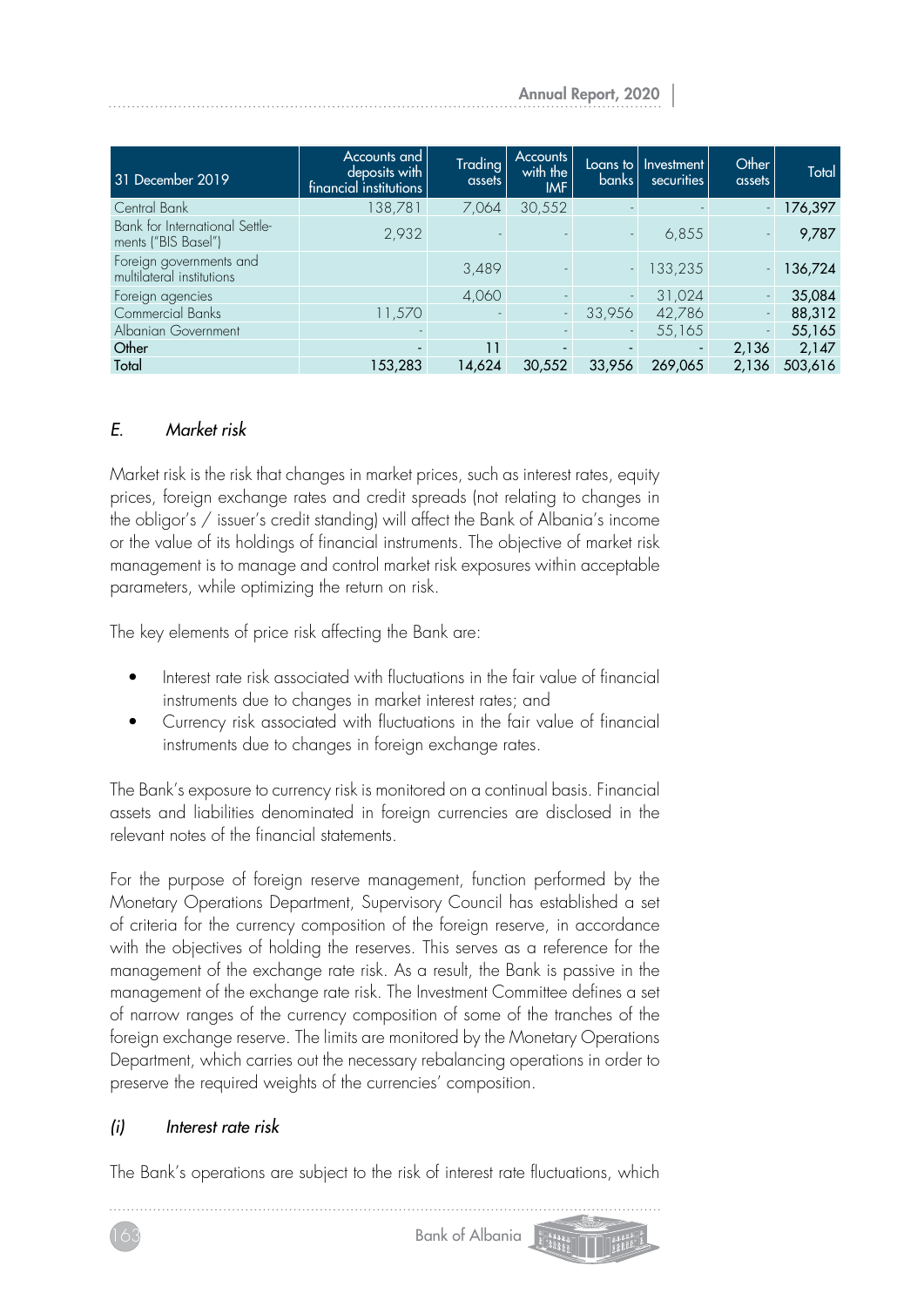affect the prices of interest-earning assets (including investments) and interestbearing liabilities.

The Monetary Operations Department of the Bank monitors the interest rate risk. The Bank mitigates such risks by maintaining a significant excess of interestbearing assets over liabilities. The Bank maintains a portfolio of interest-bearing financial assets and liabilities such that the net interest income is significantly higher than operating needs, in order to minimize the potential adverse effects of interest rate fluctuations. Interest rates applicable to financial assets and liabilities are disclosed in the relevant notes to the financial statements.

The interest rate risk management, for the purpose of foreign reserve management, in its core process includes the selection of the portfolio/duration benchmark for each market (currency) in which the foreign reserves are held. The benchmark selection is reviewed at least annually or whenever changes in market conditions require a reassessment. Besides determining the benchmark portfolio, the Investment Committee, in accordance with the limits imposed by the Supervisory Council, determines limits at the tranche level for the additional risk factors that can be taken by the portfolio manager specialist during the active administration. The limits at portfolio level are established by the Director of the Monetary Operations Department.

The principal tools used to measure the interest rate risk for individual portfolios within the foreign exchange reserve are Duration and Value at Risk ("VaR").

- Duration measures the sensitivity of the price of a fixed-income security against the volatility of the interest rates in the market.
- The VaR is defined as the estimated maximum loss that will arise on a portfolio over a specified period of time from its exposure to the risk factors with a specified confidence interval.

For the purposes of foreign reserve management, the calculated VaR includes only the exposure to the risk of changes in interest rates for all positions, including benchmark instruments and non-benchmark instruments.

For benchmark instruments, the data used encompasses changes in interest rates for treasury issues or high quality agency issues, depending on the specific benchmark for each currency and for non-benchmark instruments the data used encompasses changes in interest rates for issues rated as AA, given that this rating constitutes the major share of non-benchmark instruments of the reserve portfolios.

The following is a summary of the VaR (95%) position of the Bank's portfolios at 31 December 2020 and 2019:

|                          |         | 31 December 2020 31 December 2019 |
|--------------------------|---------|-----------------------------------|
| VaR (95%) in ALL million | (1.868) | (2.178)                           |
|                          |         |                                   |
|                          |         |                                   |

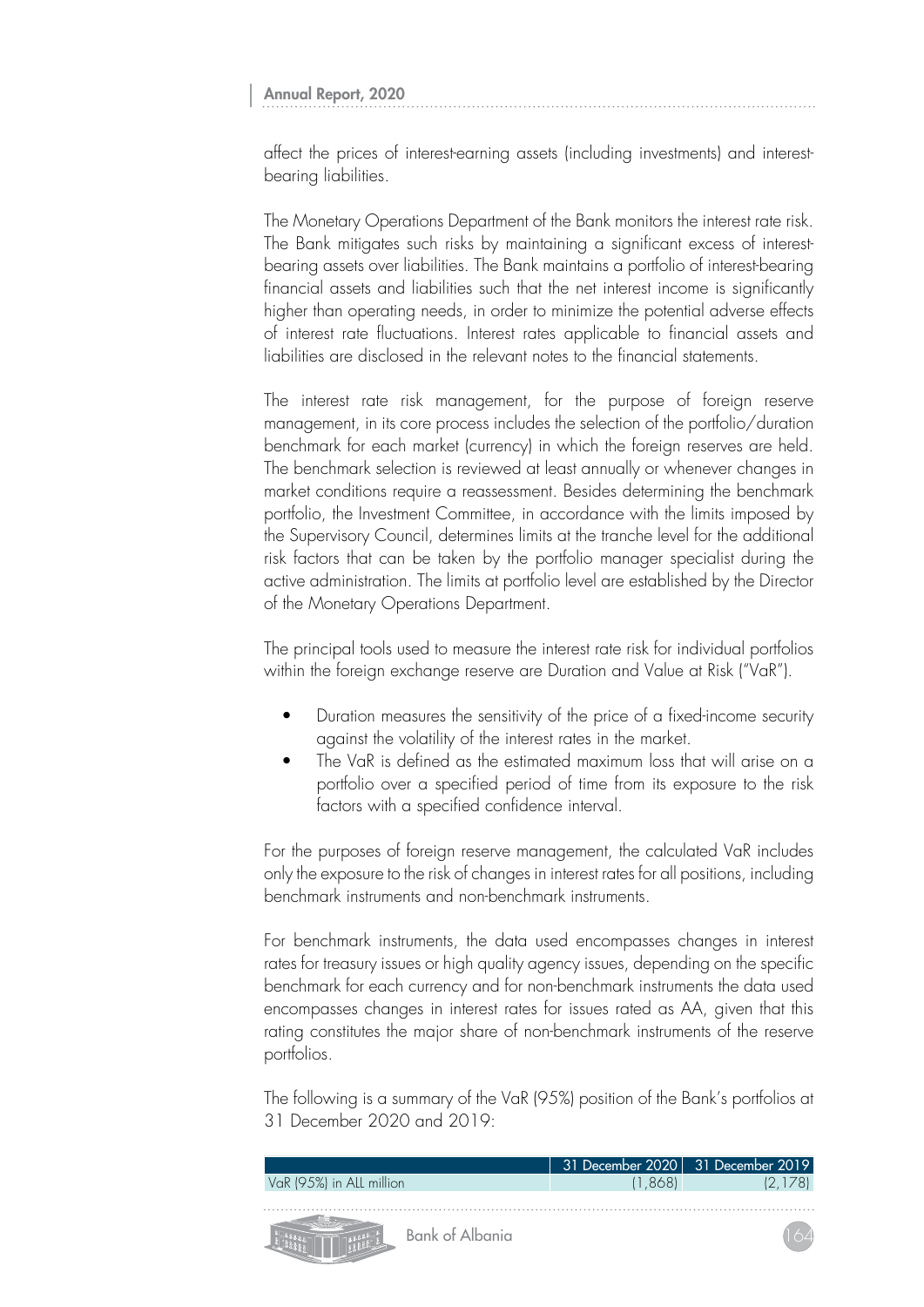Furthermore, an important method to measure market risk is the sensitivity analysis of the value of the reserve to hypothetical changes in market factors. The data used in the sensitivity analysis calculations include the duration of portfolios and weight of each currency. The duration of the portfolio shows the degree of change in the market value of the portfolio, assuming a parallel shift of the yield curve based on interest rates for all the instruments within the portfolio.

Assuming an immediate parallel increase (decrease) in interest rates by 50 basis points and 100 basis points and a correlation equal to 1 between the curves, and based on the duration of the aggregate foreign exchange reserves, the estimated loss (gain) for each scenario is as follows:

| <b>Estimated effect on Profit/(loss) ALL million</b> | 2020              |           | 2019     |                  |
|------------------------------------------------------|-------------------|-----------|----------|------------------|
|                                                      | 100 <sub>ba</sub> | $50 b$ p  | $100$ bp | 50 <sub>bp</sub> |
| Increase                                             | (4.591)           | (2, 29.5) | (3.705)  | 1.8521           |
| Decrease                                             | 4.591             | 2.295     | 3.705    | $-8.52$          |

Assets and liabilities with variable interest rates carry the risk of changing the base that serves to determine interest rates.

The position of the Bank's sensitivity to interest rate by contractual repricing is presented in the following table, showing the carrying amounts of financial instruments classified by contractual repricing or maturity date.

|                                            |         | Floating            | <b>Fixed rate instruments</b> |                       |                  | Non-<br>interest              |
|--------------------------------------------|---------|---------------------|-------------------------------|-----------------------|------------------|-------------------------------|
| 31 December 2020                           | Total   | rate<br>instruments | Deri në 1<br>muai             | From 1 to<br>3 months | Over 3<br>months | bearing<br><i>instruments</i> |
| Interest-earning assets                    |         |                     |                               |                       |                  |                               |
| Cash and balances with banks               | 200,578 | 165, 167            | 15,345                        | 5,413                 | 12,975           | 1,678                         |
| Trading assets                             | 14,213  | 202                 | 743                           | 247                   | 12,839           | 183                           |
| Accounts with the IMF                      | 44,720  | 24,473              |                               |                       |                  | 20,248                        |
| Loans to banks                             | 32,671  |                     | 22,610                        | 10,061                |                  |                               |
| Investment securities                      | 295,201 | 2,129               | 2,539                         | 17,999                | 272,533          |                               |
| Other assets (Note 16)                     | 2,039   |                     | $\mathcal{P}$                 |                       | 2,037            |                               |
| Total                                      | 589,422 | 191,971             | 41,239                        | 33,720                | 300,384          | 22,109                        |
|                                            |         |                     |                               |                       |                  |                               |
| Interest-bearing liabilities               |         |                     |                               |                       |                  |                               |
| Currency in circulation                    | 355,238 |                     |                               |                       |                  | 355,238                       |
| Due to banks                               | 178,815 | $\sim$              | 178,815                       |                       |                  |                               |
| Deposits and borrowings from third parties | 2,485   |                     | 2,409                         |                       |                  | 77                            |
| Due to Government and state institutions   | 34,431  | 500                 |                               |                       |                  | 33,931                        |
| Due to the IMF                             | 23,219  | 6,748               |                               |                       |                  | 16,472                        |
| Other liabilities                          | 864     |                     |                               |                       | 35               | 829                           |
| Total                                      | 595,053 | 7,248               | 181,224                       |                       | 35               | 406,546                       |
| Interest-bearing financial instruments gap | (5,631) | 184,723             | (139,985)                     | 33,720                | 300,349          | (384, 438)                    |

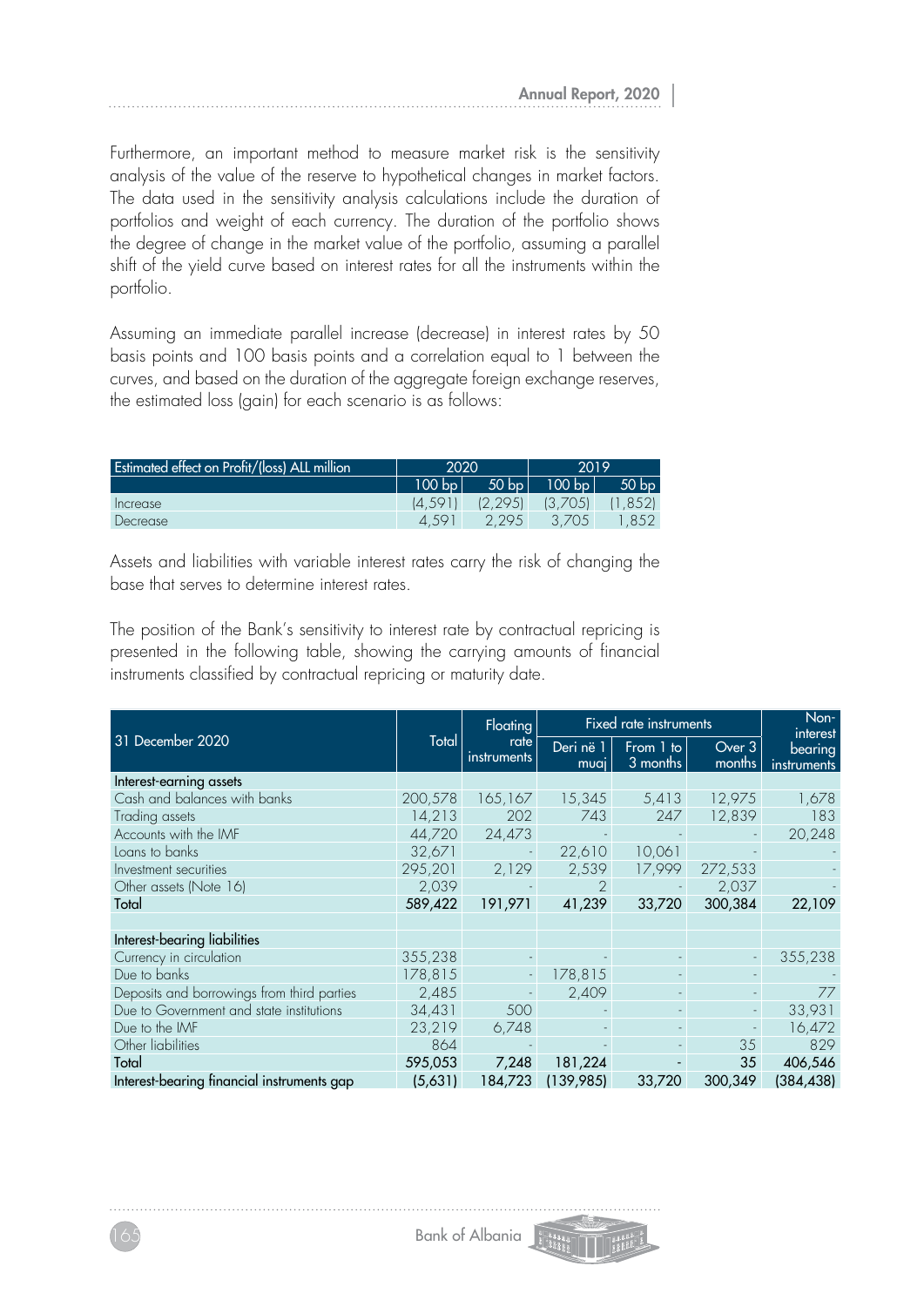|                                            | Fixed rate instruments<br>Floating |                     |                   | Non-<br>interest          |                  |                        |
|--------------------------------------------|------------------------------------|---------------------|-------------------|---------------------------|------------------|------------------------|
| 31 December 2019                           | Total                              | rate<br>instruments | Deri në 1<br>muai | From $1$ to<br>$3$ months | Over 3<br>months | bearing<br>instruments |
| Interest-earning assets                    |                                    |                     |                   |                           |                  |                        |
| Cash and balances with banks               | 153,313                            | 131,581             | 1,330             | 4,870                     | 14,606           | 926                    |
| Trading assets                             | 14,624                             | 893                 | 49                | 742                       | 12,940           |                        |
| Accounts with the IMF                      | 30,552                             | 9,597               |                   |                           |                  | 20,955                 |
| Loans to banks                             | 33,956                             |                     | 26,493            | 7,463                     |                  |                        |
| Investment securities                      | 269,065                            | 1,766               | 14,481            | 25,898                    | 226,920          |                        |
| Other assets (Note 16)                     | 2,136                              |                     |                   |                           | 2,136            |                        |
| Total                                      | 503,646                            | 143,837             | 42,353            | 38,973                    | 256,602          | 21,881                 |
|                                            |                                    |                     |                   |                           |                  |                        |
| Interest-bearing liabilities               |                                    |                     |                   |                           |                  |                        |
| Currency in circulation                    | 302,849                            |                     |                   |                           |                  | 302,849                |
| Due to banks                               | 130,764                            |                     | 130,764           |                           |                  |                        |
| Deposits and borrowings from third parties | 3,279                              |                     | 857               |                           |                  | 2,422                  |
| Due to Government and state institutions   | 45,154                             | 500                 |                   |                           |                  | 44,654                 |
| Due to the IMF                             | 24,037                             | 6,988               |                   |                           |                  | 17,049                 |
| Other liabilities                          | 1,425                              |                     |                   |                           | 499              | 926                    |
| Total                                      | 507,508                            | 7,488               | 131,621           |                           | 499              | 367,900                |
| Interest-bearing financial instruments gap | (3,862)                            | 136,348             | (89, 268)         | 38,974                    | 256,103          | (346, 019)             |

#### *Future contracts*

A future contract is a standardized contract to buy or sell a financial or nonfinancial asset, at a certain date in the future and at a market determined price. To minimize the credit risk, depending on the type of instrument, the investor should post a margin to the clearing house. This margin or performance bond is valued every day according to the prices in the market (mark to market), which means that every change in value is shown in the account of investor at the end of each trading day until the expiry day.

The net fair value of future contracts as at 31 December 2020 is ALL 0 million (2019: ALL 11 million) (see Note 13).

The nominal value of these contracts as at 31 December 2020 is composed by the following:

- buy contracts in the amount of ALL 478 million (2019: ALL 982 million); and
- sell contracts in the amount of ALL 1,504 million (2019: ALL 2,349 million).

# *(ii) Exchange rate risk*

Exchange rate risk results from the difference between the currency structure of assets and liabilities. From an accounting point of view, the Bank is exposed to currency risk due to its principal central bank functions.

This risk can affect the size of its capital. In order to manage this type of exposure, over the years, action is taken to increase capital, inflow of funds and, in exceptional cases, when the balance of the revaluation reserve is negative, debt instruments of the Republic of Albania were issued in compliance with the provisions of the law 'On the Bank of Albania' (Note (7(N) and 22).

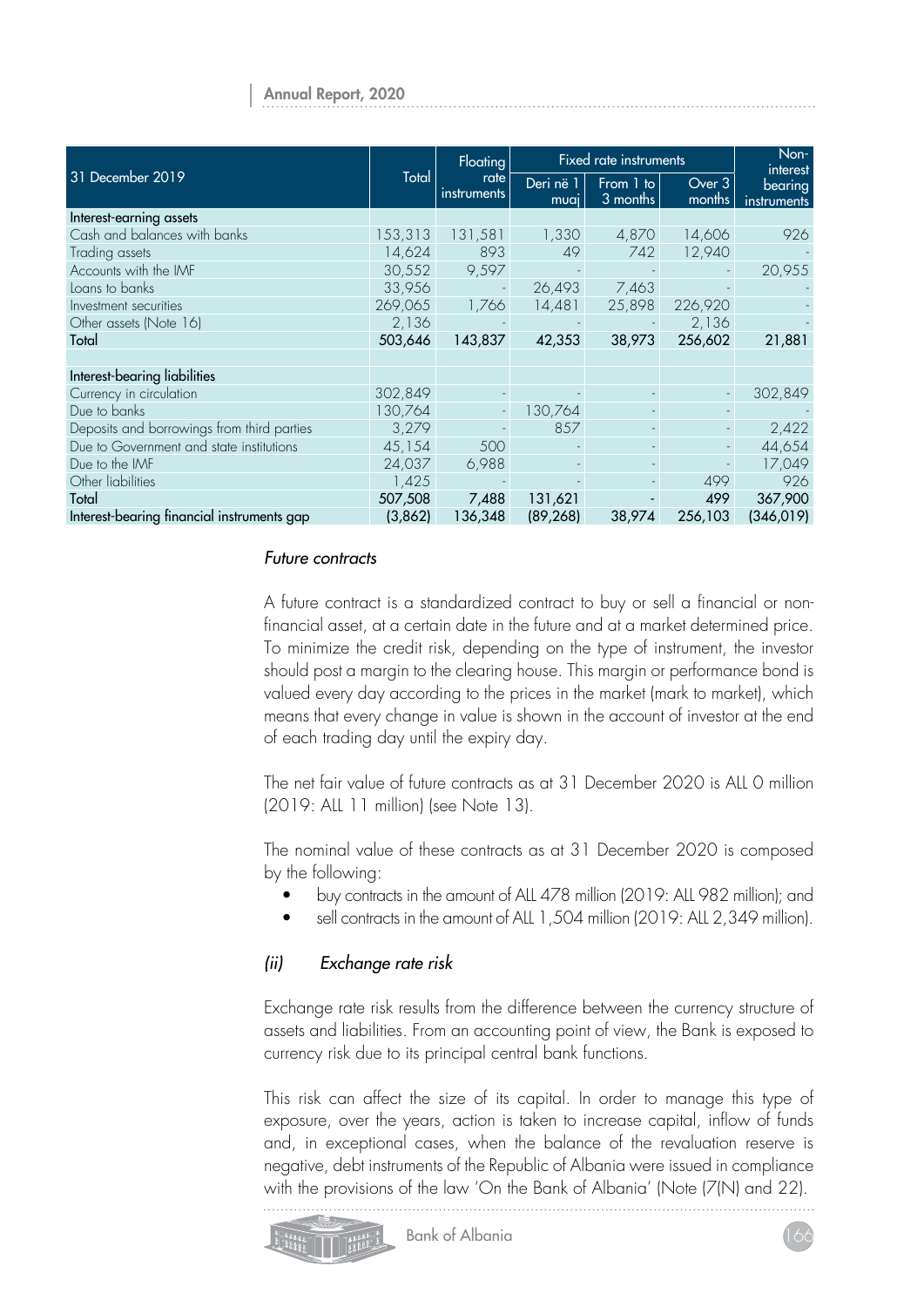## *Forward contracts*

Trading derivatives include forward exchange contracts that are entered into by the Bank with the Albanian Government. These instruments are not usually closed out before contractual maturity.

The fair value of foreign exchange forward contracts at 31 December 2020 is ALL183 million (2019: nil) (see Note 13).

The following significant exchange rates have been applied.

|                                    | Average           |        | Year-end spot rate |        |  |  |
|------------------------------------|-------------------|--------|--------------------|--------|--|--|
| <b>ALL</b>                         | 2020              | 2019   | 2020               | 2019   |  |  |
| United States Dollar (USD)         | 101.84            | 109.85 | 100.84             | 108.64 |  |  |
| European Union Currency Unit (EUR) | 123.89            | 123.01 | 123.70             | 12177  |  |  |
| British Pound (GBP)                | 139.61            | 140.25 | 137.93             | 143.00 |  |  |
| Special Drawing Rights (SDR)       | 151.42            | 151.78 | 145.24             | 150.23 |  |  |
| Japanese Yen (JPY)                 | 1.02 <sub>1</sub> | 1.00   | 0.98               | 1.00   |  |  |
| Chinese Juan (offshore) (CNH)      | 15.76             | 15.85  | 15.50              | 15.60  |  |  |

#### *Sensitivity analysis*

A reasonably possible strengthening (weakening) of the EUR, USD, GBP or other currencies by 10% against ALL at 31 December 2020 would have affected the measurement of financial instruments denominated in a foreign currency and affected equity and profit or loss by the amounts shown below. This analysis assumes that all other variables, in particular interest rates, remain constant and ignores any impact of forecast sales and purchases.

The Bank's exposure to foreign currency risk as at 31 December 2020 and 31 December 2019 is as follows:

| 31 December 2020                                       | <b>ALL</b> | <b>USD</b> | <b>EUR</b> | <b>GBP</b>     | SDR     | Other                       | Total          |
|--------------------------------------------------------|------------|------------|------------|----------------|---------|-----------------------------|----------------|
| Assets                                                 |            |            |            |                |         |                             |                |
| Cash and balances with banks                           | 8          | 20,193     | 166,041    | 3,800          |         |                             | 10,537 200,578 |
| Trading assets                                         | 183        | 14,031     |            |                |         |                             | 14,213         |
| Accounts with the IMF                                  |            |            |            |                | 44,720  |                             | 44,720         |
| Loans to banks                                         | 32,671     |            |            |                |         |                             | 32,671         |
| Investment securities                                  | 67,205     | 58,529     | 150,624    | 6,509          |         |                             | 12,334 295,201 |
| Other assets                                           | 2,039      |            |            |                |         |                             | 2,039          |
| Total assets                                           | 102,106    | 92,752     | 316,665    | 10,309         | 44,720  | 22,870                      | 589,422        |
|                                                        |            |            |            |                |         |                             |                |
| Liabilities                                            |            |            |            |                |         |                             |                |
| Currency in circulation                                | 355,238    |            |            |                |         | ÷,                          | 355,238        |
| Due to banks                                           | 67,210     | 21,796     | 89,809     |                |         | $\mathcal{L}_{\mathcal{A}}$ | 178,815        |
| Deposits and borrowings from third parties             | 2,336      |            | 150        |                |         |                             | 2,485          |
| Due to Government and state institutions               | 20,838     | 78         | 9,374      |                | 4,140   |                             | 34,431         |
| Due to the IMF                                         |            |            |            |                | 23,219  |                             | 23,219         |
| Other liabilities                                      | 305        | 559        |            |                |         |                             | 864            |
| <b>Total liabilities</b>                               | 445,927    | 22,433     | 99,333     | $\blacksquare$ | 27,359  |                             | 595,052        |
|                                                        |            |            |            |                |         |                             |                |
| Net statement of financial position exposure (343,821) |            | 70,319     | 217,332    | 10,309         | 17,361  | 22,870                      | (5,630)        |
| Sensitivity analysis                                   |            |            |            |                |         |                             |                |
| Profit/(loss) effect: Strengthening (10%)              |            | 7,032      | 21,733     | 1,031          | 1,736   | 2,287                       |                |
| Weakening (10%)                                        |            | (7,032)    | (21,733)   | (1,031)        | (1,736) | (2, 287)                    |                |



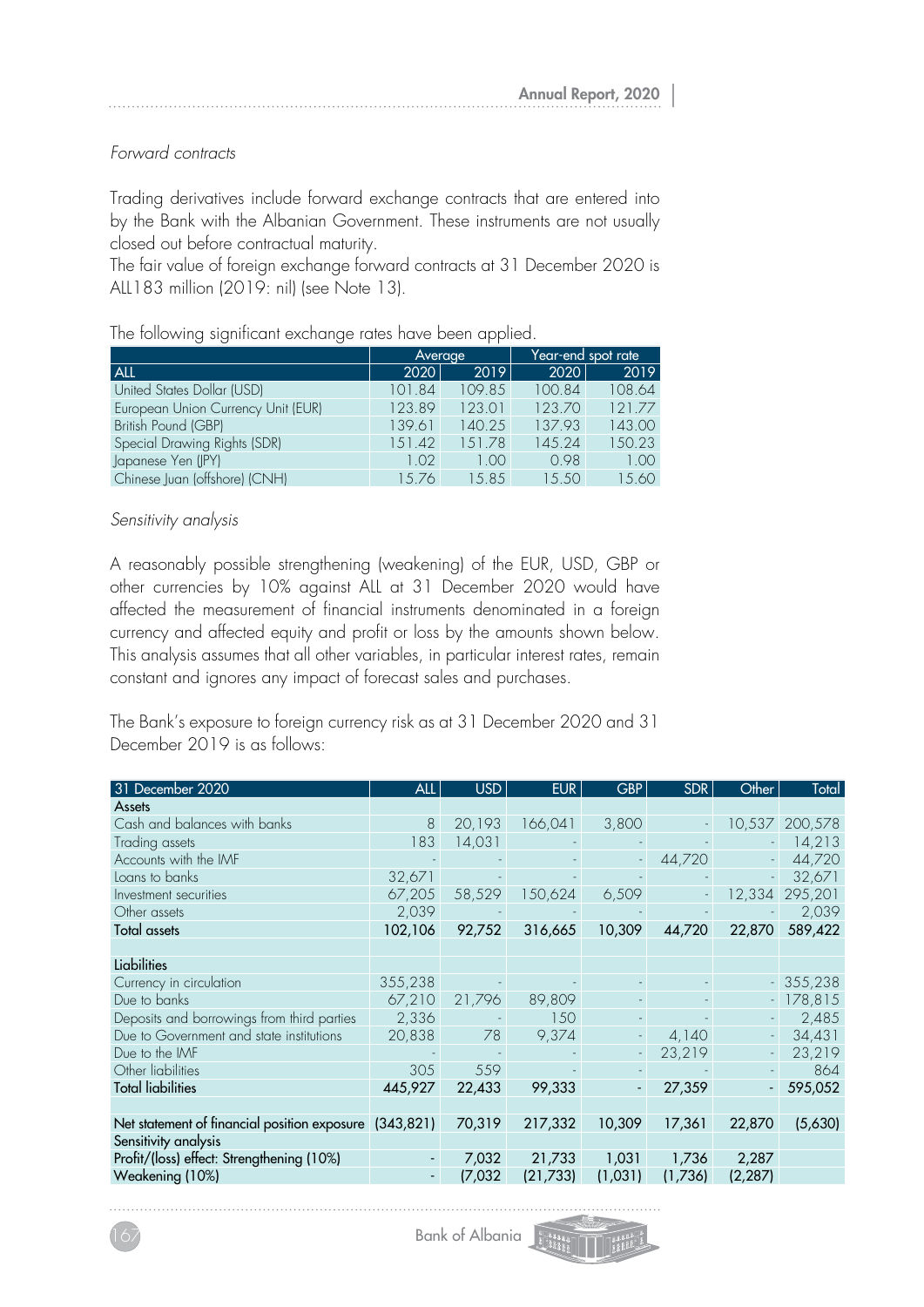|                                            | <b>ALL</b> | <b>USD</b>               | EUR       | <b>GBP</b> | SDR      | Other            | Total      |
|--------------------------------------------|------------|--------------------------|-----------|------------|----------|------------------|------------|
| 31 December 2019                           |            |                          |           |            |          |                  |            |
| Assets                                     |            |                          |           |            |          |                  |            |
| Cash and balances with banks               | 8          | 2,993                    | 137,646   | 2,390      |          | 10,276           | 153,313    |
| Trading assets                             |            | 14,624                   |           |            |          |                  | 14,624     |
| Accounts with the IMF                      |            |                          |           |            | 30,552   |                  | 30,552     |
| Loans to banks                             | 33,956     |                          |           |            |          |                  | 33,956     |
| Investment securities                      | 55,165     | 64,786                   | 128,449   | 8,175      | $\omega$ | 12,491           | 269,065    |
| Other assets                               | 2,136      |                          |           |            |          |                  | 2,136      |
| Total assets                               | 91,265     | 82,403                   | 266,095   | 10,565     | 30,552   | 22,767           | 503,646    |
|                                            |            |                          |           |            |          |                  |            |
| <b>Liabilities</b>                         |            |                          |           |            |          |                  |            |
| Currency in circulation                    | 302,849    |                          |           |            |          |                  | $-302,849$ |
| Due to banks                               | 42,636     | 6,895                    | 81,233    |            |          | ÷.               | 130,764    |
| Deposits and borrowings from third parties | 1,201      | $\overline{\phantom{a}}$ | 2,078     |            |          |                  | 3,279      |
| Due to Government and state institutions   | 30,988     | 824                      | 11,241    |            | 2,101    | $\omega_{\rm c}$ | 45,154     |
| Due to the IMF                             |            |                          |           |            | 24,037   |                  | 24,037     |
| Other liabilities                          | 517        | 908                      |           |            |          |                  | 1,425      |
| <b>Total liabilities</b>                   | 378,191    | 8,627                    | 94,552    | $\sim$     | 26,138   |                  | 507,508    |
|                                            |            |                          |           |            |          |                  |            |
| Net statement of financial position expo-  |            |                          |           |            |          |                  |            |
| sure                                       | (286, 926) | 73,776                   | 171,543   | 10,565     | 4,414    | 22,767           | (3,862)    |
| Sensitivity analysis                       |            |                          |           |            |          |                  |            |
| Profit/(loss) effect: Strengthening (10%)  |            | 7,378                    | 17,154    | 1,056      | 441      | 2,277            |            |
| Weakening (10%)                            |            | (7, 378)                 | (17, 154) | (1,056)    | (441)    | (2, 277)         |            |

### *F. Fair value of financial instruments*

#### *i) Determination of fair values*

The determination of fair values of financial assets and liabilities for which there is no observable market price requires the use of valuation techniques described in the accounting policy. For financial instruments that are traded infrequently and whose price is not transparent, the fair value is less objective and requires an expert's judgement depending on liquidity, concentration, market factors uncertainty, pricing assumptions, and other risks affecting the particular instrument.

#### *ii) Valuation of financial instruments*

The Bank measures the fair value of financial instruments using the following hierarchy of methods:

- Level 1: Quoted market price or closing price for positions for which there is a reliable market.
- Level 2: Valuation techniques based on observable market information about the yield curve. This category of methods is used to measure debt securities for which there is no reliable market.
- Level 3: Valuation techniques, where inputs on financial assets and liabilities are not based on observable market data.

The fair values of financial assets and liabilities traded in international financial markets for which there is available market information are based on market

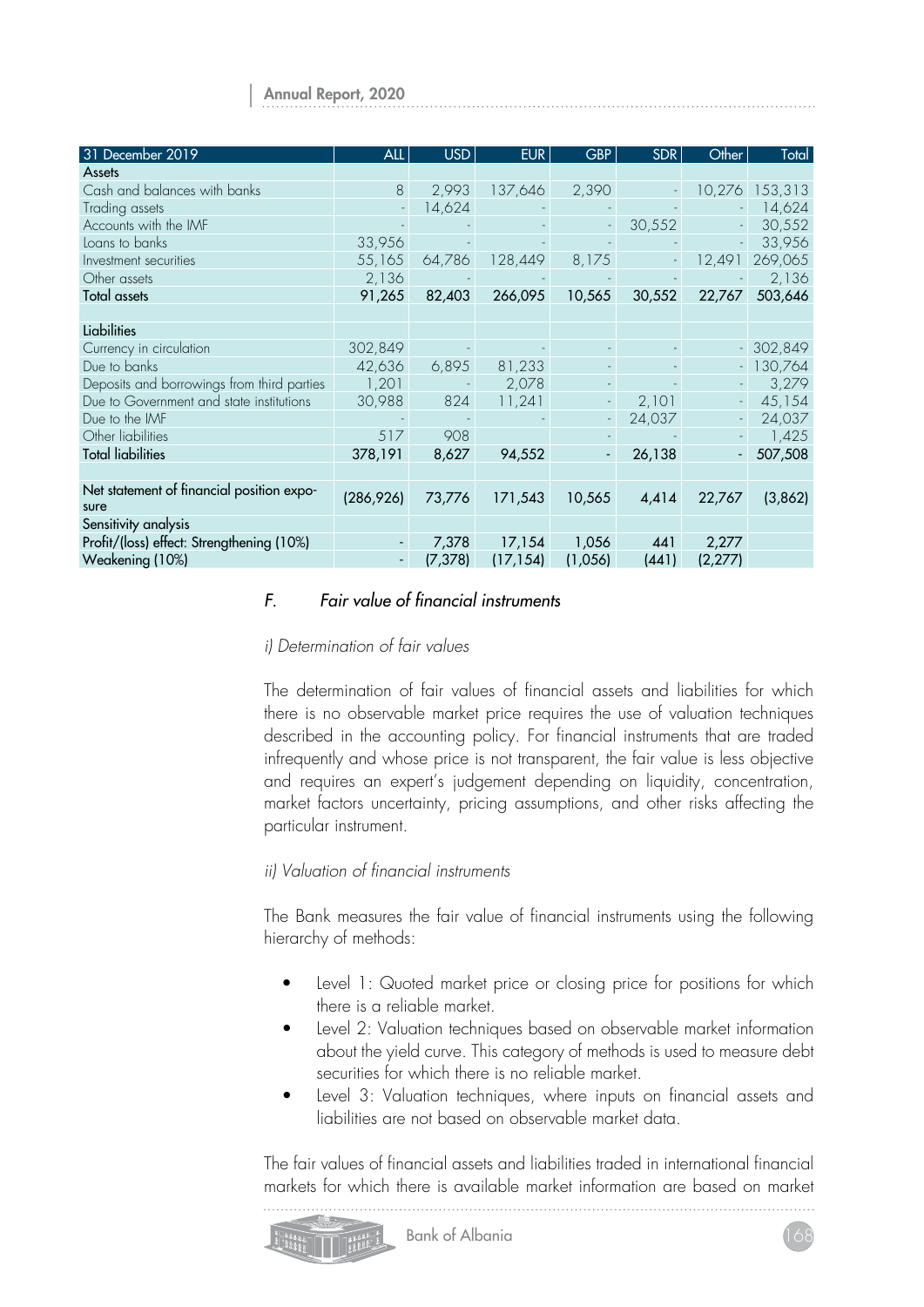quotations or closing market prices. The use of observable market prices and information reduces the need for management judgement and estimation and also reduces the uncertainty associated with determination of fair values. The availability of actual market prices and information varies depending on products and markets and changes because of specific events and the general conditions of financial markets.

The Bank determines the fair values of all other financial instruments for which there are no current market quotes by using valuation techniques. Valuation techniques include net present value and discounted cash flow models, comparison with similar instruments for which market observable prices exist, and other valuation models. Assumptions and inputs used in valuation techniques include risk-free and benchmark interest rates, credit spreads and other premiums used in estimating discount rates, bond and equity prices, foreign currency exchange rates, equity and equity index prices and expected price volatilities and correlations. The net present value is computed by means of market yield curves and credit spreads, where necessary, for the relevant instrument. The objective of valuation techniques is to arrive at a fair value measurement that reflects the price that would be received to sell the asset or paid to transfer the liability in an orderly transaction between market participants at the measurement date.

The Bank uses widely recognized valuation models for determining the fair value of common and more simple financial instruments, such as interest rate and currency swaps that use only observable market data and require little management judgment and estimation.

Fair value estimates obtained from models are adjusted for any other factors, such as liquidity risk or model uncertainties, to the extent that the Bank believes that a third party market participant would take them into account in pricing a transaction. Fair values reflect the credit risk of the instrument and include adjustments to take account of the credit risk of the Bank entity and the counterparty where appropriate.

Model inputs and values are calibrated against historical data and published forecasts and, where possible, against current or recent observed transactions in different instruments and against broker quotes. This calibration process is inherently subjective and yields ranges of possible inputs and estimates of fair value, and management judgment is required to select the most appropriate point in the range.

For all other financial instruments, the Bank determines fair values using valuation techniques.

Availability of observable market prices and model inputs reduces the need for management judgment and estimation and also reduces the uncertainty associated with determination of fair values. Availability of observable market

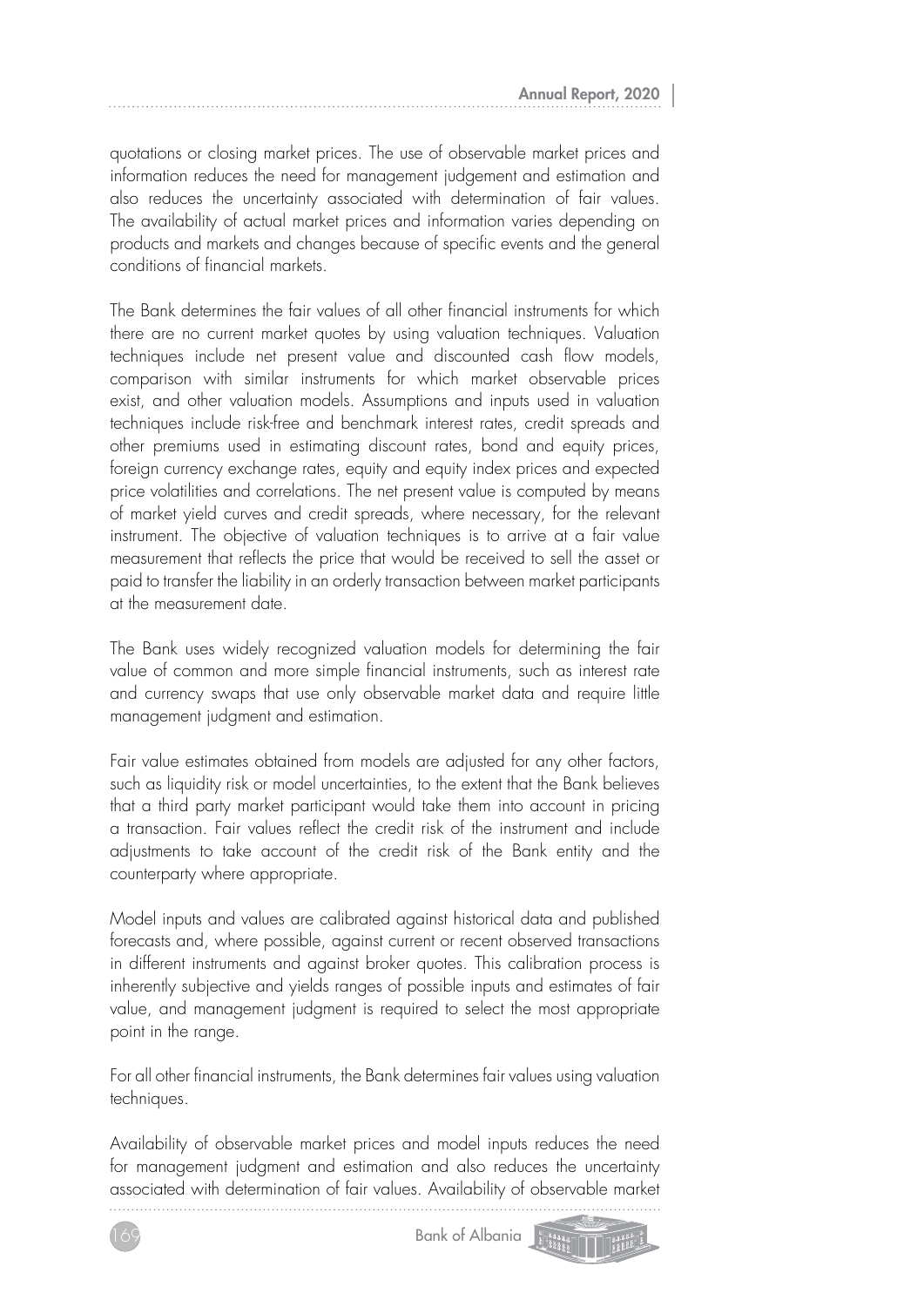prices and inputs varies depending on the products and markets and is prone to changes based on specific events and general conditions in the financial markets.

#### *Financial instruments measured at fair value – Fair value hierarchy*

The following table analyses financial instruments measured at fair value at the reporting date, by the level in the fair value hierarchy into which the fair value measurement is categorized. The amounts are based on the values recognised in the statement of financial position.

| 31 December 2020              | <b>Note</b>     | Level 1 | Level <sub>2</sub> | Level 3 | Total   |
|-------------------------------|-----------------|---------|--------------------|---------|---------|
| <b>Financial assets</b>       |                 |         |                    |         |         |
| Non-derivative trading assets | 13              | 14,031  |                    |         | 14,031  |
| Derivative trading assets     | 13              |         |                    | 183     | 183     |
| Investments in securities     | $\overline{14}$ | 196,761 | 98,440             |         | 295,201 |
| Total                         |                 | 210,792 | 98,440             | 183     | 309,414 |
|                               |                 |         |                    |         |         |
| 31 December 2019              | <b>Note</b>     | Level 1 | Level 2            | Level 3 | Total   |
| <b>Financial assets</b>       |                 |         |                    |         |         |
| Non-derivative trading assets | 13              | 14,613  |                    |         | 14,613  |
| Derivative trading assets     | 13              | 11      |                    |         |         |
| Investments in securities     | 14              | 191,448 | 77,617             |         | 269,065 |
| Total                         |                 | 206,072 | 77,617             | $\sim$  | 283,689 |

#### *Financial instruments not measured at fair value*

The fair value of balances with/due to banks, balances with/due to IMF, liabilities to banks and other financial institutions and of liabilities to government institutions is approximately equal to the reporting value as they are short-term. The following table sets out the fair values of certain financial instruments not measured at fair value by the level in the fair value hierarchy into which each fair value measurement is categorised.Other financial assets consist of loans granted to employees (see note 16) pursuant to Article 4 point (b) of Law No. 8269 "On the Bank of Albania" as amended.

|                                            |      |                                                                  | 31 December 2020 | 31 December 2019                                                              |                    |
|--------------------------------------------|------|------------------------------------------------------------------|------------------|-------------------------------------------------------------------------------|--------------------|
|                                            | Note | $\left\vert \frac{\text{Fair value}}{\text{Level 2}}\right\vert$ |                  | $\begin{bmatrix} \text{Carrying} \\ \text{amount} \end{bmatrix}$ [Fair value] | Carrying<br>amount |
| Assets                                     |      |                                                                  |                  |                                                                               |                    |
| Cash and balances with banks               | 9.   | 200,578                                                          | 200,578          | 153,313                                                                       | 153,313            |
| Loans to banks                             | 12.  | 32.671                                                           | 32.671           | 33,956                                                                        | 33,956             |
| Accounts with IMF                          | 11   | 44,720                                                           | 44,720           | 30,552                                                                        | 30,552             |
| Liabilities                                |      |                                                                  |                  |                                                                               |                    |
| Due to the IMF                             |      | 23,219                                                           | 23,219           | 24,037                                                                        | 24,037             |
| Due to banks                               | 18   | 178,815                                                          | 178,815          | 130,764                                                                       | 130,764            |
| Deposits and borrowings from third parties | 19   | 2,485                                                            | 2,485            | 3,279                                                                         | 3,279              |
| Due to Government and state institutions   | 20   | 34.431                                                           | 34,431           | 45,154                                                                        | 45,154             |
| Other liabilities                          | 21   | 864                                                              | 864              | 1.425                                                                         | 1.425              |

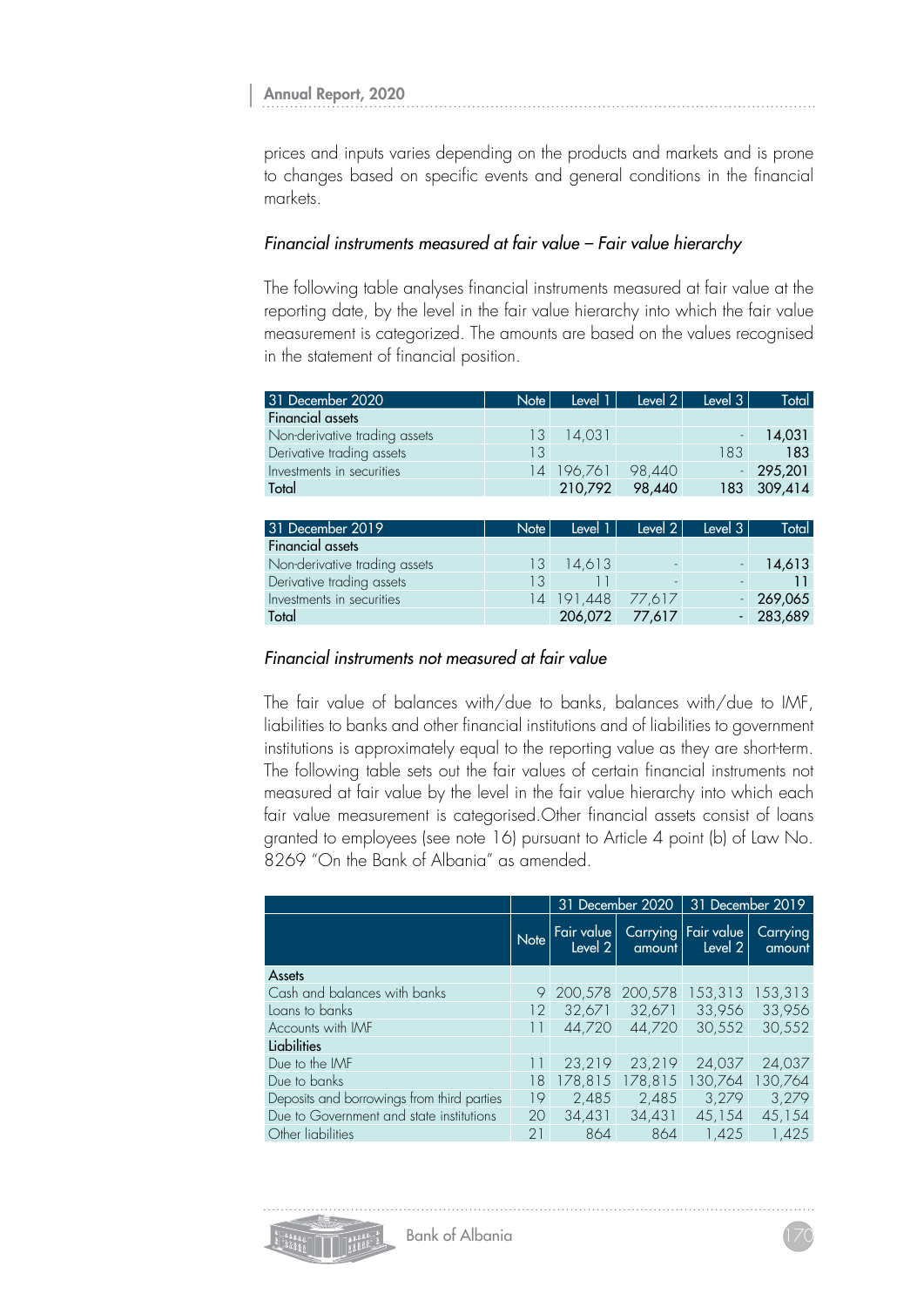## *G. Operational risk*

Operational risk is the risk of direct or indirect loss arising from a variety of causes associated with the Bank's processes, personnel, technology and infrastructure, and from external factors other than credit, market and liquidity risks such as those arising from legal and regulatory requirements and generally accepted standards of corporate behaviour. Operational risks arise from all of the Bank's operations. Operational risk management is supported by the internal control systems on several activities of the Bank of Albania and standards for themanagement of operational risk and a wide range of common policies, staff management regulations and obligatory requirements.

In response to the situation created from COVID-19 pandemic, the Bank of Albania has been implementing its Business Continuity Management Policy of the Bank of Albania, which has been adopted by the Supervisory Council in 2019. In this framework, the Bank of Albania has undertaken a set of necessary measures in line with the decisions of the Government and the Ministry of Health to face the situation created from the spread of coronavirus in Albania, which aims at safeguarding the health of the employees, and at the same time, to carry out of its main functions, as the central monetary authority, in supporting the economy in Albania.Currently, the Bank of Albania is working with reduced staff within its physical premises, and complete staff from home. The Bank of Albania is implementing the protocols on the distant communication and work safely and efficiently of the employees, which support them to contribute with their expertise and professionalism in the decision taking of the Bank of Albania, notwithstanding the physical obstacles. All the core activities of the Bank of Albania has continued normally, with no disruption, by providing to it the possibility to continue to be a responsible institution, able to successfully deal with this type of situation, for the good of public health and social welfare.

#### *I. Maturity structure of assets and liabilities*

The Bank's assets and liabilities, analysed by residual term to maturity from the date of the statement of financial position to the date of any subsequent agreement or contractual maturity, are as follows: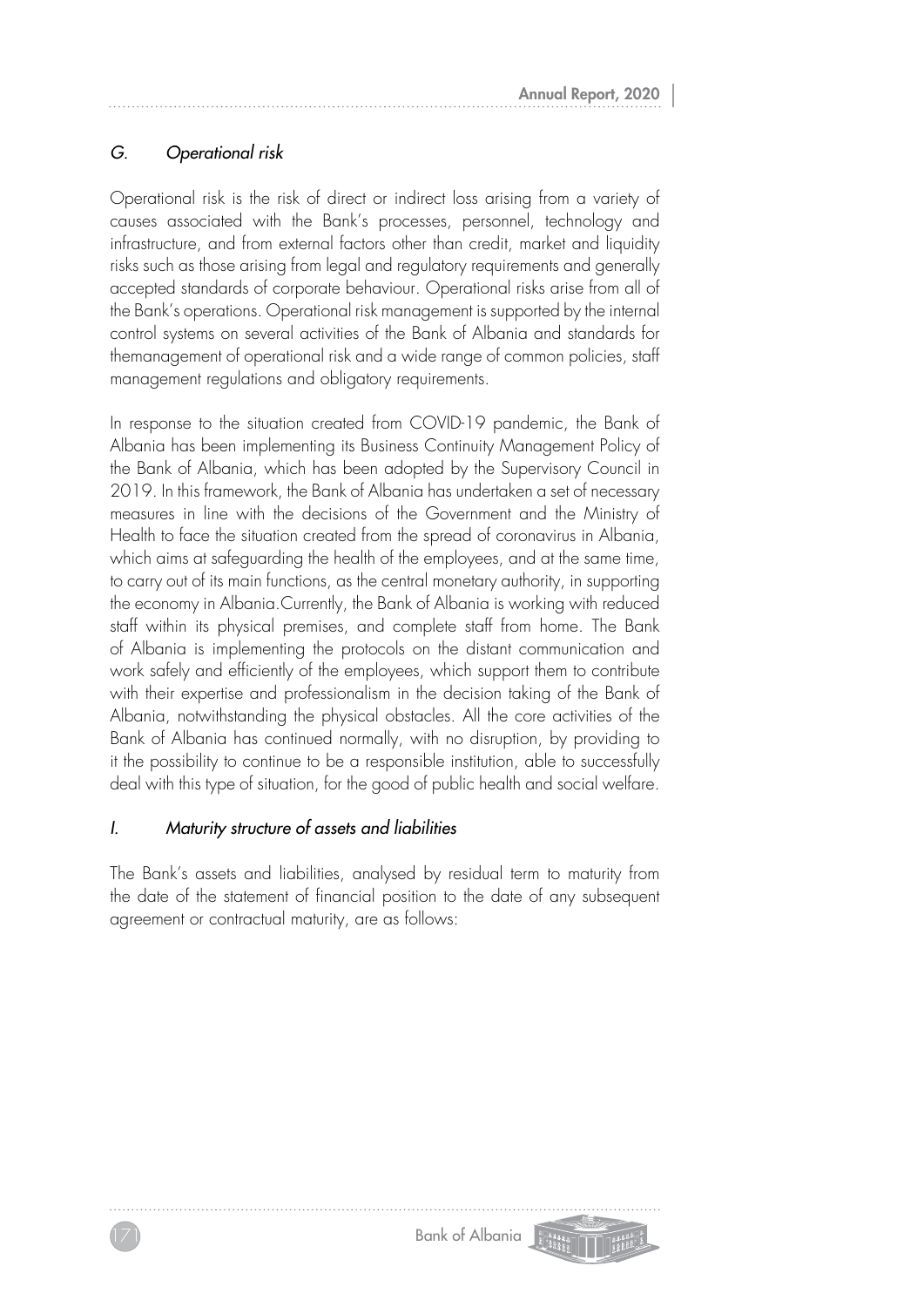| 31 December 2020                                        | < 12<br>months | >12<br>months | Undefined<br>maturity    | Total   |
|---------------------------------------------------------|----------------|---------------|--------------------------|---------|
|                                                         |                |               |                          |         |
| <b>ASSETS</b>                                           |                |               |                          |         |
|                                                         |                |               |                          |         |
| Cash and balances with banks                            | 200,578        |               |                          | 200,578 |
| Trading assets                                          | 2,622          | 11,592        | $\overline{\phantom{a}}$ | 14,213  |
| Monetary gold                                           |                |               | 16,817                   | 16,817  |
| Accounts with the International Monetary Fund           | 24,473         |               | 20,248                   | 44,720  |
| Loans to banks                                          | 32,671         |               |                          | 32,671  |
| Investment securities                                   | 67,205         | 227,996       | $\overline{\phantom{a}}$ | 295,201 |
| Property, equipment, right-of-use and intangible assets |                |               | 20,364                   | 20,364  |
| Other assets                                            | 193            | 2,299         | 344                      | 2,836   |
|                                                         |                |               |                          |         |
| <b>TOTAL ASSETS</b>                                     | 327,742        | 241,887       | 57,773                   | 627,401 |
|                                                         |                |               |                          |         |
| <b>LIABILITIES</b>                                      |                |               |                          |         |
|                                                         |                |               |                          |         |
| Currency in circulation                                 |                |               | 355,238                  | 355,238 |
| Due to banks                                            | 178,815        |               |                          | 178,815 |
| Deposits and borrowings from third parties              | 2,485          |               |                          | 2,485   |
| Due to Government and state institutions                | 33,931         |               | 500                      | 34,431  |
| Due to the International Monetary Fund                  | 16,473         |               | 6,746                    | 23,219  |
| Other liabilities                                       | 995            |               |                          | 995     |
| <b>TOTAL LIABILITIES</b>                                | 232,699        |               | 362,484                  | 595,184 |
|                                                         |                |               |                          |         |
| Assets - Liabilities maturity mismatch                  | 95,043         | 241,887       | (304,711)                | 32,216  |

| 31 December 2019                                        | $\sqrt{2}$<br>months | >12<br>months | Undefined<br>maturity | Total   |
|---------------------------------------------------------|----------------------|---------------|-----------------------|---------|
|                                                         |                      |               |                       |         |
| <b>ASSETS</b>                                           |                      |               |                       |         |
| Cash and balances with banks                            | 153,313              |               |                       | 153,313 |
| Trading assets                                          | 2,902                | 11,722        |                       | 14,624  |
| Monetary gold                                           |                      |               | 14,591                | 14,591  |
| Accounts with the International Monetary Fund           | 9,596                |               | 20,956                | 30,552  |
| Loans to banks                                          | 33,956               |               |                       | 33,956  |
| Investment securities                                   | 134,416              | 134,649       |                       | 269,065 |
| Property, equipment, right-of-use and intangible assets |                      |               | 20,271                | 20,271  |
| Other assets                                            | 161                  | 2,503         | 297                   | 2,960   |
|                                                         |                      |               |                       |         |
| <b>TOTAL ASSETS</b>                                     | 334,344              | 148,874       | 56,115                | 539,333 |
|                                                         |                      |               |                       |         |
| <b>LIABILITIES</b>                                      |                      |               |                       |         |
|                                                         |                      |               | 302,849               | 302,849 |
| Currency in circulation<br>Due to banks                 | 130,764              |               |                       | 130,764 |
| Deposits and borrowings from third parties              | 3,279                |               |                       | 3,279   |
| Due to Government and state institutions                | 44,654               |               | 500                   | 45,154  |
| Due to the International Monetary Fund                  | 17,050               |               | 6,987                 | 24,037  |
| Other liabilities                                       | 1,322                | 35            | 181                   | 1,538   |
|                                                         |                      |               |                       |         |
| <b>TOTAL LIABILITIES</b>                                | 197,069              | 35            | 310,517               | 507,621 |
|                                                         |                      |               |                       |         |
| Assets - Liabilities maturity mismatch                  | 137,275              | 148,839       | (254, 402)            | 31,712  |

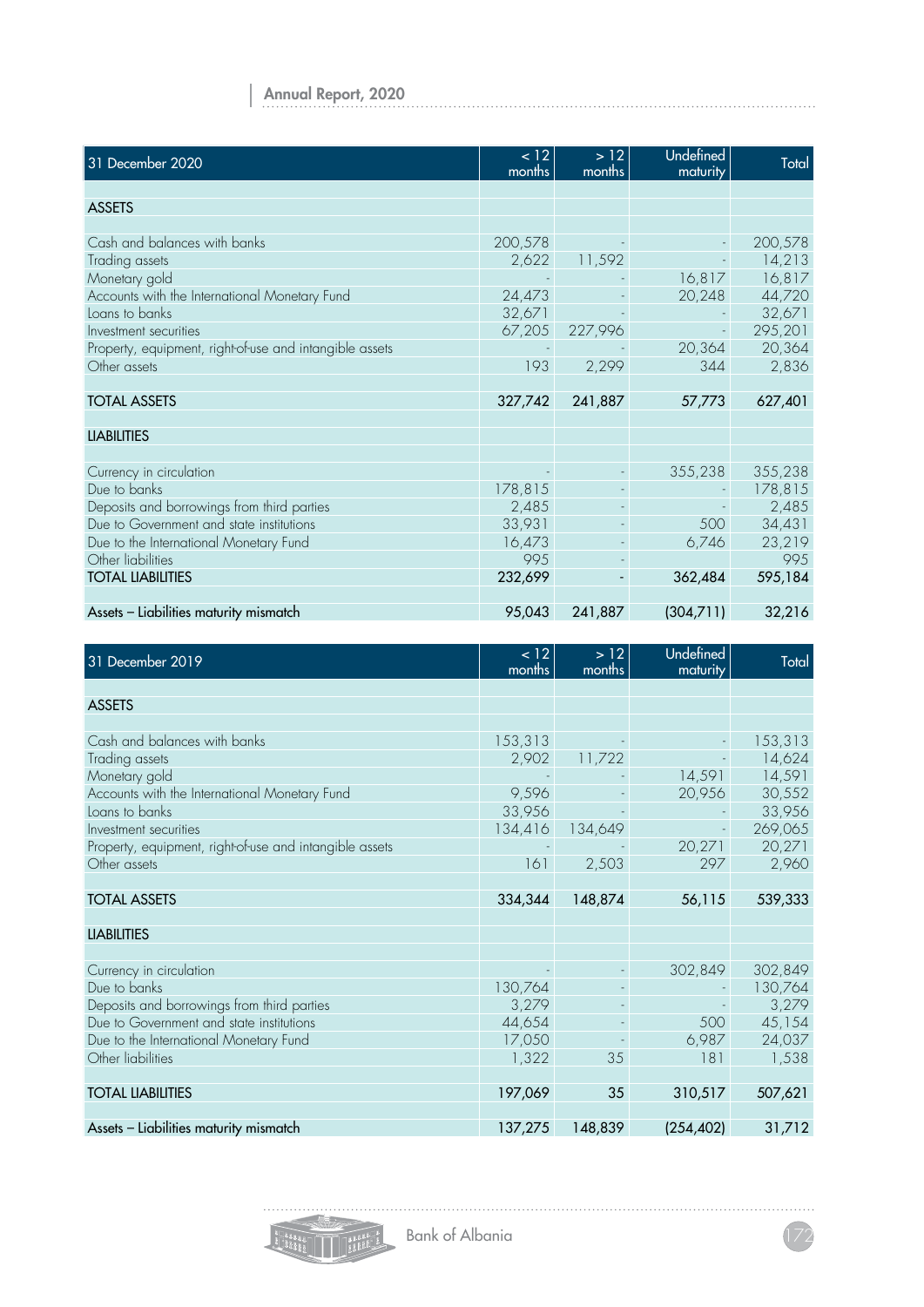## 9. CASH AND BALANCES WITH BANKS

|                                                |         | 31 December 2020 31 December 2019 |
|------------------------------------------------|---------|-----------------------------------|
| Cash                                           | 29      | 30                                |
| Current accounts                               | 166,827 | 132,484                           |
| Deposits maturing within three months          | 20,758  | 6,200                             |
| Less impairment loss allowance                 | (12)    | 181                               |
| Cash and cash equivalent                       | 187,602 | 138,706                           |
| Deposits maturing after more than three months | 12,976  | 14,607                            |
| Total                                          | 200,578 | 153,313                           |

The interest rates for current accounts are as follows:

| ln %                   | EUR <sup>1</sup>            | USD <sup>1</sup> | $GBP$ $ $        | AUD              | JPY.                | <b>CNY</b>       | CNH              |
|------------------------|-----------------------------|------------------|------------------|------------------|---------------------|------------------|------------------|
| 31<br>December<br>2020 | 10.23 <sup>1</sup><br>10.67 | $0.00 -$<br>0.00 | $0.00 -$<br>0.00 | $0.00 -$<br>0.00 | $(0.3)$ -<br>(0.35) | $0.00 -$<br>2.00 | 0.00-            |
| 31 December<br>2019    | 10.671-<br>(0.5)            | 0.10-<br>2.00    | $0.00 -$<br>0.50 | $0.00 -$<br>0.60 | $10.35$ -           | 0.00-<br>2.40    | $0.00 -$<br>2.40 |

The annual interest rates for short-term deposits are as follows:

| ln %             | <b>EUR</b>           | USD l | <b>CNH</b> |
|------------------|----------------------|-------|------------|
| 31 December 2020 | $[0.52]$ - $[0.50]$  |       | 68-2.58 ا  |
| 31 December 2019 | $[0.50]$ - $[0.495]$ | .45   | 2.64       |

### 10. MONETARY GOLD

|               |        | 31 December 2020 31 December 2019 |
|---------------|--------|-----------------------------------|
| Monetary gold | 16.817 | 14.591                            |
| Total         | 16.817 | 14.591                            |

The monetary gold is placed in current account (2019: current account) with foreign banks.

The increase of ALL 2,226 million compared to the previous year is a result of valuing the monetary gold at the market price at the reporting date, and is recognized in profit or loss, and accumulated to the revaluation reserve (refer to Note 22).

## 11. ACCOUNTS WITH/DUE TO THE INTERNATIONAL MONETARY FUND (IMF)

| Accounts with the IMF               |        | 31 December 2020 31 December 2019 |
|-------------------------------------|--------|-----------------------------------|
| Quotas with IMF                     | 20.248 | 20.955                            |
| Special Drawing Rights ("SDR") held | 24.473 | 9.597                             |
| Total assets                        | 44.720 | 30,552                            |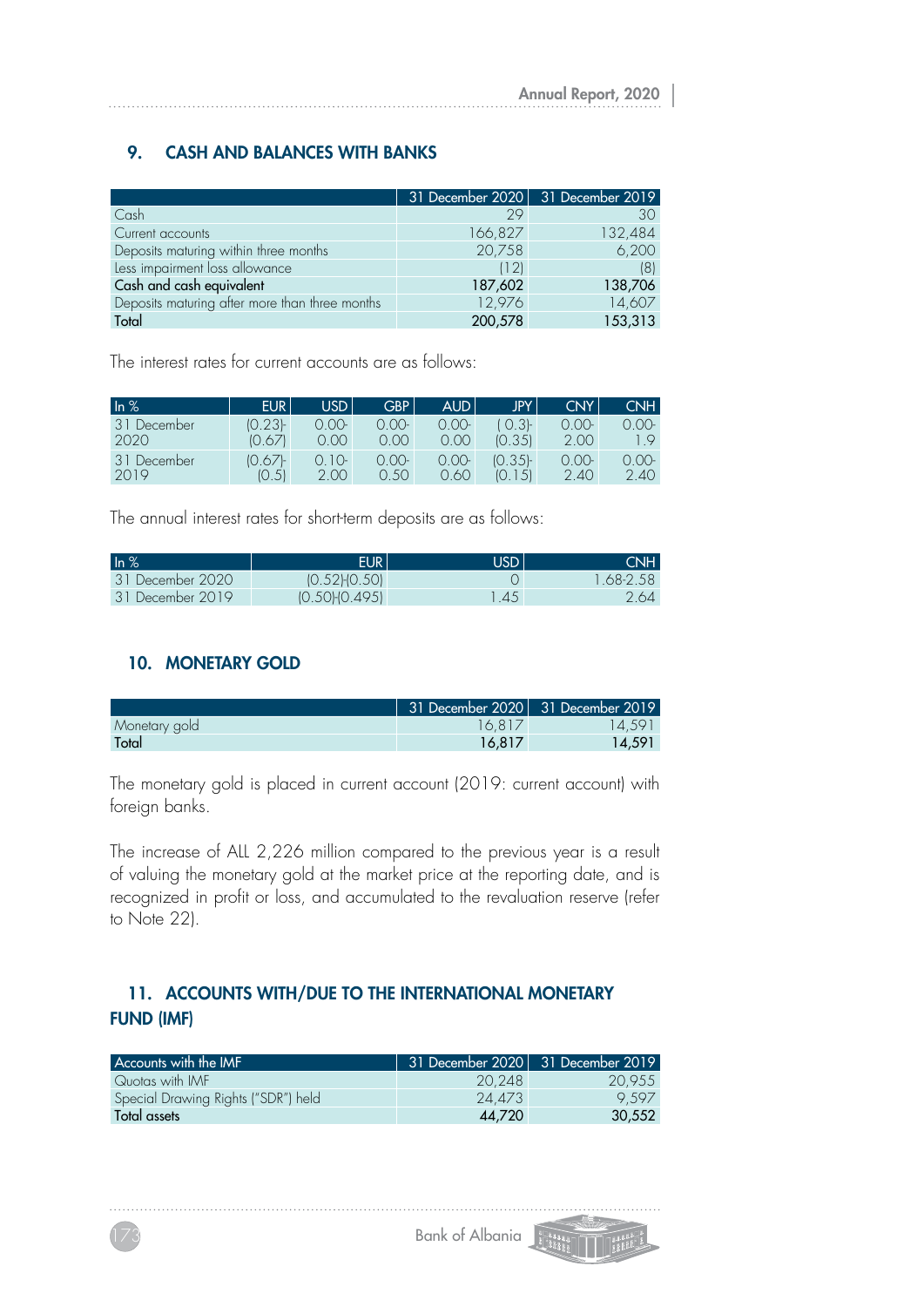| Annual Report, 2020 |  |
|---------------------|--|
|                     |  |

| Due to the IMF                                 |        | 31 December 2020   31 December 2019 |
|------------------------------------------------|--------|-------------------------------------|
| SDR allocations                                | 6,746  | 6,978                               |
| IMF securities account                         | 14,341 | 14,844                              |
| IMF account No. 1                              | 2,130  | 2,205                               |
| IMF account No.2                               |        |                                     |
| Poverty Reduction and Growth Facility ('PRGF') |        |                                     |
| Accrued interest                               |        | Q                                   |
| <b>Total liabilities</b>                       | 23,220 | 24.037                              |

. . . . . . . . . . . . . . . . . . .

Quotas with the IMF of ALL 20,248 million or SDR 139 million (2019: ALL 20,955 million or SDR 139 million) originate from the membership of the Republic of Albania in the IMF, according to the Law No.8269, dated 23 December 1997 'On the Bank of Albania', as amended. The SDR holdings of ALL 24,473 million or SDR 168 million (2019: ALL 9,597 million or SDR 64 million) represent deposits with the IMF. During 2020, in response to the two events, the earthquake that hit the country and the Covid – 19 pandemic situation, the government of Albania requested and obtained an emergency financing from IMF in the amount of 139 million SDR, corresponding to the purchase of 100% of Albania's quota under the Rapid Financing Instrument (RFI).

The SDR holdings bear interest, which is determined on a weekly basis. The interest rate at 31 December 2020 is 0.072% p.a. (2019: 0.740% p.a.).

SDR Allocations of ALL 6,746 million or SDR 46 million (2019: ALL 6,978 million or SDR 46 million) represent amounts borrowed from the IMF with two tranches in August and September 2009, whose purpose is to provide immediate response to the short-term and long-term liquidity needs of the member countries. The SDR Allocations bear interest, which is determined on a weekly basis and is payable on a quarterly basis. The interest rate at 31 December 2020 is 0.072% p.a. (2019: 0.740% p.a.).

The IMF pays remuneration to members with remunerated reserve tranche positions, at 0.738% p.a. (2019: 0.738% p.a.). The reserve tranche position is calculated as the difference between Quotas in the IMF and the currency holdings in the IMF accounts, excluding holdings acquired as a result of the use of the Fund credit and holdings in the IMF account No.2.

## *Direct budget support provided by the IMF*

Funds provided for direct budget support by the IMF to the Government of Albania which are initially deposited in the Government accounts at the Bank, are not recognised as a liability of the Bank to the IMF. The Government assumes the obligation to repay the funds to IMF whereas the Bank processes such repayments on behalf of the Government. The IMF disbursed such funds in tranches during the years 2014 - 2017, as part of the EFF facility program approved by the IMF in favour of Albania and in the year 2020 in one payment, as part of RFI facility due



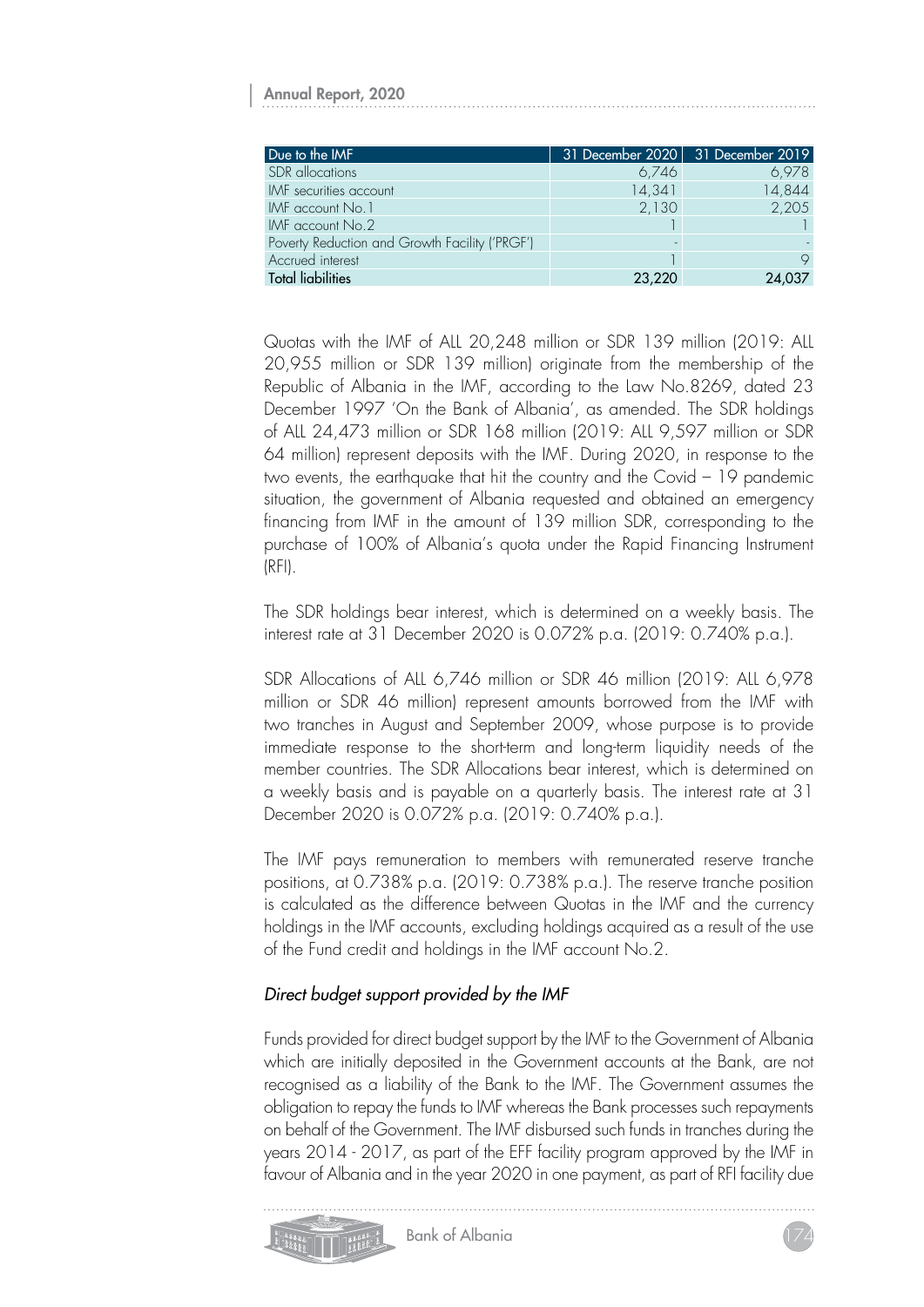to Covid pandemic situation. These tranches are used to provide direct budget financing to the Government of Albania represented by the Ministry of Finance and Economy. The borrowing is repayable within 3 years, by the Albanian Government through the accounts of the Bank with the IMF. The Albanian Government shall deposit in its accounts at the Bank sufficient funds to repay all principal, interest and any other expenses associated with the above tranches as such repayments fall due. In relation to this borrowing, the Ministry of Finance and Economy issued promissory notes in favour of the IMF. The Government started to repay the facility in October 2018. As at 31 December 2020, the facility amounted to ALL 56,538 million (2019: ALL 41,730 million).

## 12. LOANS TO BANKS

The measures taken by the Bank in response to the health crisis caused by Covid -19 in the field of monetary policy aims at reducing the borrowing cost and the continuous lending to economy. In strengthening the accommodative monetary policy stance, so far implemented by the Bank, starting from middle of March 2020, the auction for the weekly injection of liquidity has changed from limited amount to fixed price auction. This change provides room to commercial banks to take from the Bank of Albania liquidity with no limit, at the cost of the policy rate set out by the Bank.

|                               |        | 31 December 2020 31 December 2019 |
|-------------------------------|--------|-----------------------------------|
| Reverse repurchase agreements | 32.671 | 32.706                            |
| Overnight loans to banks      |        | 1.250                             |
| Total                         | 32.671 | 33.956                            |

At 31 December 2020, reverse repurchase agreements between the Bank and commercials banks have original maturities from one week to three months (2019: from one week to three months).

# 13. TRADING ASSETS

| <b>Trading assets</b>                                         |        | 31 December 2020   31 December 2019 |
|---------------------------------------------------------------|--------|-------------------------------------|
| Non-derivatives:                                              |        |                                     |
| Bonds of foreign agencies                                     | 3,636  | 4,330                               |
| Bonds of foreign governments and multilateral<br>institutions | 10,395 | 10,283                              |
| Derivatives:                                                  |        |                                     |
| Interest rate future contracts                                |        |                                     |
| Foreign exchange forwards                                     | 183    |                                     |
| Total                                                         | 14,213 |                                     |

Trading assets are administrated by the International Bank for Reconstruction and Development ('IBRD') as stated in the agreement 'On the administration and technical assistance on investing the foreign reserve of Bank of Albania (Reserves and Advisory Management Program) signed between the Bank of Albania and IBRD on 23 September 2005. Investments in this portfolio are denominated in USD.



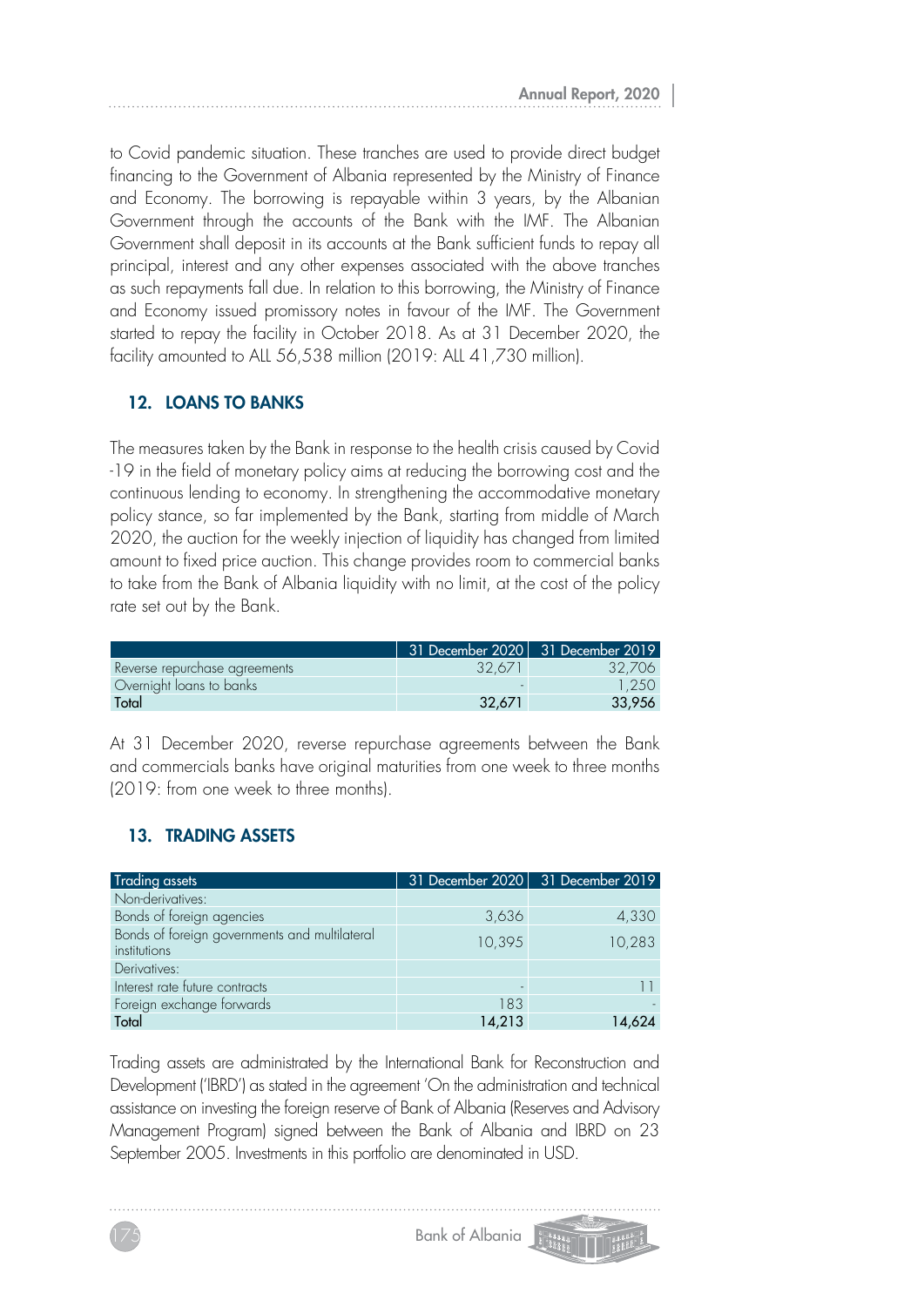The annual interest rates for non-derivative assets at 31 December 2020 and 2019 are as follows:

| ln %       | 31 December 2020 31 December 2019 |                 |
|------------|-----------------------------------|-----------------|
| <b>USD</b> | $0.125 - 3.125$                   | $1.250 - 3.500$ |

#### 14. INVESTMENT SECURITIES

|                                         |         | 31 December 2020 31 December 2019 |
|-----------------------------------------|---------|-----------------------------------|
| Investment securities measured at FVOCI | 295.201 | 269,065                           |
| Total                                   | 295,201 | 269,065                           |
| <b>Expected Credit Losses (ECL)</b>     | (24)    | (18)                              |

Investment securities by type of issuer and security are presented as follows:

|                                                                          | 31 December 2020 | 31 December 2019 |
|--------------------------------------------------------------------------|------------------|------------------|
| Treasury Bills of foreign governments and multi-<br>lateral institutions | 8.064            | 7.074            |
| Certificate of Deposit                                                   | 6,206            |                  |
| Bonds of banks and other institutions                                    | 41,619           | 42,786           |
| Bonds of foreign agencies                                                | 42,814           | 31,024           |
| Bonds of foreign governments and multilateral<br>institutions            | 129,293          | 133,016          |
| Treasury Bills of the Albanian Government                                | 67,205           | 55,165           |
| Total                                                                    | 295,201          | 269,065          |

In accordance with the decisions of the Supervisory Council on the eligible instruments, during 2020, the Bank invested in a new type of investment securities (Certificate of Deposit) for the amount of 50 million EUR (2019: nil) (see Note 8(B)).

Expected Credit Losses (EC) by type of issuer and security are presented below:

|                                                               |      | 31 December 2020   31 December 2019 |
|---------------------------------------------------------------|------|-------------------------------------|
| Treasury Bills of foreign governments and multi-              |      |                                     |
| lateral institutions                                          |      |                                     |
| Certificate of Deposit                                        |      |                                     |
| Bonds of banks and other institutions                         | (10) |                                     |
| Bonds of foreign agencies                                     | 161  |                                     |
| Bonds of foreign governments and multilateral<br>institutions |      | 181                                 |
| Treasury Bills of the Albanian Government                     |      |                                     |
| Totali                                                        | '24  | [18]                                |

The annual yields for each currency at 31 December 2020 and 2019 are as follows:

| $\ln \%$         | <b>ALL</b>  | USD | GBP                                                       | AUD | CNH | <b>EUR</b>     |
|------------------|-------------|-----|-----------------------------------------------------------|-----|-----|----------------|
| 31 December 2020 | $0.51 - 77$ |     | $0.03 - 1.31$ $(0.11) - 0.68$ $0.95 - 0.98$ $2.17 - 2.51$ |     |     | 10.761-0.64    |
| 31 December 2019 | $1.00 - 72$ |     | $1.35-2.57$ 0.52 - 1.14 0.91 - 1.32 2.42 - 2.54           |     |     | $(1.00)$ -0.25 |

Investment securities in ALL at 31 December 2020, represent Albanian Government treasury bills with a maturity period up to 12 months (2019: from 6 months to 12 months). As a result of further relaxing monetary policies of certain central banks during 2015 and onward, the return rates of the main part of foreign reserve portfolio in EUR, are negative.

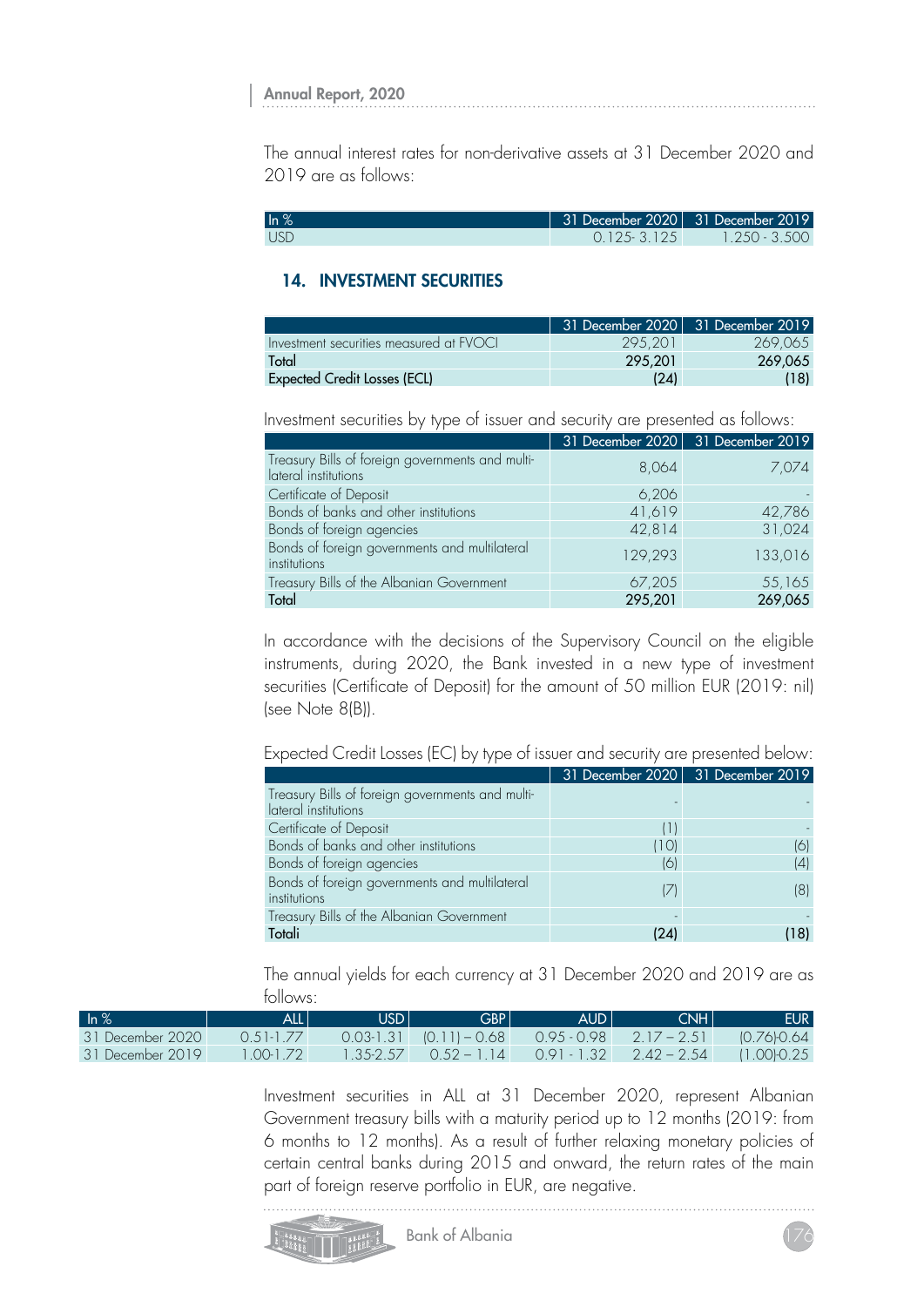|                                       |                                                                           |                                                                                                                                                                                                                                                                                                       |                  |                        | Numismatic           |                                                                                                 |                     | Right of Use    |                            |                 | Work                                                                                                                                                            |                               |                                                 |
|---------------------------------------|---------------------------------------------------------------------------|-------------------------------------------------------------------------------------------------------------------------------------------------------------------------------------------------------------------------------------------------------------------------------------------------------|------------------|------------------------|----------------------|-------------------------------------------------------------------------------------------------|---------------------|-----------------|----------------------------|-----------------|-----------------------------------------------------------------------------------------------------------------------------------------------------------------|-------------------------------|-------------------------------------------------|
|                                       | Land, Furni-<br>buildings ture and<br>and instal- equipe-<br>lations ment |                                                                                                                                                                                                                                                                                                       | Vehi-<br>des     | Work<br>Prog-<br>prog- | coins and<br>objects | Total pro-<br>prety and<br>equipe-<br>ment                                                      | Build-<br>ings      | Re-<br>peater   | use<br>Total<br>Right- of- | $68 + 8$        | $rac{1}{2}$<br>$rac{1}{2}$<br>$rac{1}{2}$<br>$rac{1}{2}$<br><br>$rac{1}{2}$<br><br><br><br><br><br><br><br><br><br><br><br><br><br><br><br><br><br><br><br><br> | Total<br>intangible<br>assets | Total                                           |
| Cost or deemed cost                   |                                                                           |                                                                                                                                                                                                                                                                                                       |                  |                        |                      |                                                                                                 |                     |                 |                            |                 |                                                                                                                                                                 |                               |                                                 |
| At 1 January 2019                     | 9,406                                                                     | 2,424                                                                                                                                                                                                                                                                                                 | 282              | 303                    | 10,532               | 22,947                                                                                          |                     |                 |                            | 705             | $\frac{8}{2}$                                                                                                                                                   | 731                           |                                                 |
| Effect of adoption of IFRS 16         |                                                                           |                                                                                                                                                                                                                                                                                                       |                  |                        |                      |                                                                                                 | $\Im$               |                 | 100                        |                 |                                                                                                                                                                 |                               |                                                 |
| Additions                             |                                                                           |                                                                                                                                                                                                                                                                                                       |                  | 151                    |                      |                                                                                                 |                     |                 |                            |                 | $\frac{1}{2}$                                                                                                                                                   |                               | 23,678<br>100<br>382                            |
| Transfers                             |                                                                           |                                                                                                                                                                                                                                                                                                       |                  |                        |                      |                                                                                                 |                     |                 |                            |                 | 140                                                                                                                                                             | $\frac{124}{140}$             |                                                 |
| Disposal                              |                                                                           |                                                                                                                                                                                                                                                                                                       |                  |                        |                      |                                                                                                 |                     |                 |                            |                 |                                                                                                                                                                 |                               |                                                 |
| At 31 December 2019                   | 9,406                                                                     | $\begin{array}{r} 107 \\ 140 \\ 108 \\ 2,563 \\ 127 \\ 2,672 \\ 2,672 \\ 2,672 \\ 2,672 \\ 2,672 \\ 2,672 \\ 2,672 \\ 2,672 \\ 2,672 \\ 2,672 \\ 2,672 \\ 2,672 \\ 2,672 \\ 2,672 \\ 2,672 \\ 2,672 \\ 2,672 \\ 2,672 \\ 2,672 \\ 2,672 \\ 2,672 \\ 2,672 \\ 2,672 \\ 2,672 \\ 2,672 \\ 2,672 \\ 2,6$ | 282              |                        | 0,532                |                                                                                                 | 83                  |                 | 100                        | 71              |                                                                                                                                                                 | $714$<br>$110$<br>$12$        | $\frac{1109}{24,051}$                           |
| Additions                             |                                                                           |                                                                                                                                                                                                                                                                                                       | $\circ$          | 454                    |                      |                                                                                                 |                     |                 |                            |                 |                                                                                                                                                                 |                               |                                                 |
| Transters                             | $\circ$                                                                   |                                                                                                                                                                                                                                                                                                       |                  | $\odot$                |                      |                                                                                                 |                     |                 |                            | $\mathcal{Q}$   | $\frac{3}{2}$                                                                                                                                                   |                               |                                                 |
| Disposal                              |                                                                           |                                                                                                                                                                                                                                                                                                       |                  |                        |                      |                                                                                                 |                     |                 |                            |                 |                                                                                                                                                                 |                               |                                                 |
| At 31 December 2020                   | 9,415                                                                     |                                                                                                                                                                                                                                                                                                       | 291              | 674                    | 10,532               | $\begin{array}{r} 258 \\ 140 \\ 108 \\ 23,237 \\ 360 \\ 125 \\ 23,584 \\ 23,584 \\ \end{array}$ | 8S                  |                 | $\overline{100}$           | 818             |                                                                                                                                                                 | 818                           | $(25)$<br>24,502                                |
| Accumulated depreciation/amortization |                                                                           |                                                                                                                                                                                                                                                                                                       |                  |                        |                      |                                                                                                 |                     |                 |                            |                 |                                                                                                                                                                 |                               |                                                 |
| At 1 January 2019                     | 580                                                                       |                                                                                                                                                                                                                                                                                                       | $\frac{216}{18}$ |                        |                      |                                                                                                 |                     |                 |                            |                 |                                                                                                                                                                 |                               |                                                 |
| Depreciation/amortization             | 145                                                                       | 2,094<br>173<br>1207<br>2,160<br>2,280<br>2,280                                                                                                                                                                                                                                                       |                  |                        |                      | 2,890<br>336<br>5,119<br>5,024<br>3,402<br>3,402                                                | $\overline{\circ}$  | $\mathbf{\sim}$ | 33                         | 289524          |                                                                                                                                                                 | $389 = 294$                   | 3,483<br>405<br>1080<br>3,780<br>3,138<br>4,138 |
| Disposal                              |                                                                           |                                                                                                                                                                                                                                                                                                       |                  |                        |                      |                                                                                                 |                     |                 |                            |                 |                                                                                                                                                                 |                               |                                                 |
| At 31 December 2019                   | 725                                                                       |                                                                                                                                                                                                                                                                                                       | $234$<br>$18$    |                        |                      |                                                                                                 | $\overline{\Omega}$ | $\sim$ $\sim$   | 33 <sup>o</sup>            |                 |                                                                                                                                                                 |                               |                                                 |
| Depreciation/amortization             | 145                                                                       |                                                                                                                                                                                                                                                                                                       |                  |                        |                      |                                                                                                 | $\overline{\circ}$  |                 |                            |                 |                                                                                                                                                                 |                               |                                                 |
| Disposal                              |                                                                           |                                                                                                                                                                                                                                                                                                       |                  |                        |                      |                                                                                                 |                     |                 |                            |                 |                                                                                                                                                                 |                               |                                                 |
| At 31 December 2020                   | 870                                                                       |                                                                                                                                                                                                                                                                                                       | 252              |                        |                      |                                                                                                 | $\delta$            | 4               | 8 <sup>o</sup>             | 670             |                                                                                                                                                                 | 670                           |                                                 |
|                                       |                                                                           |                                                                                                                                                                                                                                                                                                       |                  |                        |                      |                                                                                                 |                     |                 |                            |                 |                                                                                                                                                                 |                               |                                                 |
| Carrying amounts                      |                                                                           |                                                                                                                                                                                                                                                                                                       |                  |                        |                      |                                                                                                 |                     |                 |                            |                 |                                                                                                                                                                 |                               |                                                 |
| At 31 December 2019                   | 8,681                                                                     | 403<br>392                                                                                                                                                                                                                                                                                            | $\frac{48}{3}$   | 454<br>674             | 10,532<br>10,532     | 20,118<br>20,182                                                                                | $rac{2}{3}$         | ს ს             | 24                         | $\frac{83}{48}$ | ო                                                                                                                                                               | 86                            | 20,271<br>20,364                                |
| At 31 December 2020                   | 8,545                                                                     |                                                                                                                                                                                                                                                                                                       |                  |                        |                      |                                                                                                 |                     |                 |                            |                 |                                                                                                                                                                 | 148                           |                                                 |

15. PROPERTY, EQUIPMENT, RIGHT-OF-USE AND INTANGIBLE ASSETS 15. PROPERTY, EQUIPMENT, RIGHT-OF-USE AND INTANGIBLE ASSETS

177

Annual Report, 2020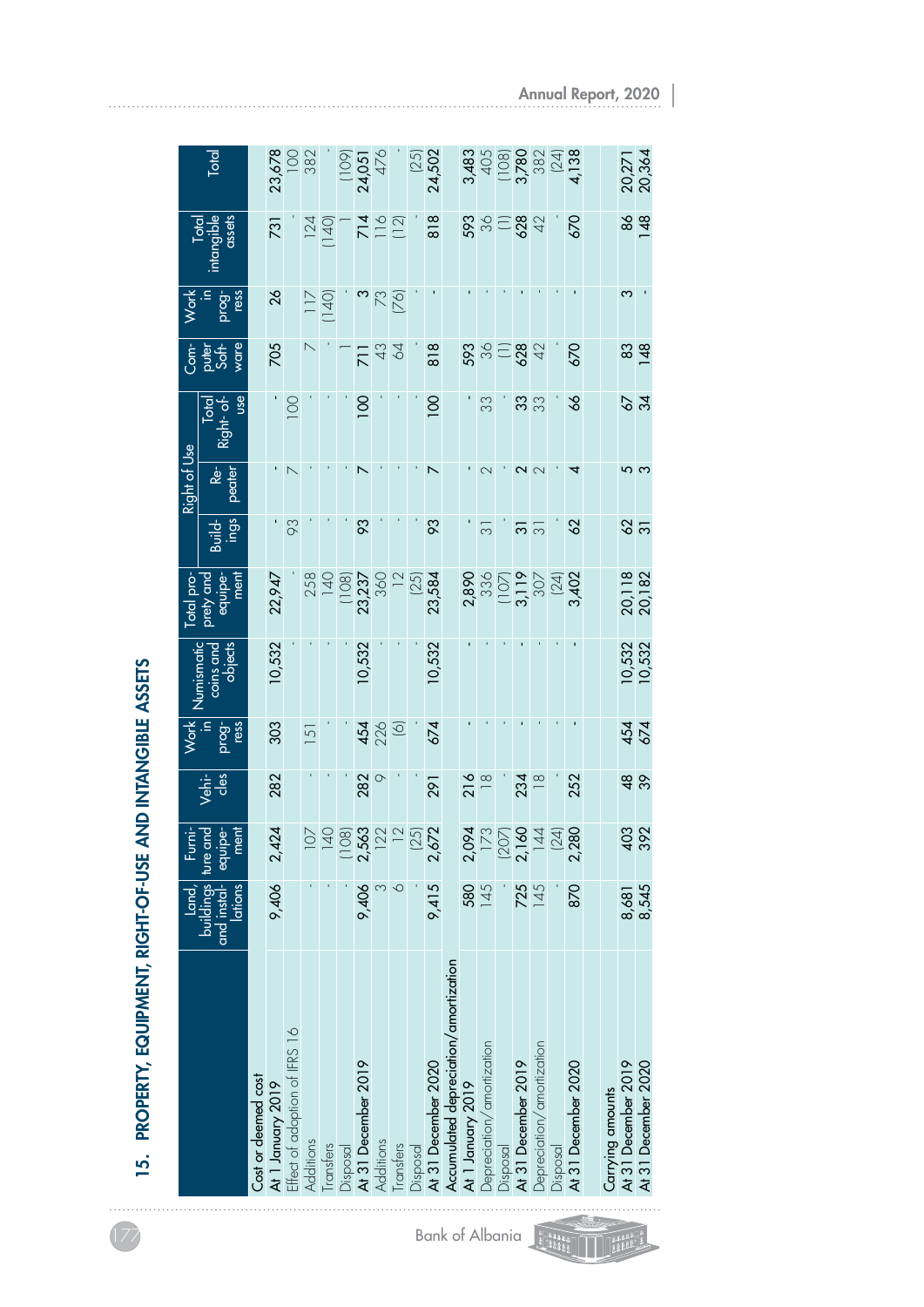## 16. OTHER ASSETS

|                                   | 31 December 2020 | 31 December 2019 |
|-----------------------------------|------------------|------------------|
| <b>Financial assets</b>           |                  |                  |
| Loans to employees, net           | 2,039            | 2,136            |
|                                   | 2,039            | 2,136            |
| Non-financial -assets             |                  |                  |
| Numismatics (banknotes and coins) | 348              | 299              |
| Printing and minting costs        | 390              | 472              |
| Inventory                         | 22               | 21               |
| Other                             | 38               | 32               |
|                                   | 797              | 824              |
| Total                             | 2,836            | 2,960            |

Loans to employees at 31 December 2020 are net of allowance for impairment of ALL 6 million (2019: ALL 6 million) (see Note 8(E)(vi)(b).

### 17. CURRENCY IN CIRCULATION

The Bank is vested with the exclusive right of issuing Albanian currency. Currency in circulation comprises domestic banknotes and coins in circulation issued by the Bank.

The Bank has increased the operating capacities to guarantee the uninterrupted supply with coins and banknotes to economy. It has taken all the necessary decisions and has engaged all its structures to meet the market requests for cash, by simultaneously providing a sufficient stock with the purpose to counter the increasing needs of the economy. The following banknotes and coins were in circulation as at 31 December 2020 and 2019:

|                   | 31 December 2020      |                               | 31 December 2019      |                               |
|-------------------|-----------------------|-------------------------------|-----------------------|-------------------------------|
| Nominal value ALL | Number in<br>thousand | <b>Total ALL</b><br>(million) | Number in<br>thousand | <b>Total ALL</b><br>(million) |
| Notes:            |                       |                               |                       |                               |
| 100               | 3,400                 | 340                           | 3,400                 | 340                           |
| 200               | 15,656                | 3,131                         | 11,759                | 2,352                         |
| 500               | 21,924                | 10,962                        | 19,996                | 9,998                         |
| 1,000             | 33,009                | 33,009                        | 33,448                | 33,448                        |
| 2,000             | 35,838                | 71,677                        | 35,086                | 70,172                        |
| 5,000             | 46,107                | 230,535                       | 36,229                | 181,146                       |
| Coins (1-100)     |                       | 5,585                         |                       | 5,393                         |
|                   |                       | 355,238                       |                       | 302,849                       |

## 18. DUE TO BANKS

|                                          |         | - 31 December 2020∣ 31 December 2019∣ |
|------------------------------------------|---------|---------------------------------------|
| Reserve requirement and current accounts | 172.635 | 124.679                               |
| Deposits                                 | 6.180   | 6.085                                 |
| Total                                    | 178,815 | 130.764                               |

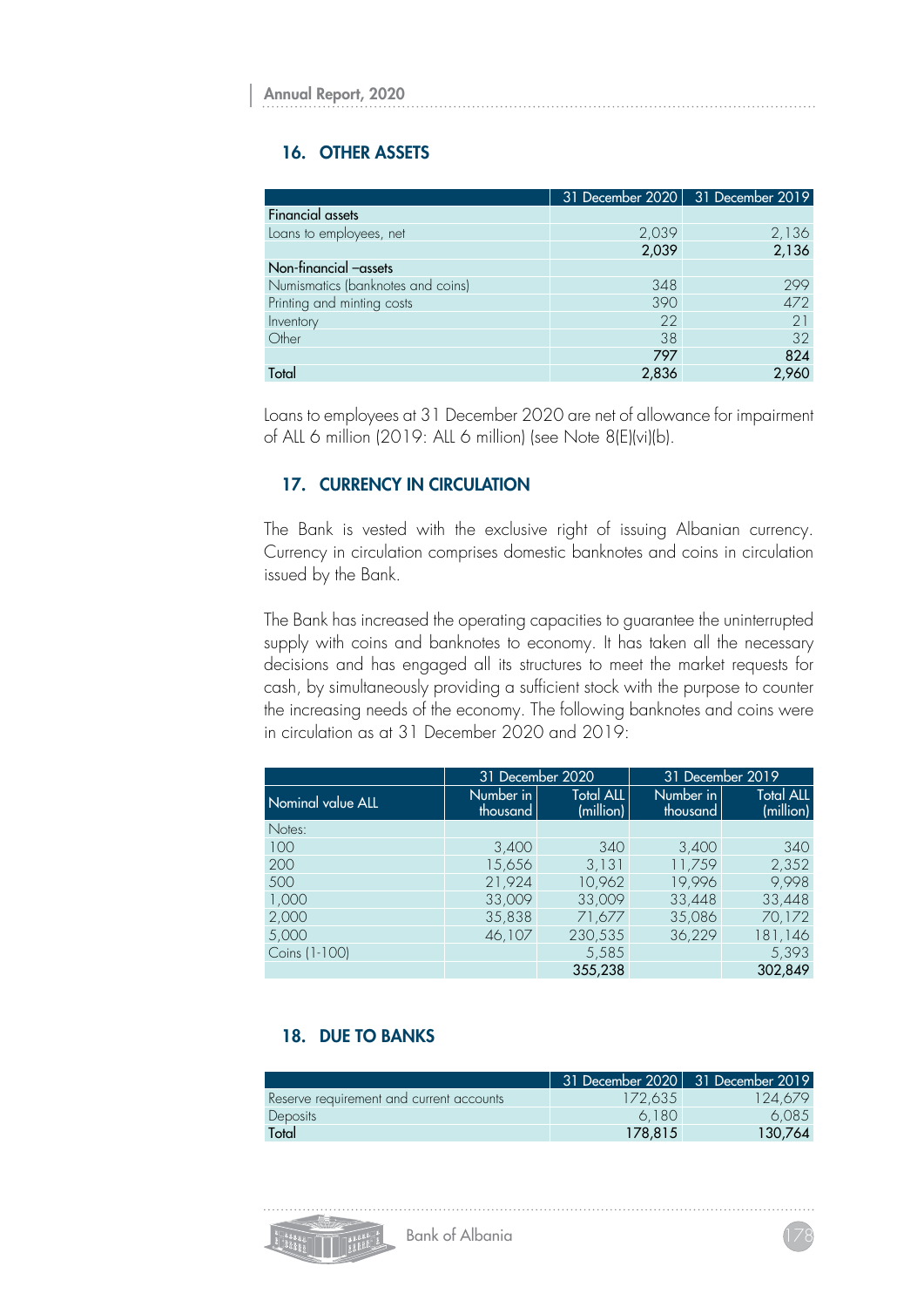In accordance with the Decision of the Supervisory Council No. 39, dated 25.06.2014, amended with Decision No. 11, dated 07.02.2018, the remuneration rate for the reserve requirement in ALL is 100% of the rate of the repurchase and reverse repurchase agreements, approved by the Supervisory Council as on the last day of the base period.

In response to the health crisis caused by Covid-19 fulfilling her mission the Bank has reduced the rate of repurchase and reverse repurchase agreements.

The lowering of policy rate is a necessary measure to: reduce the costs of new borrowing; decrease the servicing cost of the existing debt; and ease the liquidity circulation to Albanian enterprises and households. It helps the smooth functioning of the monetary policy transmission mechanism and eases the pressure on the financial balance sheets of the economic operators, providing them with more time, space and breath to tackle the shock. As at 31 December 2020, the interest rate is 0.5% (2019: 100% of the base rate or 1%).

Based on the Decision No. 11, dated 07.02.2018 the remuneration rate for the reserve requirement in EUR held in EUR is equal to the deposit rate defined by the European Central Bank (ECB). As at 31 December 2020, the remuneration rate is negative at 0.4% (2019: negative at 0.4%). The reserve requirement in EUR held in ALL is not remunerated.

 As at 31 December 2020 the reserve requirement in USD held in USD and in ALL are not remunerated (2019: not remunerated). Based on the Decision of the Supervisory Council, No. 29, dated 16 May 2012, 'On the minimum reserve requirement held at the Bank of Albania by commercial banks', amended by the Decision No. 75, dated 06 July 2016, the Bank allows the commercial banks to maintain the reserve requirement in the form of cash in custody with the Bank.

#### 31 December 2020 31 December 2019 Deposits from the Deposit Insurance Agency 2,411 3,030 Deposits from the pension fund 57 229 Deposits from individuals for participation in Deposits from individuals for participation in Treasury Bills auctions 18 20<br>
Treasury Bills auctions **18 2.485** 2.279 Total 2,485 3,279

### 19. DEPOSITS AND BORROWINGS FROM THIRD PARTIES

Deposits from the pension fund relate to the pension plan scheme, which is based on employees' contributions and employer's contributions. Based on the Decision No. 17, dated 26 February 2014 of the Supervisory Council the pension fund reports its financial statements separately from the Bank.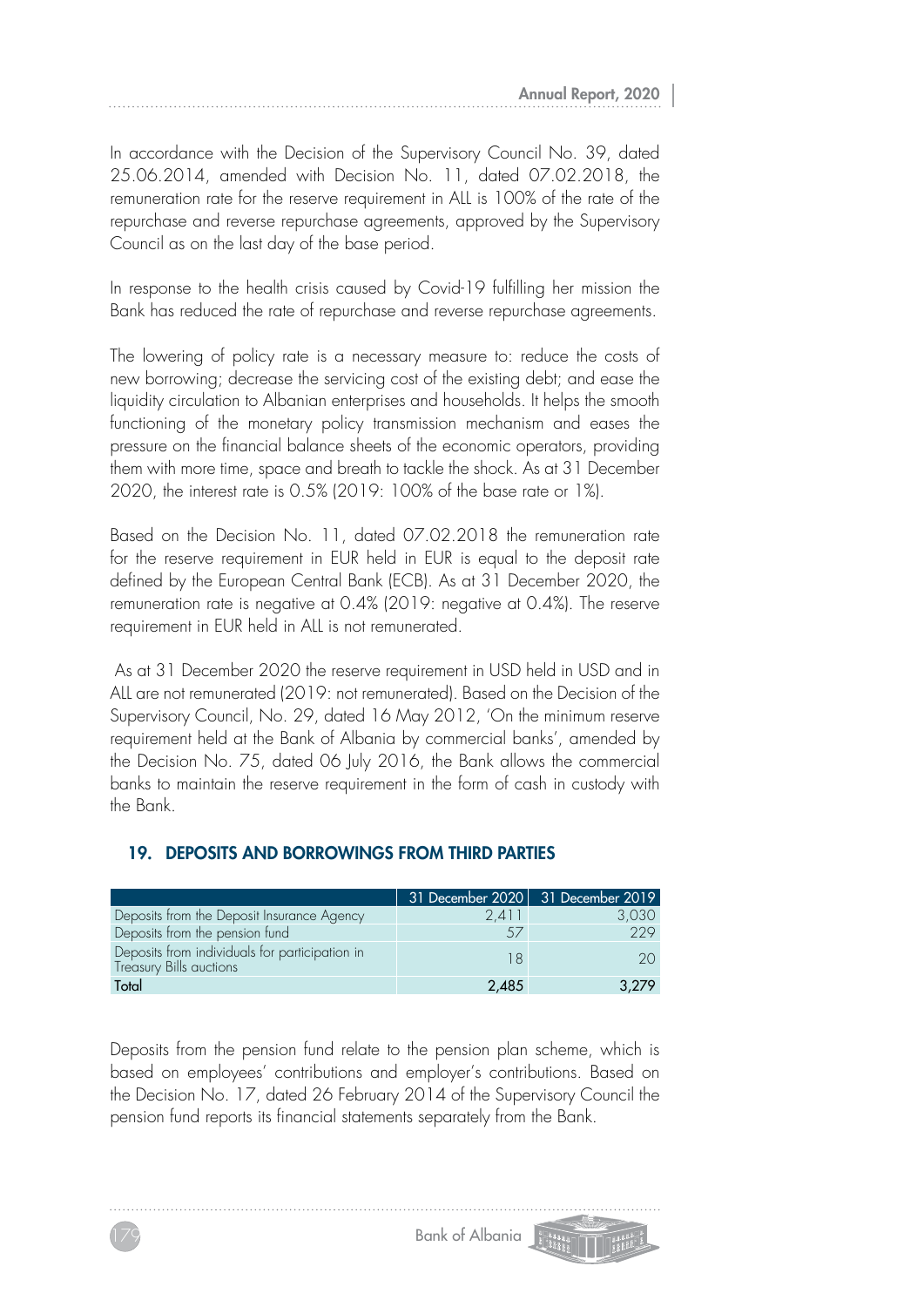## 20. DUE TO GOVERNMENT and public institutions

|                                            |        | 31 December 2020 31 December 2019 |
|--------------------------------------------|--------|-----------------------------------|
| Profit to be distributed to the Government | 1.486  | 1.398                             |
| Accounts and deposits with the Government  | 28.514 | 42.608                            |
| Due to state institutions                  | 4.431  | 1.148                             |
| Total                                      | 34.431 | 45.154                            |

Based on the agreement between the Bank and the Ministry of Finance and Economy, the Bank of Albania pays interest only for the time deposits placed by the Government of Albania, as well as for a guarantee deposit of ALL 500 million (2019: ALL 500 million) for which the interest rate is based on the decisions of the Supervisory Council. For these deposits the remuneration rate on 31 December 2020 is 1% (2019: 1%). On June 9, 2020 the Republic of Albania successfully priced a new 7-year 650 million EUR international bond.

Profit to be distributed to the Government of Albania is detailed as follows:

|                                           |    |       | Note 31 December 2020 31 December 2019 |
|-------------------------------------------|----|-------|----------------------------------------|
| Net result for the period                 |    | 749   | 1.977                                  |
| Transfer to reserves                      | 22 | 686   | (631)                                  |
| Distribution from profit of the period    |    | 1,433 | 1,346                                  |
| Distribution from other reserves          | 22 | 52    | .52                                    |
| Total to be distributed to the Government |    | 1.486 | 1.398                                  |

The profit to be distributed at 31 December 2020 will be distributed to the Government next year, whereas the profit to be distributed at 31 December 2019 was distributed to the Government in 2020.

# 21. OTHER LIABILITIES

|                                             |               | 31 December 2020 31 December 2019 |
|---------------------------------------------|---------------|-----------------------------------|
| <b>Financial liabilities</b>                |               |                                   |
| Due to international financial institutions | 579           | 932                               |
| Due to third parties                        | 278           | 493                               |
| Accrued expenses                            |               |                                   |
|                                             | 864           | 1,425                             |
| Non-financial liabilities                   |               |                                   |
| Provisions for claims and litigations       | 129           | 111                               |
| Grants                                      | $\mathcal{D}$ | 2                                 |
|                                             | 131           | 113                               |
| Total                                       | 995           | 1,538                             |

Balances due to international financial institutions include amounts payable to IBRD, International Development Agency ('IDA'), Multilateral Investment Guarantee Agency ('MIGA'), and Islamic Development Bank ('IDB').

Balances due to third parties include lease liabilities for bank office premises amounting ALL 35 million as at 31 December 2020 (2019: ALL 69 million).

The movements in provisions for claims and litigations are set out below:

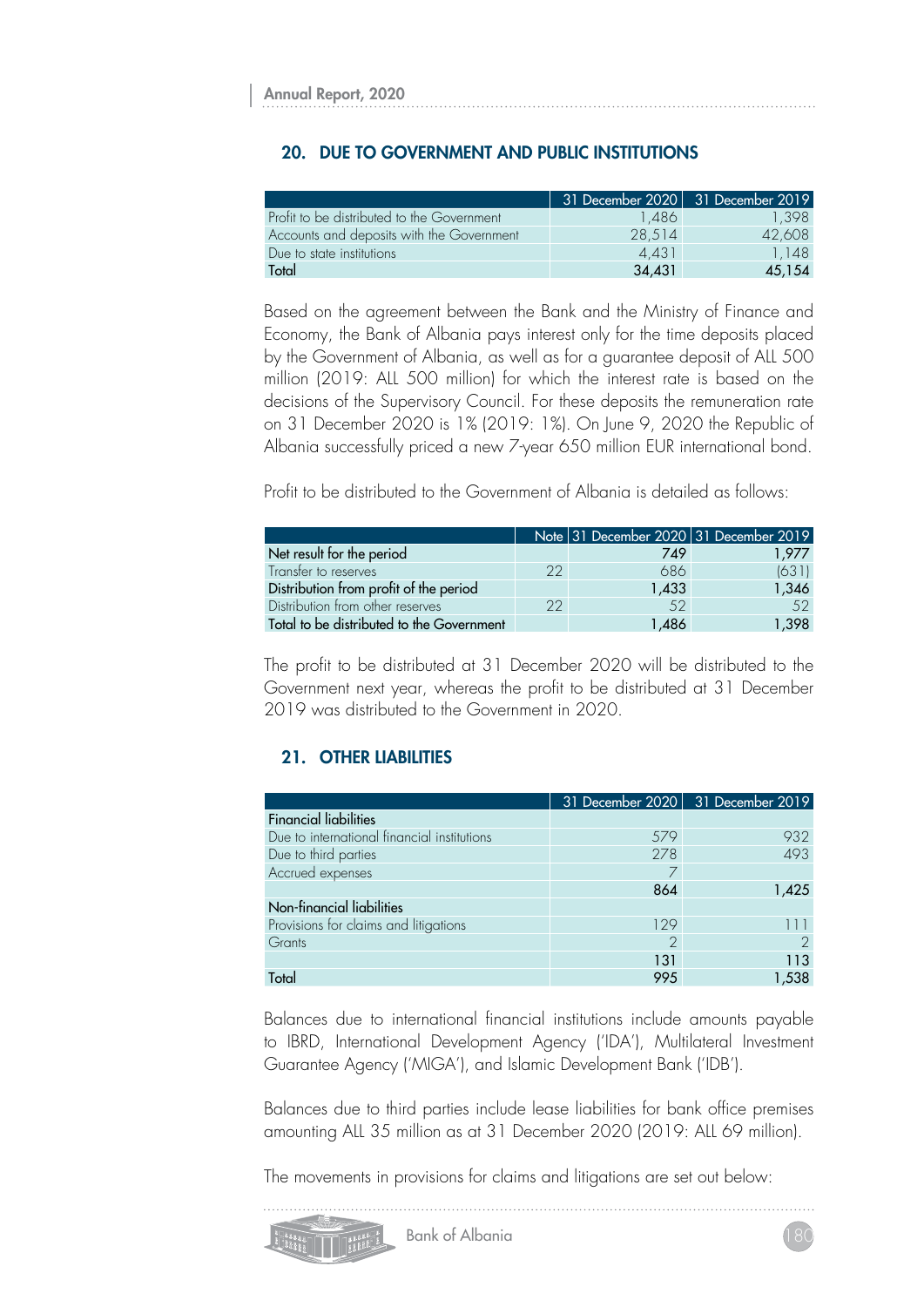| <b>Annual Report, 2020</b> |  |
|----------------------------|--|
|                            |  |

|                                     | 31 December 2020 | 31 December 2019 |
|-------------------------------------|------------------|------------------|
| Balance at 1 January                |                  | 1.52             |
| Provisions made during the year     | 23               |                  |
| Provisions used during the year     |                  | (37)             |
| Provisions reversed during the year | (4)              | (4)              |
| Balance at 31 December              | 129              |                  |

## 22. RESERVES

 $1.1.1.1$ 

|                                            | 31 December 2020 31 December 2019 |          |
|--------------------------------------------|-----------------------------------|----------|
| Legal reserve                              | 12.500                            | 12.500   |
| Revaluation reserve                        | (6,904)                           | (6, 218) |
| Fair value reserve (investment securities) | 2.126                             | 865      |
| Other reserves                             | 21.995                            | 22,065   |
| Total                                      | 29,716                            | 29,212   |

The legal reserve is created based on the requirements of Article 9 of the Law 'On the Bank of Albania', according to which, the Bank sets aside 25% of the net profit for the year into a Legal Reserve until the reserve amounts to 500% of the capital. The Bank achieved compliance with this requirement as at 31 December 2011 with its legal reserve amounting to ALL 12,500 million.

Based on the point "a" and "c", article 64 of the Law "On the Bank of Albania", the movement in revaluation reserve results from the following items, which are initially recognized in profit or loss and then transferred to revaluation reserves:

|                                                                             | 2020    | 2019  |
|-----------------------------------------------------------------------------|---------|-------|
| Net foreign exchange losses, other than from trading assets and liabilities | (1.817) | .1081 |
| Net foreign exchange losses from trading assets and liabilities             | (1.094) | 104   |
| Net loss from changes in the fair value of monetary gold (Note 10)          | 2.226   | 1.635 |
| Total                                                                       | (686)   | 631   |

The decrease of ALL 686 million (2019: increase ALL 631 million) in revaluation reserve is a result of the valuation of the monetary gold and EUR currency manwhile the rest of the main foreign currencies have been depreciated in particular USD versus ALL (see Note 8(F)(ii)).

Movements in Fair value reserve are reflected as below:

|                                                                   |       | 31 December 2020 31 December 2019 |
|-------------------------------------------------------------------|-------|-----------------------------------|
| Balance at 1 January                                              | 865   | 241                               |
| Change in Fair Value of Securities                                | 1.243 | 639                               |
| Additions due to impairment for securities(ECL)                   |       |                                   |
| Trasfers to impairment of Securities (ECL) from<br>Other Reserves | 18    | (15)                              |
| <b>Balance at 31 December</b>                                     | 2,126 | 865                               |

### *Negative revaluation reserve*

Given the negative balance of the revaluation reserve at 31 December 2020 and, pursuant to the requirements of clause "b", Article 64 of the Law 'On Bank of Albania' (Note 7(N)) and a bilateral agreement with the Government



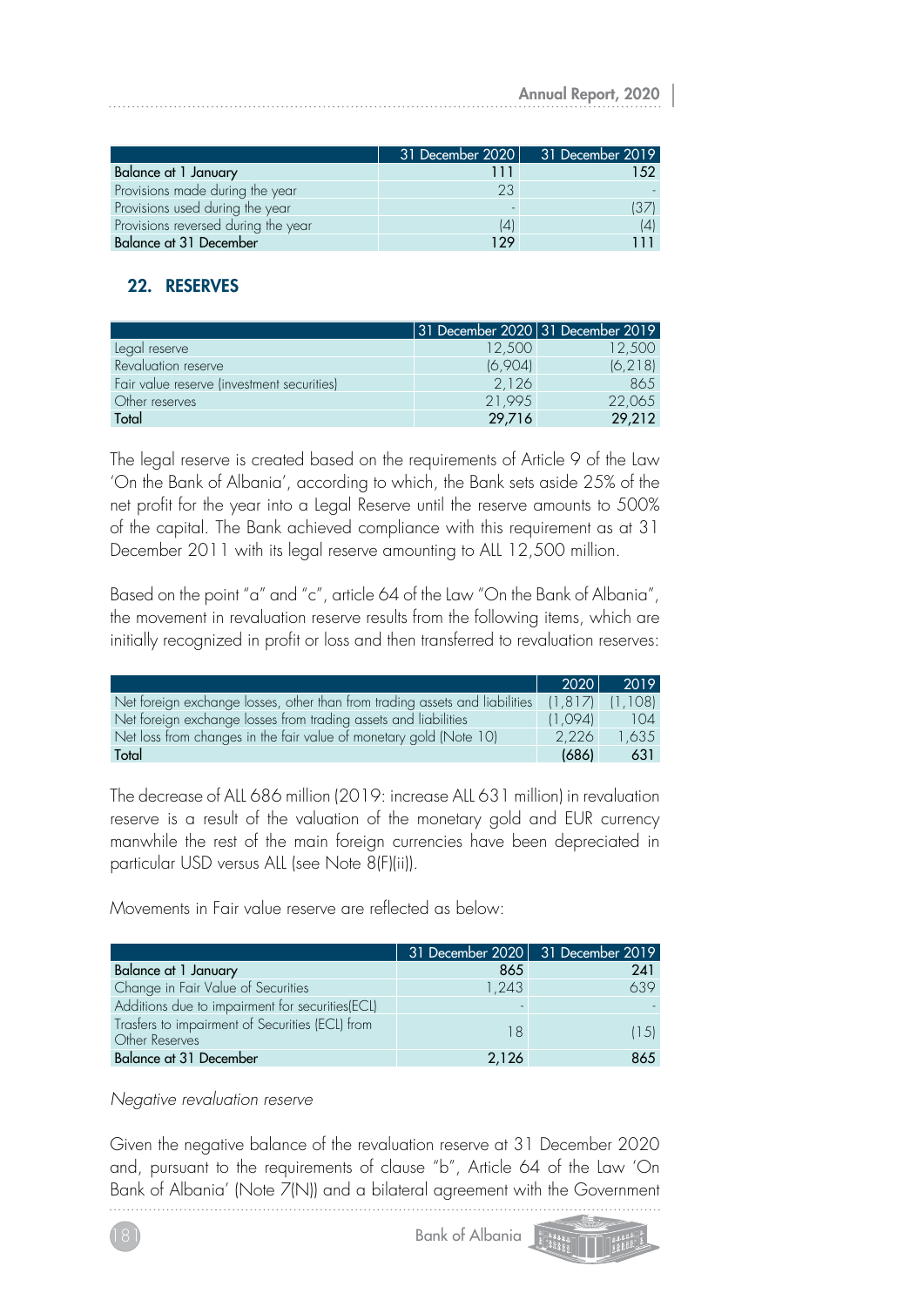of Albania, the latter shall issue debt securities to cover the negative balance of the revaluation reserve within April 2021 and upon issuance of the external auditors' report on these financial statements.

The increase of All 604 million in Fair Value of securities is a result of lower interest rates during 2020, therefore the differenece between aquisition yield and current market yields creates the increase in Fair Value reserve.

Other reserves include the following:

|                                            | 31 December 2020 | 31 December 2019 |
|--------------------------------------------|------------------|------------------|
| Reserve for the Balance of Payments        | 7.209            | 7,209            |
| Reserve of gold and precious metals        | 7.042            | 7.042            |
| Reserve for property and equipment         | 7.744            | 7.796            |
| Reserve for impairment of Securities (ECL) |                  |                  |
| Total                                      | 21,995           | 22,066           |

The reserve for the Balance of Payments represents financial assistance provided by the European Community during the years 1992 and 1993. There have been no movements in such reserve since 1995.

The reserve of gold and precious metals represents the reserve created based on the Law No. 9862, dated 24 January 2008 'On the transfer of ownership of gold and other precious metals from the Albanian Council of Ministers to the Bank of Albania'.

Movements in Reserve for Expected Credit Losses (ECL) are reflected as below:

|                                                                  | 31 December 2020 31 December 2019 |
|------------------------------------------------------------------|-----------------------------------|
| Balance at 1 January                                             |                                   |
| Additions due to impairment for securities(ECL)                  |                                   |
| Transfers of impairment of Securities (ECL) to<br>Other Reserves |                                   |
| Total                                                            |                                   |

The reserve for property and equipment of ALL 7,743 million (2019: ALL 7,796 million) was originally created based on the Decisions of the Supervisory Council of the Bank of Albania No. 19 and No. 20, dated 15 March 2018, as a result of the reallocation of the transition reserve of ALL 5,619 million, created as a result of the first-time adoption of IFRSs, and other reserves of ALL 2,297 million created through the years.

For the year 2020, the amount distributed to the Government of Albania is ALL 52 million (2019: ALL 52 million).From the total reserve for property and equipment, an amount of ALL 2,294 million (2019: ALL 2,347 million) is distributable in the future and such distributions are subject to decisions of the Supervisory Council of the Bank of Albania. The remaining part of the reserve for property and equipment is not distributable.



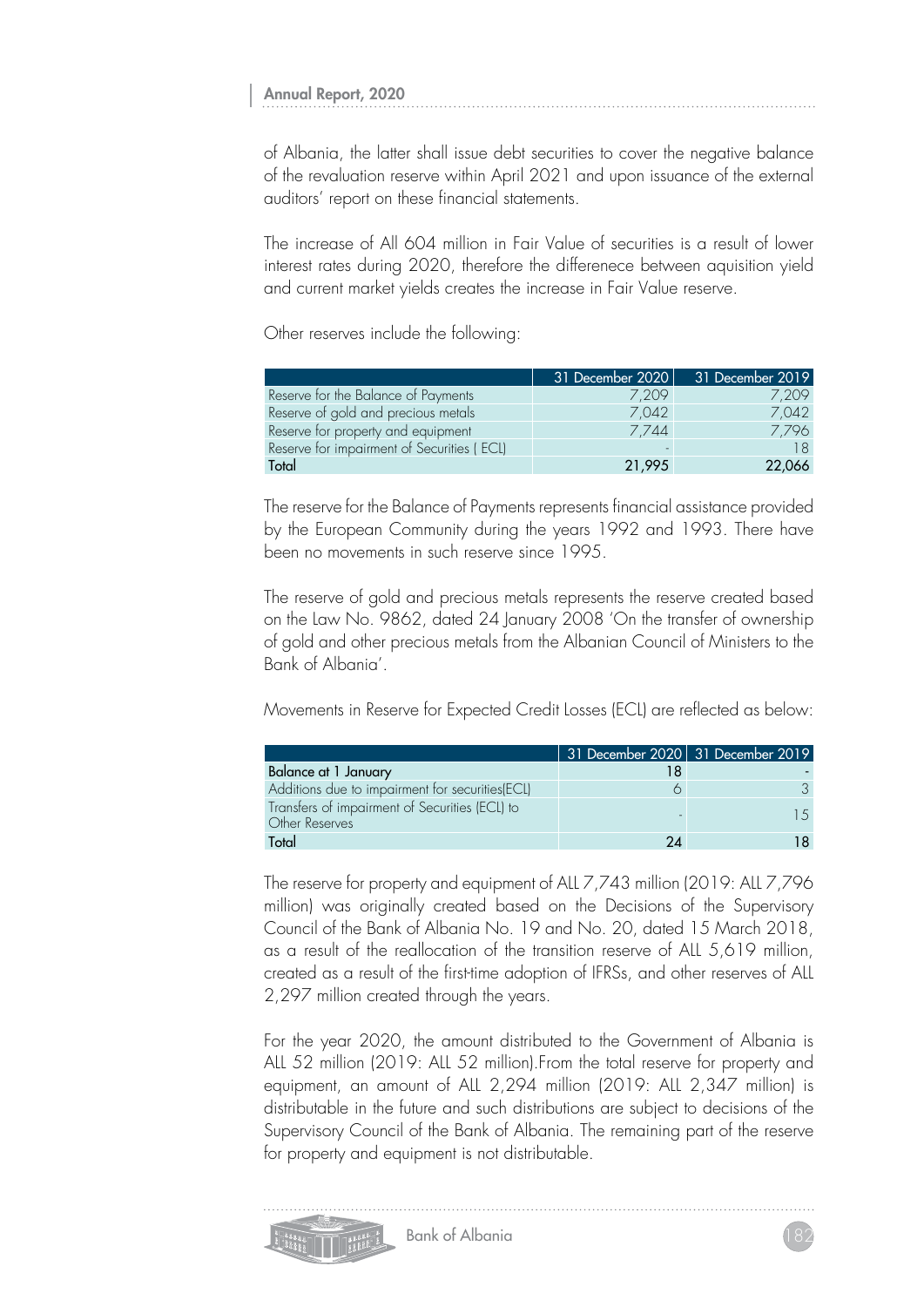# 23. NET INTEREST INCOME

|                                                                 | 2020          | $\overline{2019}$ |
|-----------------------------------------------------------------|---------------|-------------------|
| Interest income calculated using the effective interest method  |               |                   |
| Investment securities                                           | 1,999         | 2,400             |
| Loans to banks                                                  | 225           | 307               |
| Deposits and current accounts with banks                        | 24            | 77                |
| Accounts with IMF                                               | 37            | 152               |
| Negative remuneration for reserve requirement                   | 14            | 21                |
| Other                                                           | 364           | 254               |
| Total interest income                                           | 2,663         | 3,211             |
|                                                                 |               |                   |
| Interest expense                                                |               |                   |
| Reserve requirements                                            | 225           | 329               |
| Due to the International Monetary Fund                          | 1.5           | 70                |
| Due to the Albanian Government                                  | $\triangle$   | 34                |
| Deposits from third parties                                     | 14            | 22                |
| Negative interest from deposits and current accounts with Banks | 696           | 613               |
| Other                                                           | $\mathcal{D}$ |                   |
| Total interest expense                                          | 960           | 1,072             |
| Net interest income                                             | 1,703         | 2,139             |

Interest income from investment securities includes ALL 1,122 million (2019: ALL 874 million) of income from treasury bills issued by the Albanian Government and ALL 877 million (2019: ALL 1,525 million) of income from security lending and foreign reserve investment securities after accounting for the amortization of premium/discount.

Negative interest from deposits and current accounts with banks of ALL 696 million (2019: ALL 613 million) represents charges arising from negative yielding deposits and accounts placed with foreign banks.

## 24. NET TRADING INCOME

|                                              | 2020 | 2019 |
|----------------------------------------------|------|------|
| Interest income from trading assets FVTPL    | 287  | 325  |
| Net gain/(loss) from the trading assets      | 1.51 |      |
| Unrealized fair value changes                |      | 99   |
| Net profit from forward and future contracts | 435  | 100  |
| Total                                        | 877  | 595  |

## 25. Net Income from sales of Financial assets at FVOCI

|                                                    | 2020  | 2019  |
|----------------------------------------------------|-------|-------|
| Gain on sale of FVOCI debt investment securities   | 1.288 | 1149  |
| (Loss) on sale of FVOCI debt investment securities | (168) | (220) |
| Net other income                                   | 1.120 | 929   |

See accounting policies in Notes 7(A)(iii) and 7(E).





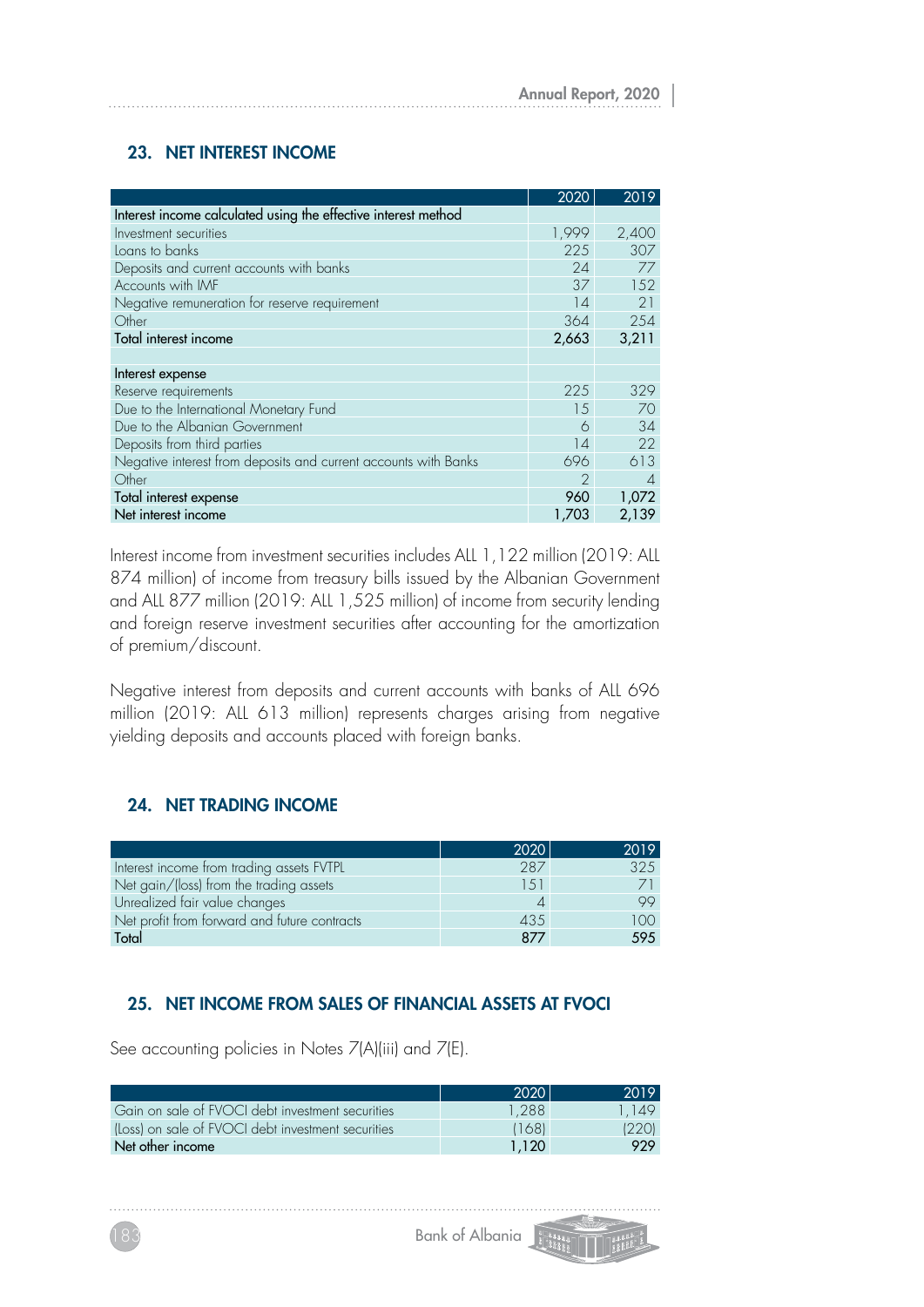## 26. EMPLOYEE BENEFIT EXPENSES

|                                              | 2020  | 2019  |
|----------------------------------------------|-------|-------|
| Employee salaries and compensations          | 1191  | 1.180 |
| Contributions for health and social security | 109   | 108   |
| Contribution for pension fund (see Note 19)  | 120   | 123   |
| Total                                        | 1.420 | 1.411 |

As at 31 December 2020, the Bank had 593 employees (2019: 574 employees).

## 27. Other GENERAL AND administrative expenses

|                                                     | 2020 | 2019 |
|-----------------------------------------------------|------|------|
| Repair and maintenance expenses                     | 161  | 145  |
| Amortization of currency printing and minting costs | 104  | 62   |
| Information expenses                                | 100  | 110  |
| Fees for third-party services                       | 91   | 93   |
| Other staff expenses                                | 31   | 64   |
| Transportation fees                                 | 14   | 38   |
| Publication and membership expenses                 | 12   | 15   |
| Operating lease expenses for office premises        |      |      |
| Other expenses                                      | 40   | 43   |
| Total                                               | 553  |      |

## 28. CONTINGENCIES AND COMMITMENTS

### *(i) Reverse repurchase agreements*

Reverse repurchase agreements, as at 31 December 2020, represented collateralized loans (see Note 12). The nominal value of the securities used as collateral as at 31 December 2020, was ALL 35,260 million (2019 ALL 34,390 million).

### *(ii) Operating leases*

The Bank has entered into operating lease agreements for its office premises for a three year period. At 31 December 2020, operating lease commitments payable within one year are ALL 36 million (2019: ALL 67 million)

### *(iii) Capital commitments*

As at 31 December 2020, the Bank has entered into capital commitments of ALL 1,504 million (2019: ALL 1,699 million) for the reconstruction of one of its buildings.

### *(iv) Credit commitments and collaterals received from employees*

The total value of registered collateral for long-term loans extended to employees (see note 16) at 31 December 2020 is ALL 2,802 million (2019: ALL 2,860 million). At 31 December 2020, unused credit commitments for employees amount to ALL 86 million (2019: ALL 87 million).

## *(v) Legal proceedings*

Claims against the Bank may be raised in the normal course of business. In two

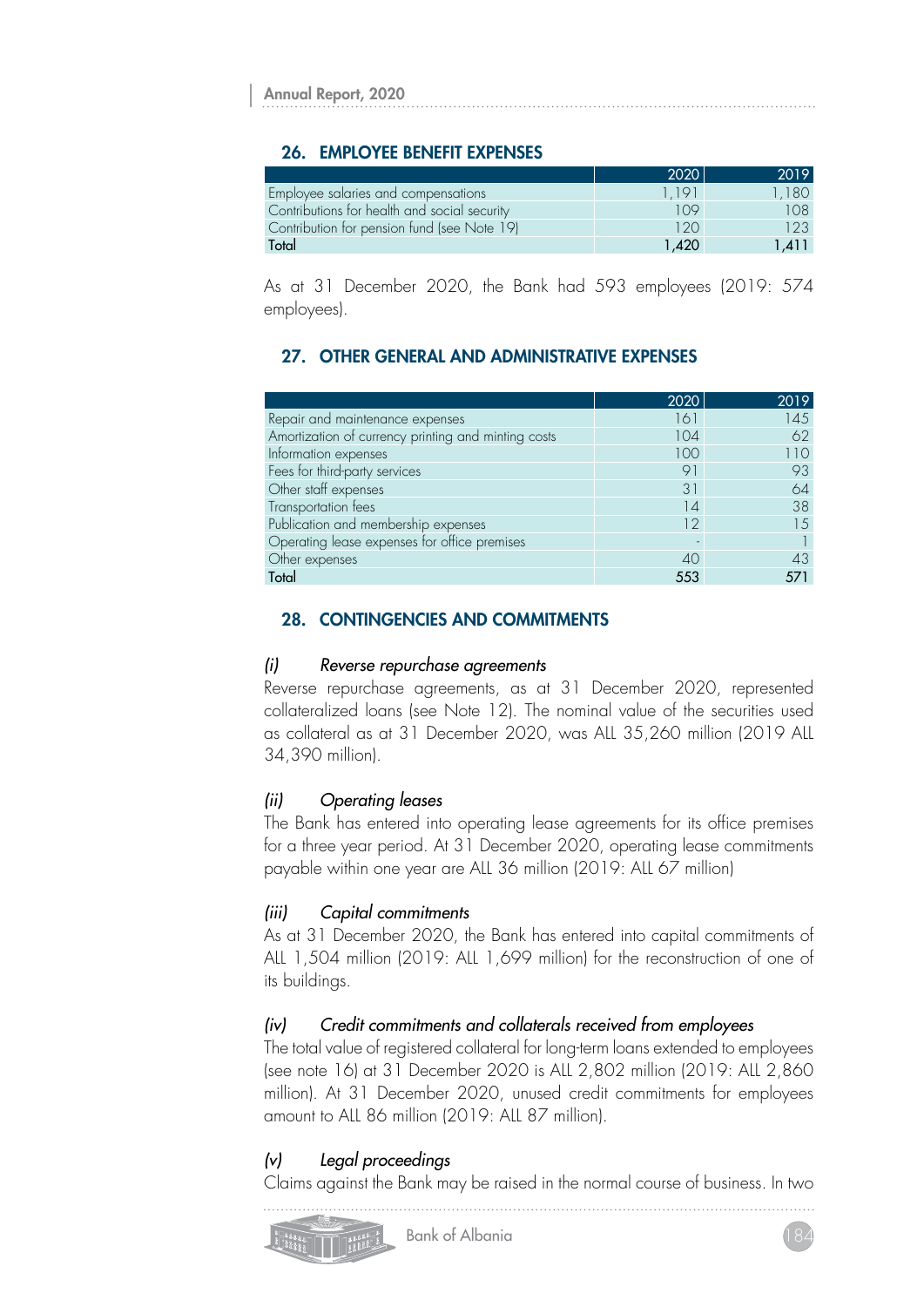cases brought by third parties, although liability is not admitted, if the defense is unsuccessful, then certain amounts and legal costs would be paid by the Bank. The outcome of these actions and the amounts claimed by third parties have not yet been determined. The Bank estimates that no material losses will be incurred in respect of claims, in excess of provisions that have been made in these financial statements (see Note 21).

## 29. MANAGED ASSETS

At 31 December 2020, the Bank acts as custodian for short-term treasury bills with maturities from 3 to 12 months, with total nominal value of ALL 204 billion (2019: ALL 197 billion) and for long-term securities with maturities varying between 2 and 10 years, with nominal value of ALL 434 billion (2019: ALL 390 billion). These securities are issued by the Albanian Government.

## 30. RELATED PARTIES

Parties are considered to be related if one party has the ability to control the other party or to exercise significant influence over the other party in making financial and other decisions.

Considering each possible related party relationship, attention is directed to the substance of the relationship and not merely to the legal form.

The related parties of the Bank of Albania include the directors and members of the Supervisory Council. As at 31 December 2020 and 2019, balances with related parties comprised:

|                    | 2020 | 2019       |
|--------------------|------|------------|
| Loans to directors |      |            |
| <b>Directors</b>   | ' 36 |            |
| Total              | 136  | $\sqrt{2}$ |

Loans to directors have an interest rate of 0.5% p.a. and a grace period of two years, and are repayable within maximum of 30 years in equal monthly instalments. The mortagae loans are collateralized.

|                                                      | 2020          | 2019 |
|------------------------------------------------------|---------------|------|
| Administrative expenses                              |               |      |
| Directors and Supervisory Council members:           |               |      |
| Telephone expenses                                   | 4             |      |
| Salaries and bonuses                                 | 1.52          | 139  |
| Per diems                                            |               |      |
| Directors:                                           |               |      |
| Fuel compensation                                    | $\mathcal{D}$ |      |
| Contribution to pension plan scheme                  | 14            | 14   |
| Total of administrative expenses for related parties | 172           | 166  |